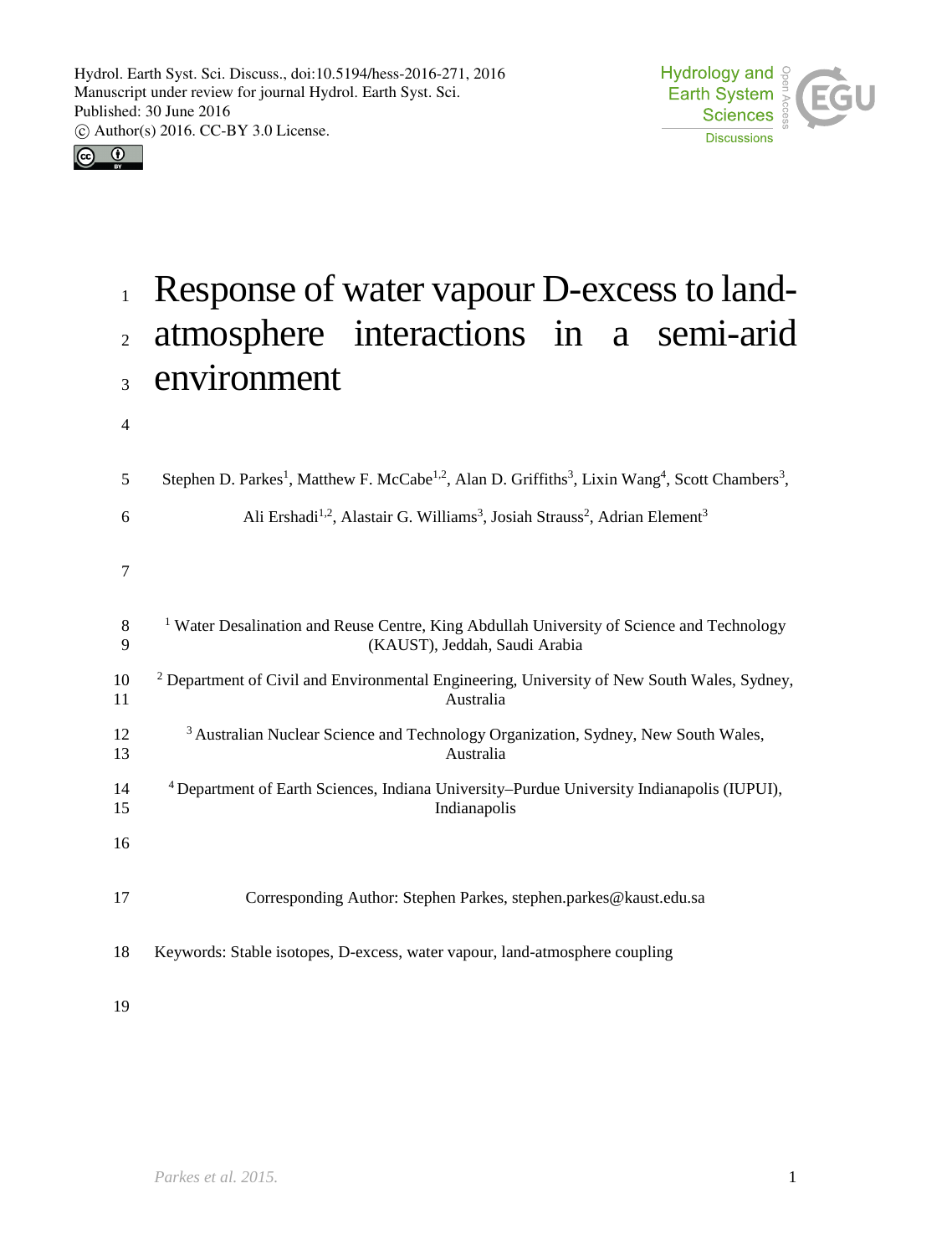



20 Key points:

| 21 | $\bullet$ | Examine the influence of local land-atmosphere coupling on water vapour isotopes      |
|----|-----------|---------------------------------------------------------------------------------------|
| 22 | $\bullet$ | Diurnal cycle of D-excess in water vapour is determined by an interplay between large |
| 23 |           | scale moisture sources and nocturnal processes                                        |
| 24 | $\bullet$ | The D-excess of the evaporation fluxes impose negative forcing on the ambient vapour  |
| 25 | $\bullet$ | Nocturnal D-excess values are determined by surface exchange and turbulent mixing     |
| 26 |           |                                                                                       |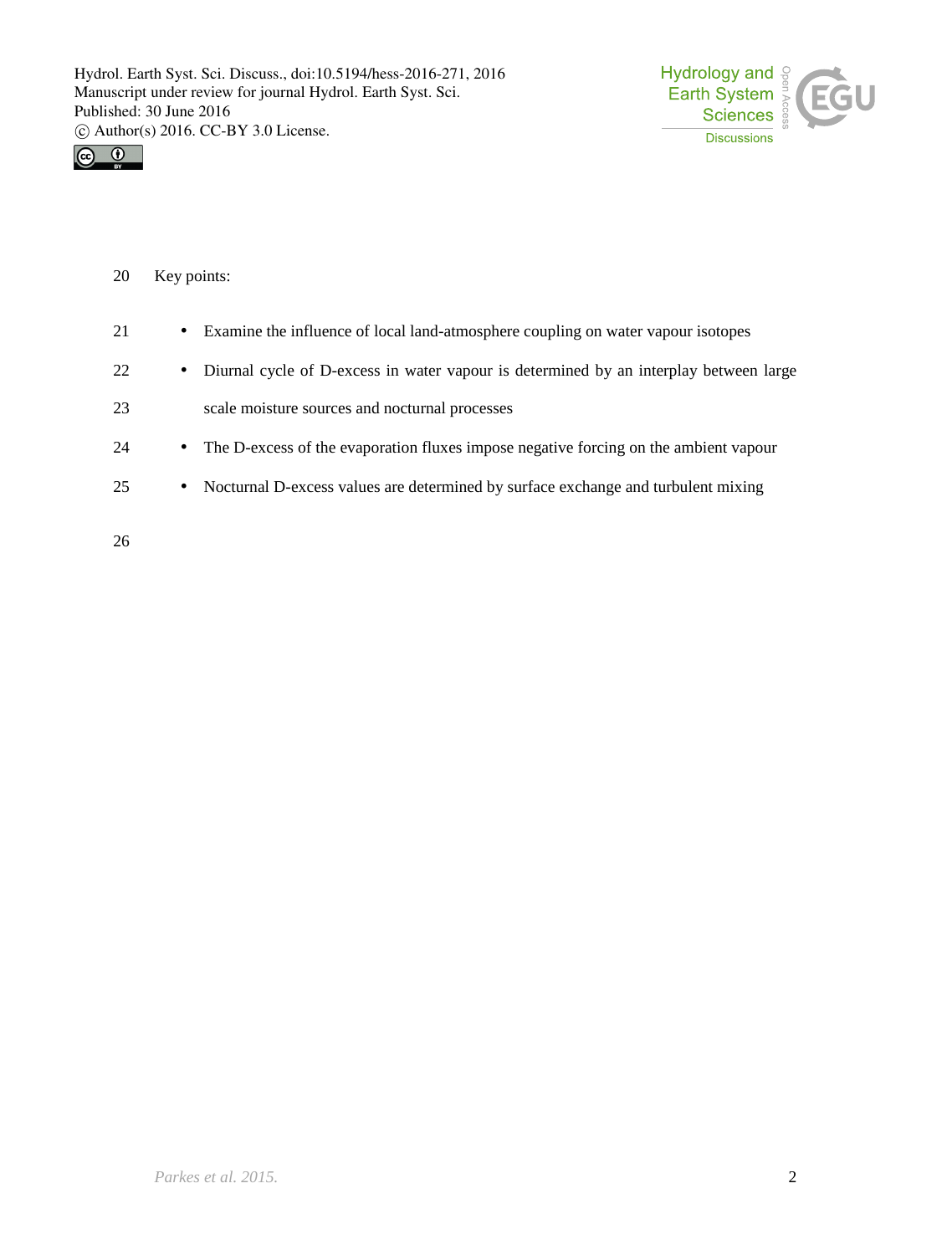



## **Abstract**

 The stable isotopic composition of water vapour provides information about moisture sources and processes that is difficult to obtain with traditional measurement techniques. Recently, it has been 30 proposed that the D-excess  $(d_v = \delta^2 H - 8 \times \delta^{18} O)$  of water vapour can provide a diagnostic tracer of continental moisture recycling. However, D-excess exhibits a diurnal cycle that has been observed across a variety of ecosystems and may be influenced by a range of processes beyond regional scale moisture recycling, including local evaporation (ET) fluxes. There is a lack of measurements of D-excess in evaporation (ET) fluxes, which has made it difficult to assess how 35 ET fluxes modify the D-excess in water vapour  $(d_v)$ . With this in mind, we employed a chamber based approach to directly measure D-excess in ET (*dET*) fluxes. We show that ET fluxes imposed a negative forcing on the ambient vapour and could not explain the higher daytime *d<sup>v</sup>* values. The low *dET* observed here was sourced from a soil water pool that had undergone an extended drying 39 period, leading to low D-excess of the soil moisture. A strong correlation between daytime  $d<sub>v</sub>$  and locally measured relative humidity was consistent with an oceanic moisture source, suggesting that remote hydrological processes were the major contributor to daytime *d<sup>v</sup>* variability. During 42 the early evening, ET fluxes into a shallow nocturnal inversion layer caused a lowering of the  $d<sub>v</sub>$  values near the surface. In addition, transient mixing of vapour with a higher D-excess from above the nocturnal inversion modified these values, causing large within night variability. These results indicate *dET* can generally be expected to show large spatial and temporal variability and to depend on the soil moisture state. For long periods between rain events, common in semi-arid environments, ET would be expected to impose negative forcing on the surface *dv*. The variability 48 of D-excess in ET fluxes therefore needs to be considered when using  $d<sub>v</sub>$  to study moisture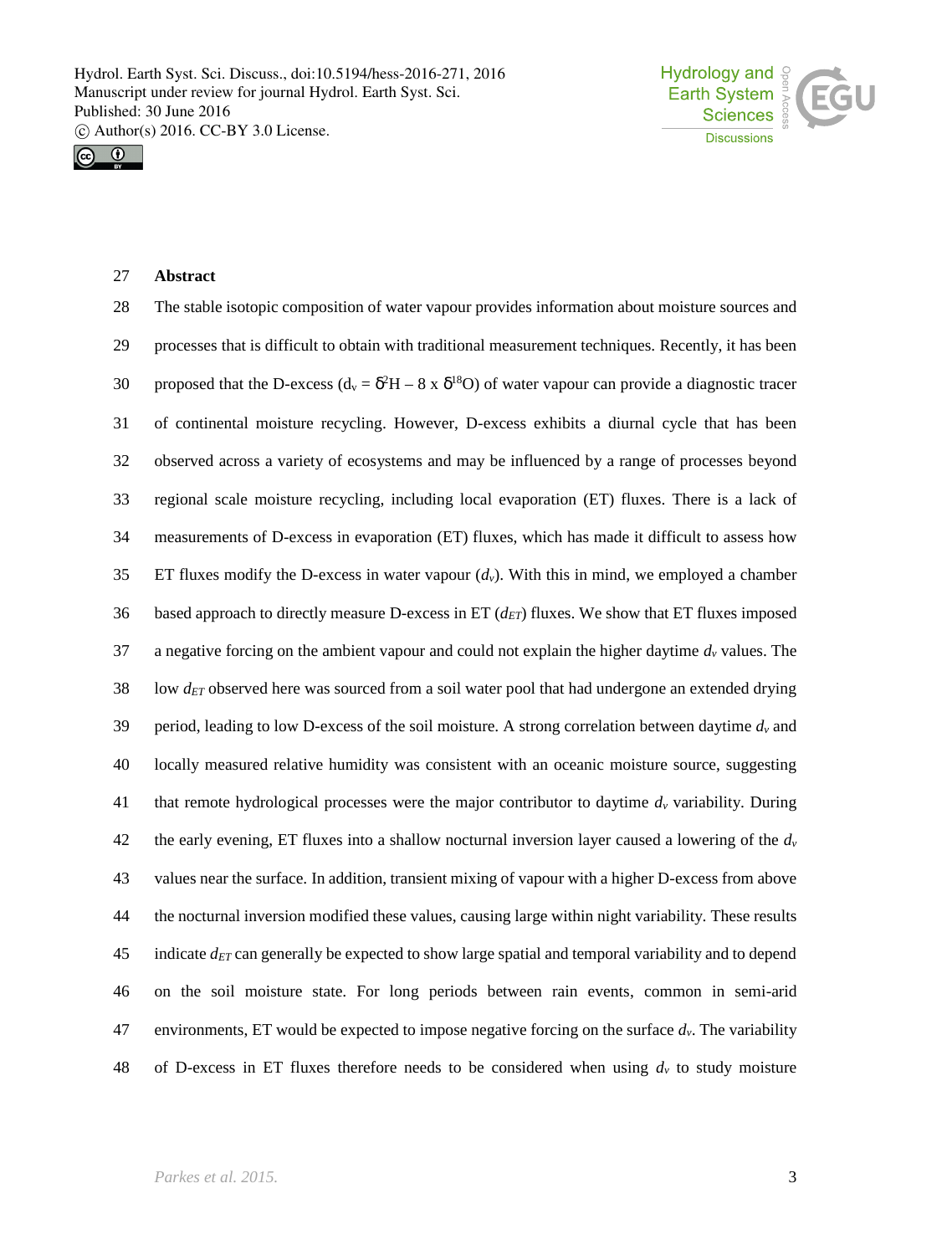



recycling and during extended dry periods may act as a tracer of the relative humidity of the

- oceanic moisture source.
- 

## **1 Introduction**

 Climate change has the potential to significantly impact surface and atmospheric water budgets. Our best understanding of future exchanges between the atmospheric water cycle and the land surface on a regional to global scale, is likely to be gained through application of numerical models (Decker et al. 2015; Evans and McCabe, 2010; Harding and Snyder, 2012; Wei et al. 2012). Consequently, continual improvement of available models is essential, but is contingent upon ongoing validation and evaluation of model performance over a broad range of landscapes and climate types (McCabe et al. 2016). To do this effectively, a range of datasets are necessary to evaluate the variety of processes represented within these models. Unfortunately, datasets that evaluate land-atmosphere exchanges at the process level are rare.

 Water is composed of a number of stable isotopologues that have sufficient abundance to be 63 measured in atmospheric water vapour  $({}^1H_2{}^{16}O, {}^1H^2H^{16}O, {}^1H_2{}^{18}O$  and  ${}^1H_2{}^{17}O$ ). The deviation of the isotope ratios, reported as

$$
65 \qquad \delta = \left[\frac{R_{sample}}{R_{VSMOW}} - 1\right]\%_0 \tag{1}
$$

66 where R is the isotope ratio  $(^{2}H/H$  or  $^{18}O^{16}O$ ) and VSMOW (Vienna Standard Mean Ocean Water) is the international standard used for reporting water isotope ratios, have potential to evaluate land-atmosphere exchanges by discriminating different processes based on their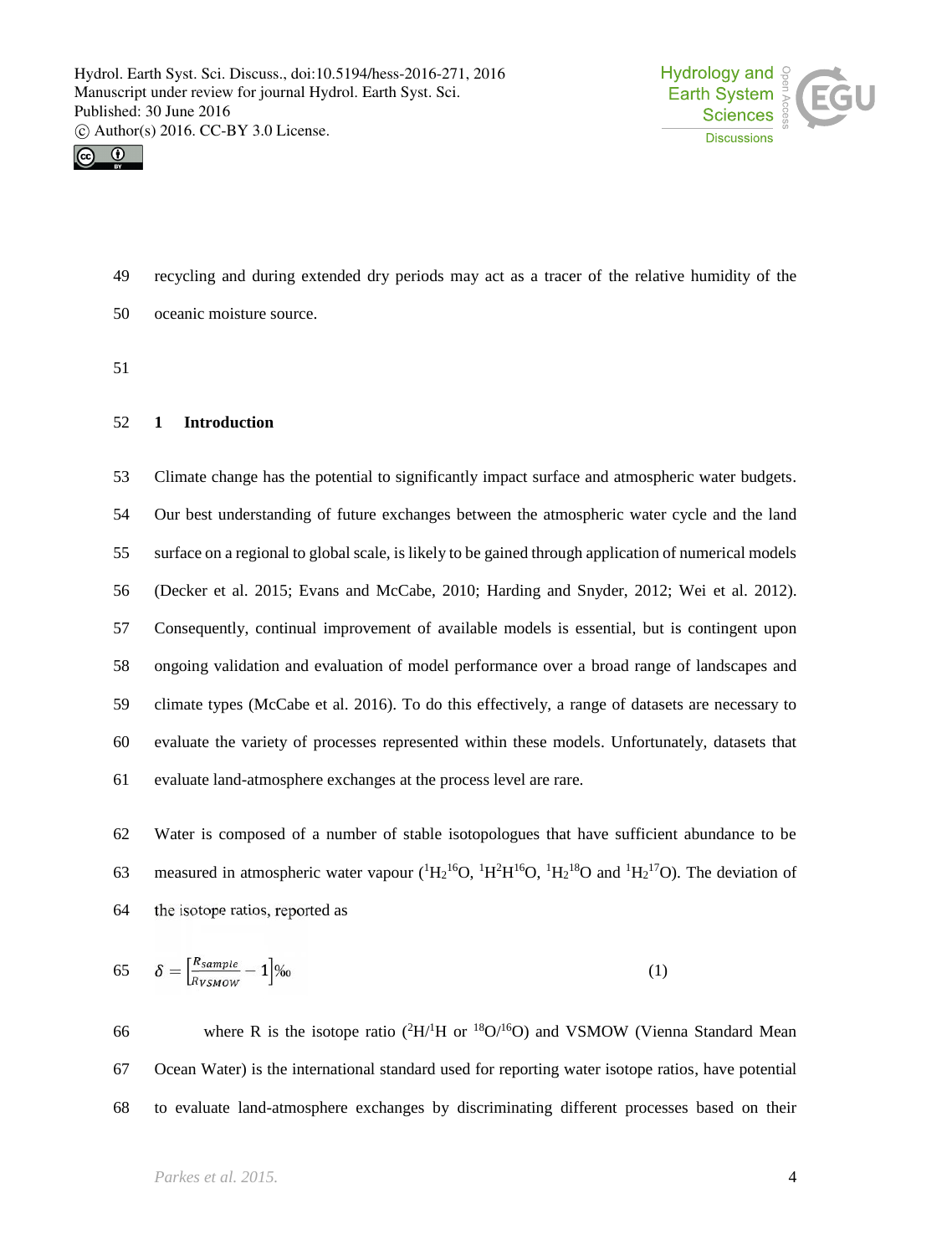



isotopic signature (Berkelhammer et al. 2013; Lee et al. 2009; Noone et al. 2013; Risi et al. 2013).

70 Isotopic ratios of water vapour ( $\delta^2$ H and  $\delta^{18}$ O) can therefore provide information that is either

complimentary or even unobtainable when using conventional measurement techniques.

 The utility of water isotope ratios for tracing sources of moisture derives from the characteristic isotopic fractionation that occurs when water undergoes a phase change, causing light water molecules to preferentially accumulate in the vapour phase. Soil moisture is typically enriched in heavy isotopes relative to the ocean (Gat, 1996), so water vapour derived from land surface evaporation is expected to have a different isotopic composition to moisture evaporated from the ocean. This has led to a number of studies using stable isotope ratios of precipitation to partition between oceanic and land derived sources (Froehlich et al.2008; Tian et al. 2001). However, land- atmosphere exchange is not restricted to periods of precipitation, and there are relatively few studies examining the role of land-atmosphere exchange on ambient humidity budgets using stable isotope observations of vapour (Aemisegger et al. 2014; Risi et al. 2013).

 In addition to the source of moisture, the magnitude of the isotopic fractionation that occurs as water evaporates is related to the temperature of the liquid surface and the humidity gradient between the evaporating surface and the atmosphere (Craig and Gordon, 1965). The temperature dependent equilibrium exchange between the liquid and vapour is the largest contributor to 86 isotopic fractionation during evaporation, with the fractionation for  ${}^{2}H$  approximately a factor of 87 8 greater than O. The effect of kinetic fractionation associated with moisture diffusing from the thin laminar layer of vapour in equilibrium with the water surface to the turbulent atmosphere above is influenced by the relative humidity of the atmosphere and wind speed (Merlivat and 90 Jouzel, 1979). The kinetic fractionation factors for  ${}^{2}$ H and  ${}^{18}$ O are similar, causing the ratio of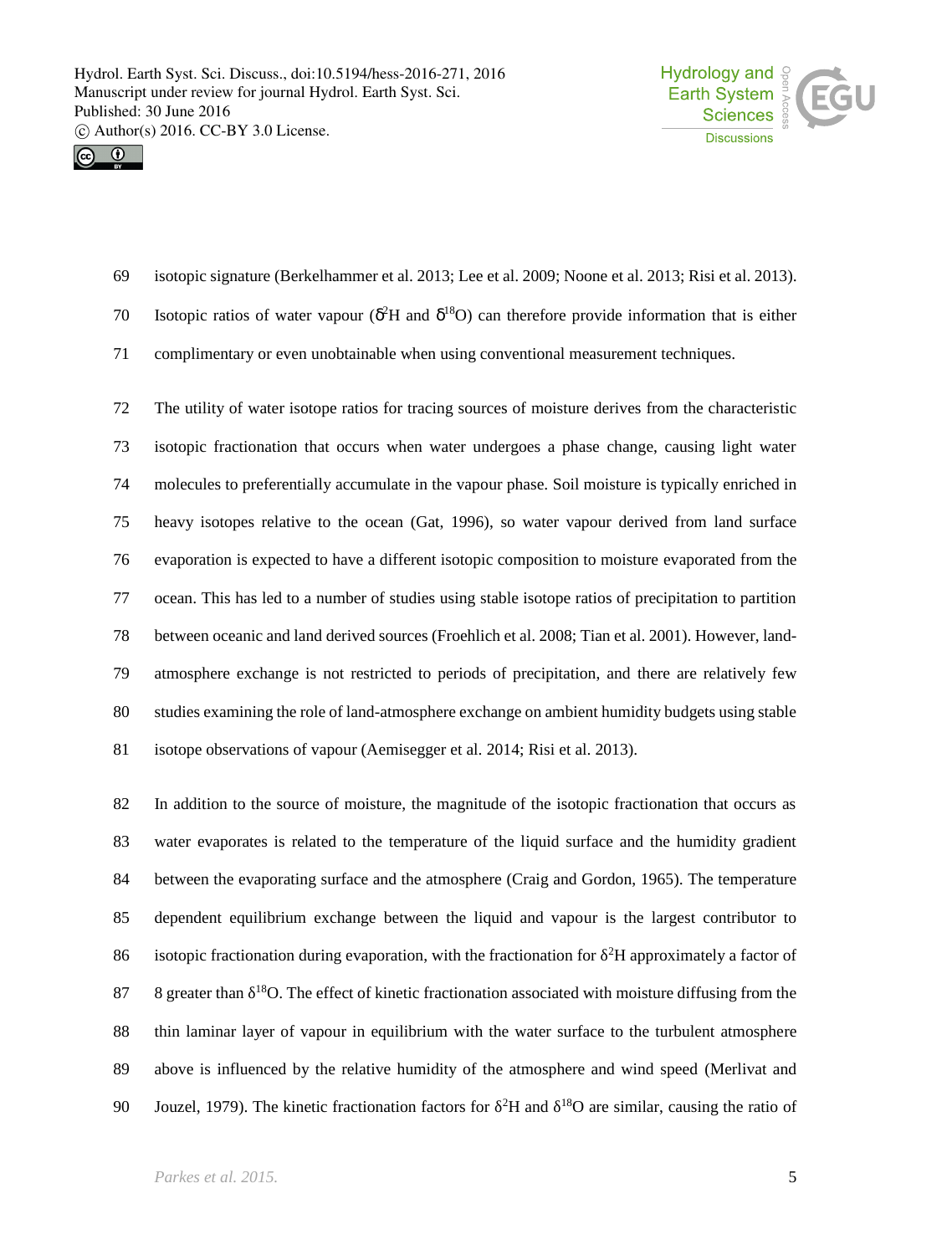



 $2H$  to  $18O$  in the evaporating vapour to decrease as kinetic effects increase with decreasing relative humidity. This phenomenon has been observed for evaporative conditions over the Mediterranean sea (Gat et al. 2003; Pfahl and Wernli, 2009) and the Great Lakes in Northern USA (Gat et al. 1994; Vallet-Coulomb et al.2008).

95 The D-excess parameter (D-excess =  ${}^{2}H - 8 \times {}^{18}O$ ) (Dansgaard, 1964), quantifies the non- equilibrium isotopic fractionation. A reproducible relationship between the D-excess and relative humidity near the ocean surface has been observed across a wide range of locations (Kurita, 2011; Pfahl and Wernli, 2008; Steen-Larsen et al. 2015; Uemura et al. 2008). Given this, it has been suggested that for precipitation, the D-excess is a good tracer of sea surface evaporative conditions (Masson-Delmotte et al. 2005; Merlivat and Jouzel, 1979). However, this view has recently been challenged due to the role local and regional scale land-atmosphere coupling has in modifying the D-excess of atmospheric humidity over diurnal (Lai and Ehleringer, 2011; Simonin et al. 2014; Welp et al.2012; Zhao et al.2014) and synoptic timescales (Aemisegger et al. 2014). As evidence 104 for the role ET plays in modifying the D-excess of water vapour  $(d_v)$ , a diurnal cycle of the  $d_v$  near the land surface across a range of land surface types has been observed (Berkelhammer et al. 2013; Simonin et al. 2014; Welp et al. 2012). The diurnal cycle shows higher values in the day, which has been proposed to be driven by entrainment (Lai and Ehleringer, 2011; Welp et al. 2012), local evapotranspiration sources (Simonin et al.2014; Zhao et al.2014) and meteorological conditions affecting the D-excess of the evaporative fluxes (*dET*) (Welp et al. 2012; Zhao et al. 2014), coupled with low nocturnal values resulting from equilibrium exchange between liquid and vapour pools (Simonin et al. 2014) and dew fall (Berkelhammer et al. 2013). For synoptic scales, Aemisegger *et al.* (2014) showed that moisture recycling from the land surface had a significant impact on *d<sup>v</sup>*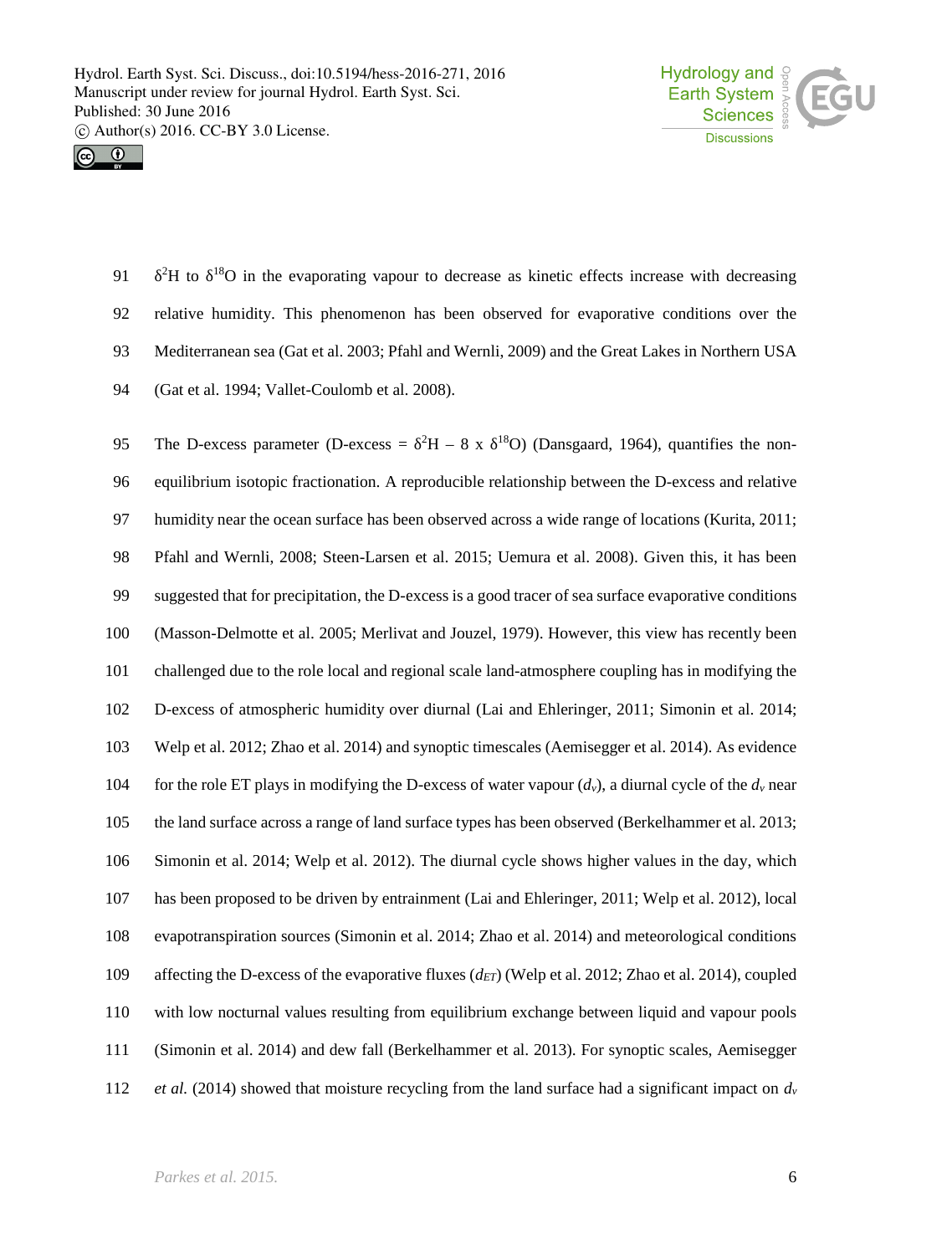



- for *in-situ* measurements in Switzerland. The studies of the *d<sup>v</sup>* diurnal cycles have largely relied
- 114 on isotopic models to assess the contribution of ET fluxes, but a lack of  $d_{ET}$  measurements make
- it difficult to draw robust conclusions.
- 116 The evidence provided by these studies suggest that  $d<sub>y</sub>$  is a tracer of moisture recycling both on diurnal and synoptic time scales as well as informing upon the dynamics of surface moisture budgets in the atmospheric boundary layer (ABL). However, as outlined by Welp *et al.* (2012), ET and entrainment fluxes both increase as the ABL grows through the previous days residual layer, which can make interpreting the role of local moisture recycling on *d<sup>v</sup>* difficult. To overcome this, Simonin *et al.*(2014) used a trajectory model to simulate the D-excess of vapour evaporated over the ocean. As the *d<sup>v</sup>* was greater than the modelled oceanic moisture source, it was assumed that high daytime values were supported by local ET fluxes. Zhao *et al.* (2014) suggested that since, on cloudy days, no diurnal cycle was observed for the *dv*, that ET fluxes played a dominant role. Whilst these studies provide compelling evidence for the role of ET driving the diurnal cycle of *dv*, no measurements of *dET* were made. To date the only measurements of *dET* have been presented by Huang *et al.*(2014) over a maize crop in north west China. Interestingly, their direct measurements conflicted with previous interpretations and showed that the *dET* invoked a negative forcing on *dv*, even though a strong diurnal cycle of high values in the day and low values at night were observed. In order to better interpret the role of local moisture recycling on the diurnal cycle 131 of  $d_v$ , measurements of  $d_{ET}$  are required to assess if the negative forcing is consistent in different ecosystems.
- The aim of this work isto provide much needed *dET* measurements to investigate how ET fluxes 134 modulate the  $d<sub>y</sub>$  diurnal cycle. To do this, chamber based measurements of the isotopic composition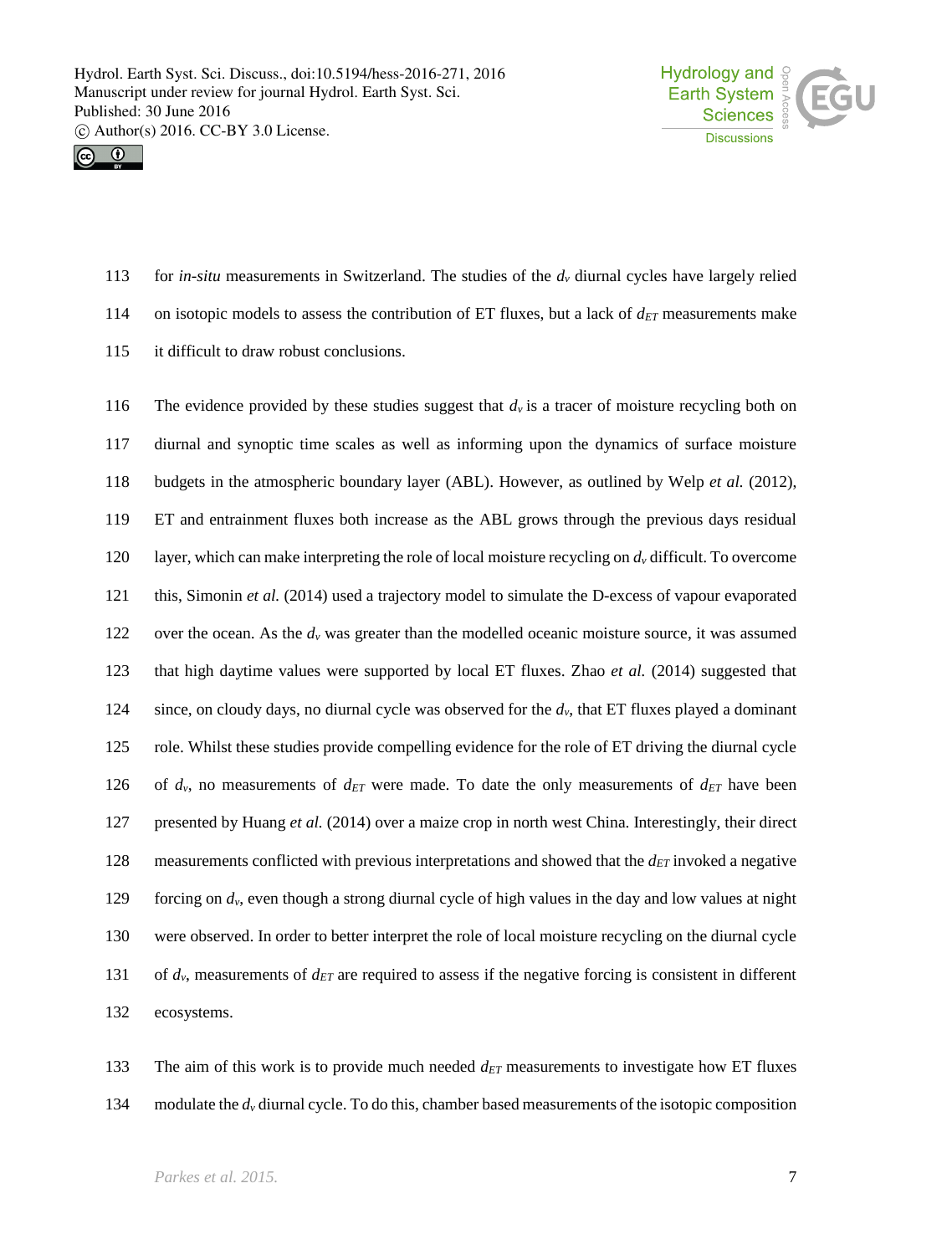



 of the ET fluxes were combined with *in-situ* measurements of water vapour isotope ratios, meteorological and radon concentration observations. The data was collected in a region of the semi-arid Murray Darling basin in south-eastern Australia. These data represent the first such 138 collection of the  ${}^{2}H$ ,  ${}^{18}O$  and D-excess in water vapour from this region of Australia. The augmentation of the chamber based measurements with in-situ observations provide a framework to directly assess the role local ET fluxes have has on ambient vapour D-excess.

#### **2 Methods**

## **2.1 Site Description**

 During the austral autumn of 2011, a field campaign covering the period April 27 to May 11 was conducted at the Baldry Hydrological Observatory (BHO) (-32.87, 148.54, 460 m above sea level) located in the central-west of New South Wales, Australia (Figure 1). The climate of the region is characterised as semi-arid with no clear wet season, a mean annual rainfall of 600 mm, and a mean 147 annual temperature of 24.2°C (source Australian Bureau of Meteorology, 2015, http://www.bom.gov.au/). The BHO grassland flux tower was the central site of the measurements and was located in a natural grassland paddock of dimensions approximately 900m (north-south) by 300m (west-east), with a gentle slope decreasing in elevation by approximately 20 m from southeast to northwest. The flux tower was located 650 m from the road to the south and 200 m from a reforested paddock to the west. The forest site to the west and southwest was reforested in 2001 with *Eucalyptus camaldulensis*, *Eucalyptus crebra* and *Corymbia maculate*. At the time of the campaign these trees were approximately 10 m tall. All other adjacent paddocks and most of the surrounding region had similar surface characteristics to the grassland measurement site.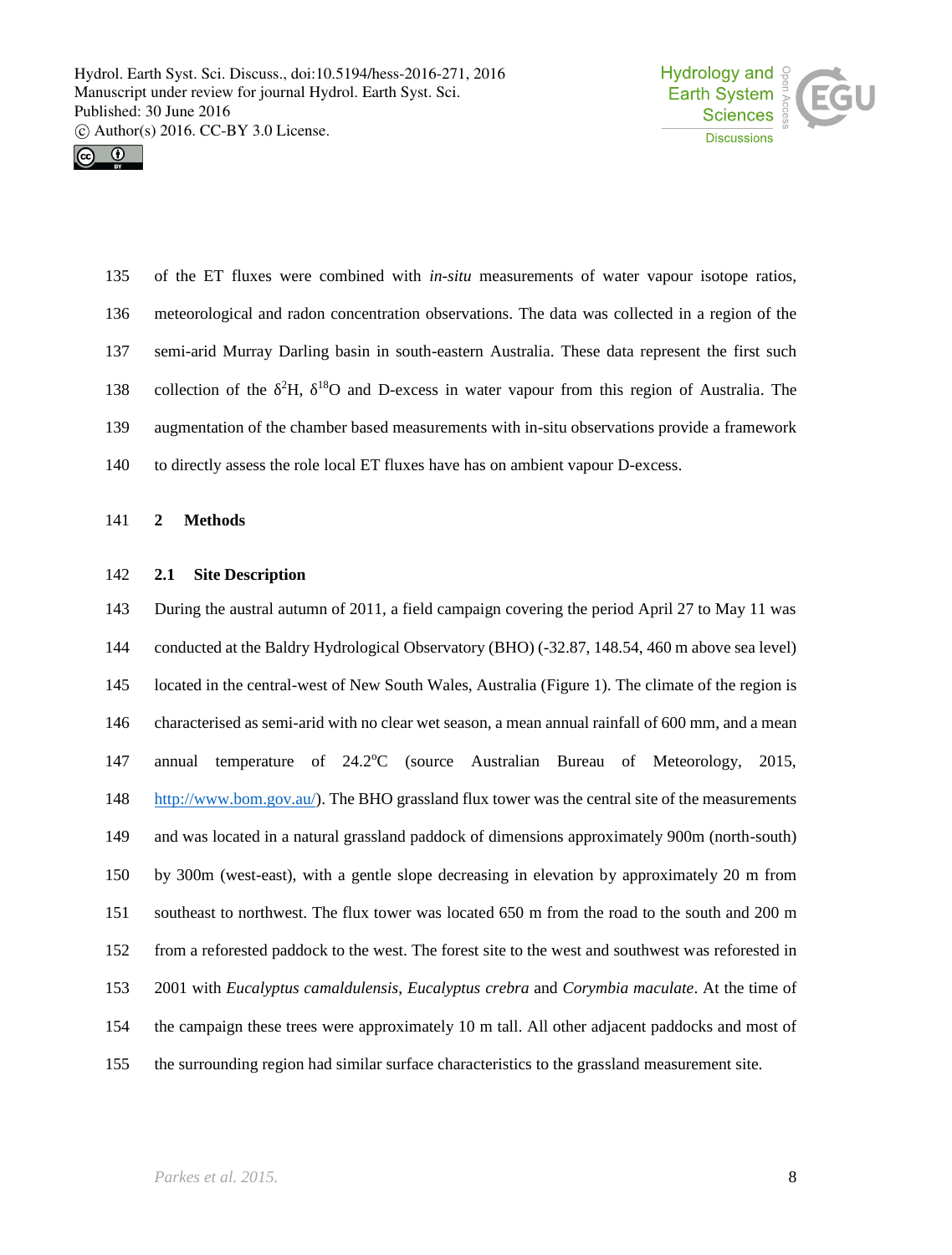



#### **2.2 Water stable isotope analyses**

## **2.2.1** *In-situ* **water vapour calibration and sampling**

 Stable isotope ratios were monitored using two different *in-situ* analysers.*In-situ* measurements of the isotopic composition in water vapour were made using a Wavelength Scanning Cavity Ring Down Spectrometer (WS-CRDS L115-I, Picarro Inc., Sunnyvale, CA, USA), while the chambers were interfaced to an Off Axis Integrated Cavity Output Spectrometer (OA-ICOS, DLT100, Los Gatos Research (LGR), Mountain View, CA, USA) to determine the isotopic composition of the ET flux. Using an automated continuous flow calibration system (built in-house), we simultaneously determined the calibration coefficients for the two analysers. Calibration experiments were designed to determine the water vapour mixing ratio cross-sensitivity of the 166 isotope ratios and linearity of the  $\delta^2$ H and <sup>18</sup>O measurements. Due to logistical constraints, the calibration system was not transported into the field, so corrections were determined by compositing multiple calibration experiments run before and after the campaign.

 During the campaign, a second portable calibration system was employed to monitor time dependent drift of the Picarro analyser (CTC HTC-Pal liquid autosampler; LEAP Technologies, 171 Carrboro, NC, USA). Two standards spanning expected water vapour  ${}^{2}H$  (-49.1 and -221.9‰) 172 and  $^{18}$ O (-9.17 and -27.57‰) ranges were injected at approximately 18 mmol.mol<sup>-1</sup> on three occasions during the campaign.

 The uncertainty of the isotope measurements of the two analysers was estimated by applying mixing ratio cross-sensitivity and linearity corrections to all calibration measurements collected prior, during and after the campaign. For the Picarro instrument, measurement uncertainty was 0.8, 177 0.2 and 1.9‰ for  $\delta^2$ H<sub>v</sub>,  $\delta^{18}$ O<sub>v</sub> and  $d_v$ , respectively. No calibrations were performed for the LGR in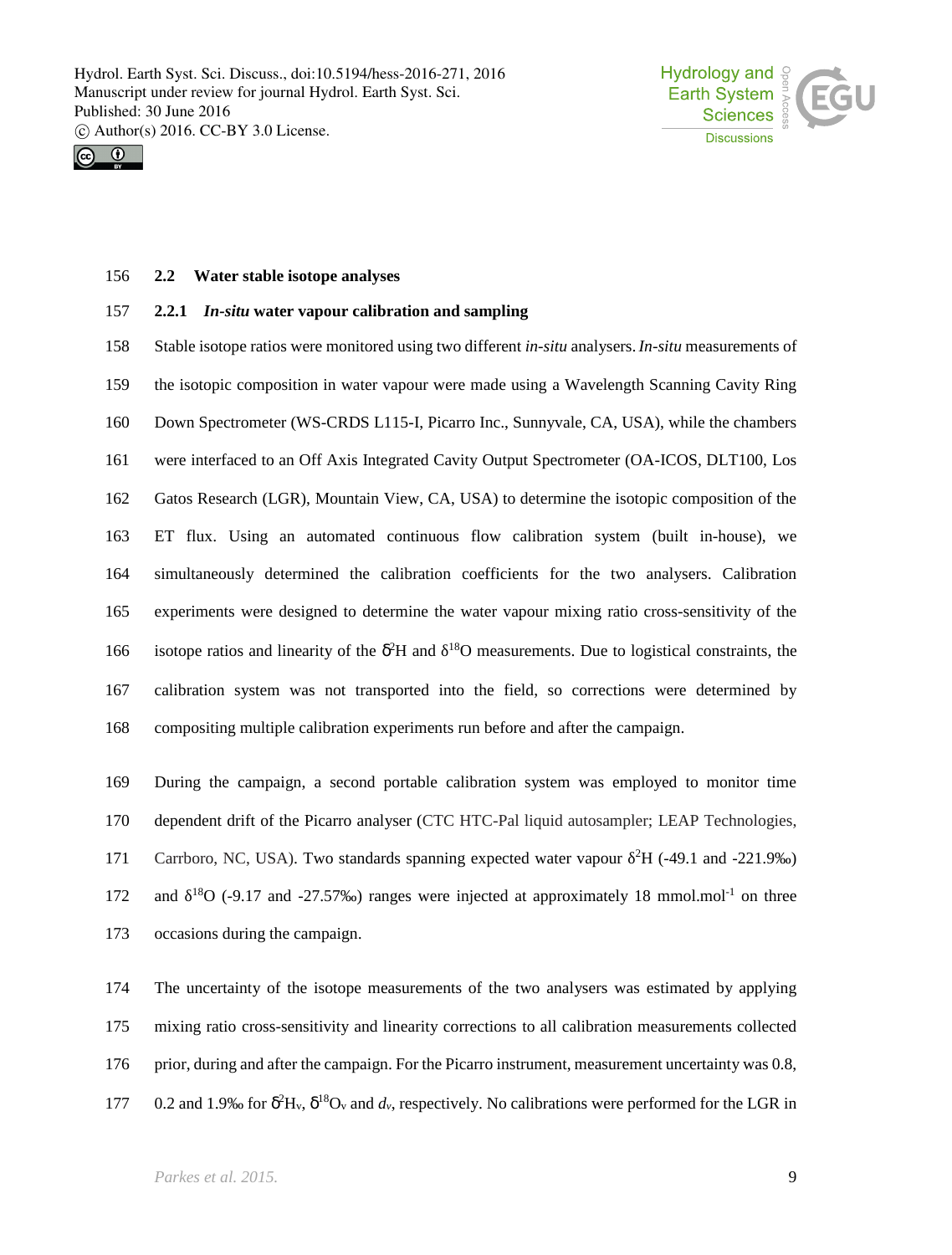



- field, so the measurement uncertainty was estimated from calibration measurements made before
- 179 and after the campaign, which was 0.9, 0.4 and 3.3‰ for  ${}^{2}H$ ,  ${}^{18}O$  and  $d<sub>v</sub>$ .
- Although no calibration experiments were run on the LGR during the campaign, simultaneous *in- situ* measurements were made with the Picarro when chamber measurements were not operated. 182 During the day, the average difference was 0.3 ( $\pm$ 1.7), 0.1 ( $\pm$ 0.6) and 0.2 ( $\pm$ 5.1)‰ for <sup>2</sup>H, <sup>18</sup>O and *dv*, respectively. At night, while the Picarro was able to maintain a steady cavity and optical 184 housing temperature, the LGR cavity temperature dropped by up to 8°C. In response to the drop 185 in cavity temperature, night time LGR measurements of  $\delta^{18}$ O and  $d<sub>v</sub>$  and to a lesser extent the  $\delta^2$ H, were physically unrealistic and discarded from subsequent analyses. Morning chamber based measurements were therefore restricted to after 9:00 am, when the LGR cavity temperature had stabilised and *in-situ* measurements were again in agreement with the Picarro.
- A schematic diagram illustrating the sampling design for water vapour is shown in Figure 2. Half- hourly vertical profiles of humidity and isotopes were sampled by drawing air to the *in-situ* analyser through 10 mm O.D. PTFE tubing, located at 5 heights on a 7.5 m tower (0.5, 1, 2, 5 and 7.5 m Above Ground Level). The instrument was interfaced to a 5 inlet manifold that enabled sequential sampling of the different heights. A vacuum pump (MV 2 NT, Vacuubrand, Wertheim, Germany) was used to draw air from all inlets to the analyser. To avoid condensation, sample tubes 195 and intakes were wrapped in 15 W  $m^{-1}$  heat tape, insulated by Thermobreak pipe and placed inside 100 mm PVC pipe. The sample tube temperature was controlled using a Resistance Thermometer Detector (RTD) coupled to a CAL3300 temperature controller (CAL controls Ltd., Grayslake, IL, USA). The inlets at each height were constructed from inverted funnels with mesh filters. In this study we present block hourly averages of all measurements collected at all heights.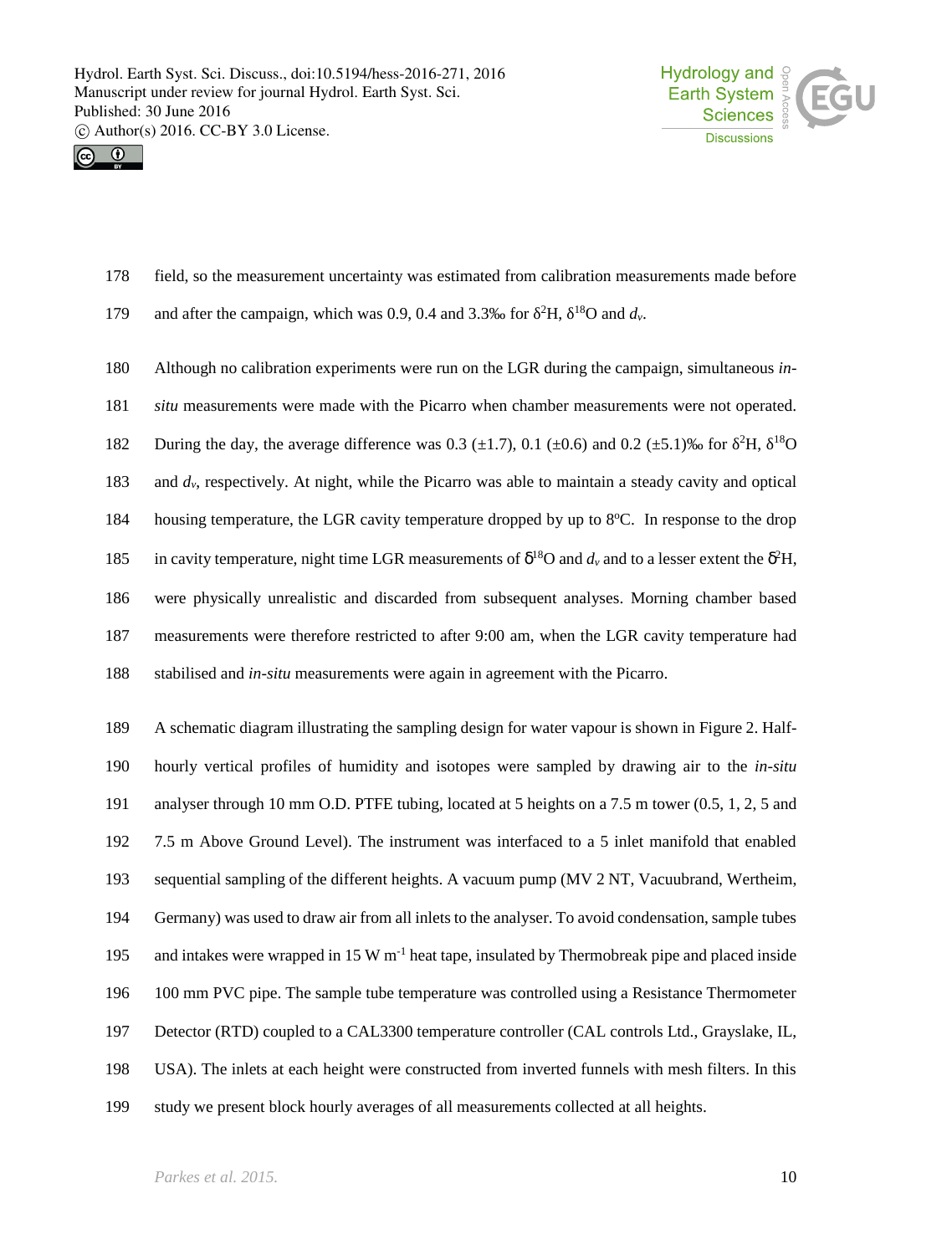



#### **2.2.2 Flux chambers**

 To separate the isotopic signatures of the ET flux components, flux chambers were deployed on both bare soil and vegetated plots to determine the isotopic signature of the evaporative fluxes. An open chamber was designed with a high volume to footprint ratio to avoid the chamber mixing ratio rapidly reaching the dew point temperature (causing condensation) and to minimise impacts on the evaporation environment. A schematic of the chamber design is shown in Figure 3. Four flanged metal collars were inserted ~10 cm into the soil column two days before the beginning of the campaign. All vegetation was removed from bare soil plots when the metal collars were inserted into the soil. A single chamber cover was constructed of 4 mm G-UVT Plexiglass (Image Plastics, Padstow, Australia), selected for its higher transmittance of UV and blue light. The dimensions of the chamber were 0.1 x 0.1 x 0.8 m (width x length x height), with the inlets and outlets at 0.1 and 0.7 m above the surface, respectively. All sampling tube was 10 mm PTFE. The inlet to the chamber was connected to tubing that drew in air from 1.5 m above the ground surface. The outlet was connected to a flowmeter (VFA-25, Dwyers, Michigan City, IN, USA) that 214 regulated the air flow at 10 L.min<sup>-1</sup> and was driven by a two-stage diaphragm pump. A T-piece was connected to the LGR, which bled off the required air flow. All tubing between chamber and 216 the analyser were wrapped in heating tape (15 W  $\text{m}^{-2}$ ) and foam insulation.

 To monitor the internal chamber environment, an air temperature and humidity probe (HMP155, Vaisala, Vantaa, Finland) was mounted inside the chamber. To monitor the attenuation of the incoming radiation by the chamber, photosynthetic flux density was measured (LI-190R, Licor, Lincoln, NE, USA) inside and outside the chamber. Ten second averages of the temperature, relative humidity and photosynthetic flux density were stored in a datalogger (CR1000, Campbell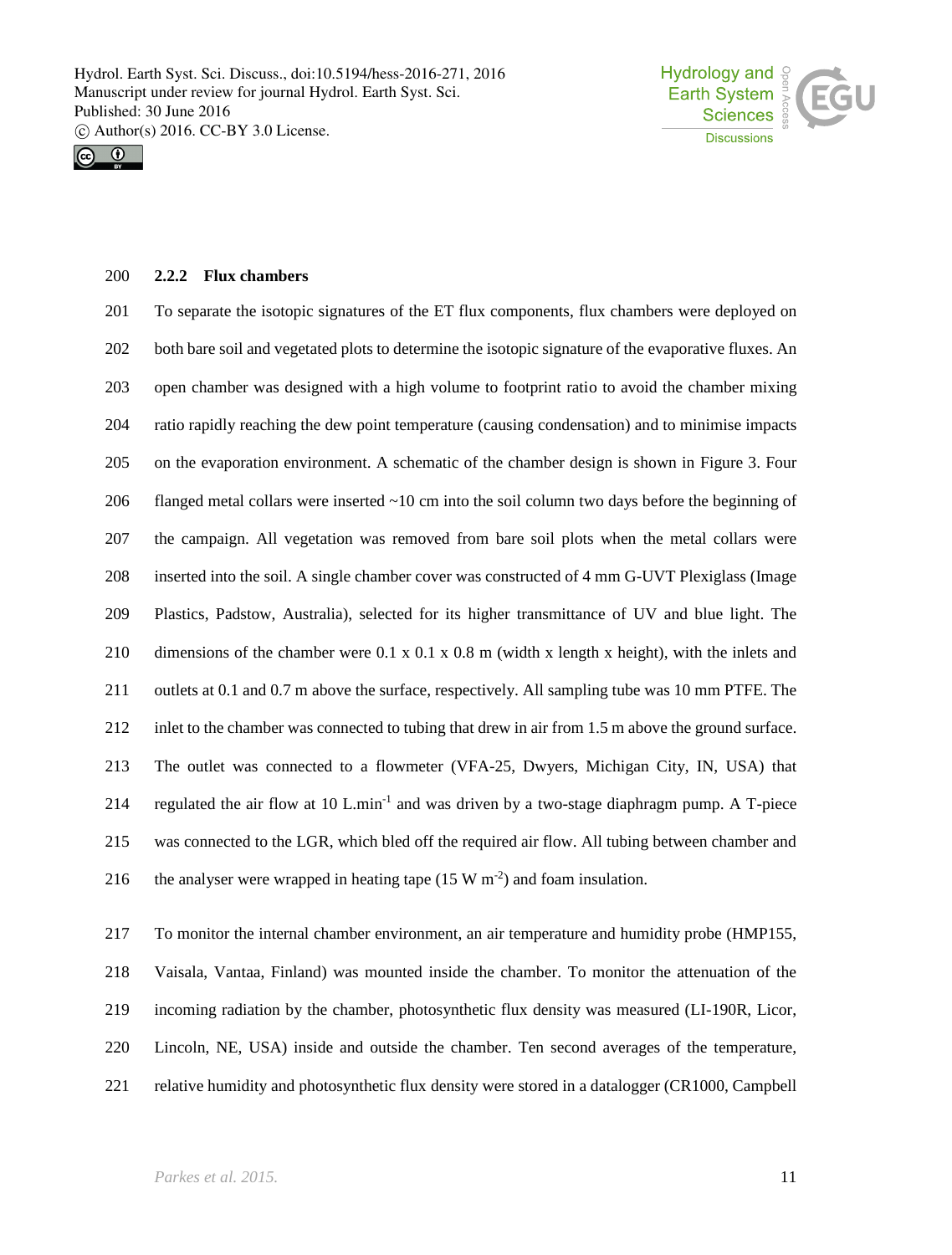



- Scientific, Logan, UT, USA). In the supplementary section we use these ancillary measurements
- to assess the impact of the change in the evaporative conditions caused by the chamber on the
- isotopic composition of the ET flux. The largest contributor to uncertainty caused by changing the
- evaporative environment was the temperature, although these affects were small compared to the
- overall variability of the chamber derived ET isotopic compositions.

## **2.2.3 Isotopic composition of ET flux from chamber measurements**

Using the open chamber system, we determined the isotopic composition of the ET flux using the

Keeling mixing model (Keeling, 1958; Wang et al.2013) given by

$$
230 \t \delta_{chamber} = q_{BG} \frac{(\delta_{BG} - \delta_{ET})}{q_{chamber}} + \delta_{ET}
$$
 (2)

231 where  $q_{BG}$  is the water vapour mixing ratio entering the chamber through the inlet and  $_{BG}$ 232 its isotopic composition,  $q_{chamber}$  is the mixing ratio in the chamber and  $E_T$  is the isotopic 233 composition of the ET flux. For the Keeling method,  $\delta_{ET}$  is determined from the intercept of  $\delta_{\text{chamber}}$  against 1/qchamber. A key assumption of the Keeling method is that the isotopic composition of the background vapour and the evaporation flux remain constant during the chamber measurements. For chamber measurements longer than 5 minutes, non-linear Keeling plots were commonly observed, indicating a change in isotopic composition of one of the sources of vapour. We therefore restricted the Keeling analysis of the chamber measurement to a maximum of 5 minutes after an increase in the concentration was observed by the analyser. The analysis was also restricted to periods where the H2O mixing ratio was increasing, so that analysis was generally performed on 2-5 minutes of data. In addition, only chamber measurements where the correlation between chamber and 1/qchamber was significant (p<0.001) were included in this analysis. A few chamber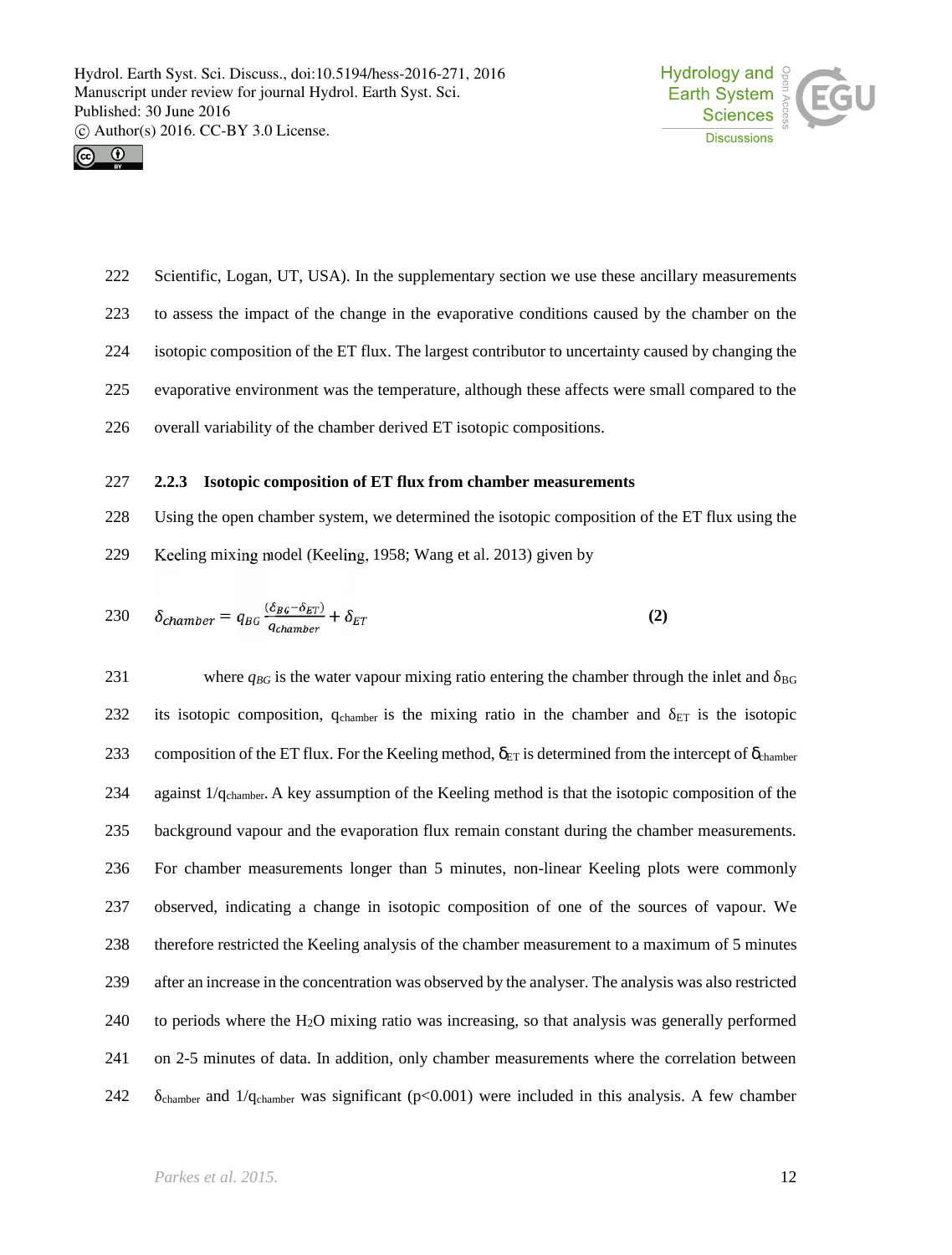



243 measurements where obvious non-linearity or very small changes in q<sub>chamber</sub> occurred were also 244 subjectively removed. Of a total of 105 chamber measurements made from the 4 vegetation plots during the campaign, 99 measurements of the <sup>2</sup>H<sub>ET</sub>, and 97 measurements of <sup>18</sup>O<sub>ET</sub> and *d<sub>ET</sub>* were 246 retained. For the bare soil plots, 84 of the 86 chamber measurements were retained for the  ${}^{2}$ H<sub>ET</sub>, 247 and 77 of the <sup>18</sup>O<sub>ET</sub> and  $d_{ET}$ . The eight plots were sampled 2 to 4 times each day on all days except 248 the first two days of the campaign, and the 2nd and 5th of May. Sampling was restricted to between 249 9:00 and 17:00 LST (local solar time) as the large temperature dependence of the LGR at low 250 ambient temperatures limited the accuracy of the chamber measurements.

 Results from the vegetated plots were used to determine the isotopic composition of the ET flux and determine how it influences surface vapour. The bare soil plots were used to determine the isotopic composition of the soil evaporation flux and to provide an estimate of the isotopic composition of the soil water at the evaporation front. The isotopic composition of the water at the 255 evaporation front  $\begin{pmatrix} 0 \\ 1 \end{pmatrix}$  was determined by rearranging the Craig and Gordon model:

$$
256 \t\t \delta_L = \frac{\delta_E (1 - RH) + RH \, \delta_A + \varepsilon + \varepsilon_k}{\alpha} \tag{3}
$$

257 where the isotopic composition of the evaporation flux  $(\epsilon)$  is taken from the bare soil 258 chamber measurements, relative humidity (RH) normalised to the surface temperature determined 259 from infrared surface temperature measurements (section 2.3), and the ambient vapour isotope 260 composition (δA) determined from Picarro *in-situ* measurements. Equilibrium fractionation and 261 enrichment factors  $( , =(-1)\%)$  were calculated from the surface temperature measurements 262 using the equations of Horita and Wesolowski (1994), while the kinetic enrichment factor ( *<sup>k</sup>*) was 263 determined as in Gat (1996), but using the parameterisation of the exponent of the diffusion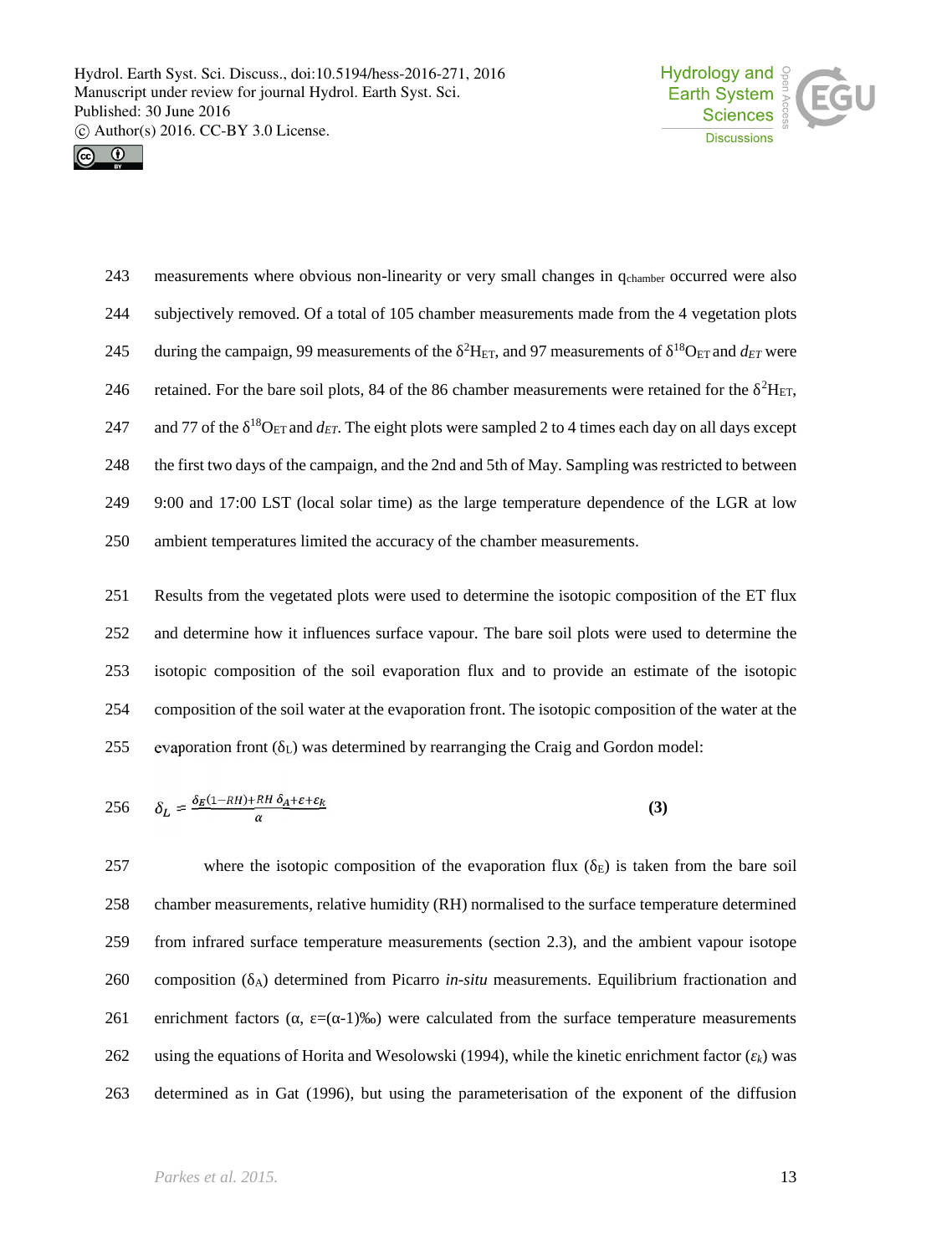



264 coefficients described by Mathieu and Bariac (1996) and the diffusion coefficients determined by

265 Merlivat (1978).

## 266 **2.2.4 Iso-Forcing of ET**

 The isotopic composition of the near-surface atmospheric water vapour is modified by surface ET fluxes. The impact of ET fluxes on surface vapour isotopes varies over diurnal timescales with the strength of vertical mixing in the ABL or over synoptic timescales as background moisture conditions change. The magnitude and isotopic composition of the ET flux as well as the amount 271 of water vapour in the atmosphere also have an influence. The ET iso-forcing  $(I_{ET})$  represents a useful quantity to study the influence of ET fluxes on the surface vapour and is defined as:

$$
I_{ET} = \frac{F_{ET}}{H_2 O} \left( \delta_{ET} - \delta_A \right) \tag{8}
$$

274 where  $F_{ET}$  is the ET flux in mol.m<sup>-2</sup>.s<sup>-1</sup> taken from an eddy covariance tower, H<sub>2</sub>O is the 275 ambient mixing ratio in mol-air.mol-H<sub>2</sub>O<sup>-1</sup> measured by the local meteorological tower, and  $_{ET}$ 276 and  $\Delta$  are the isotopic compositions of the evaporation flux and ambient water vapour, 277 respectively (Lee et al. 2009).

278 For each chamber measurement, a surface iso-forcing was calculated for  $\delta^2 H$ ,  $\delta^{18}$  and D-excess 279 from the determined ET isotopic composition, the hourly averaged ET flux, mixing ratio and  $\delta_A$ 280 values. The importance of the surface fluxes in modifying surface vapour isotope composition was 281 investigated for diurnal and synoptic timescales.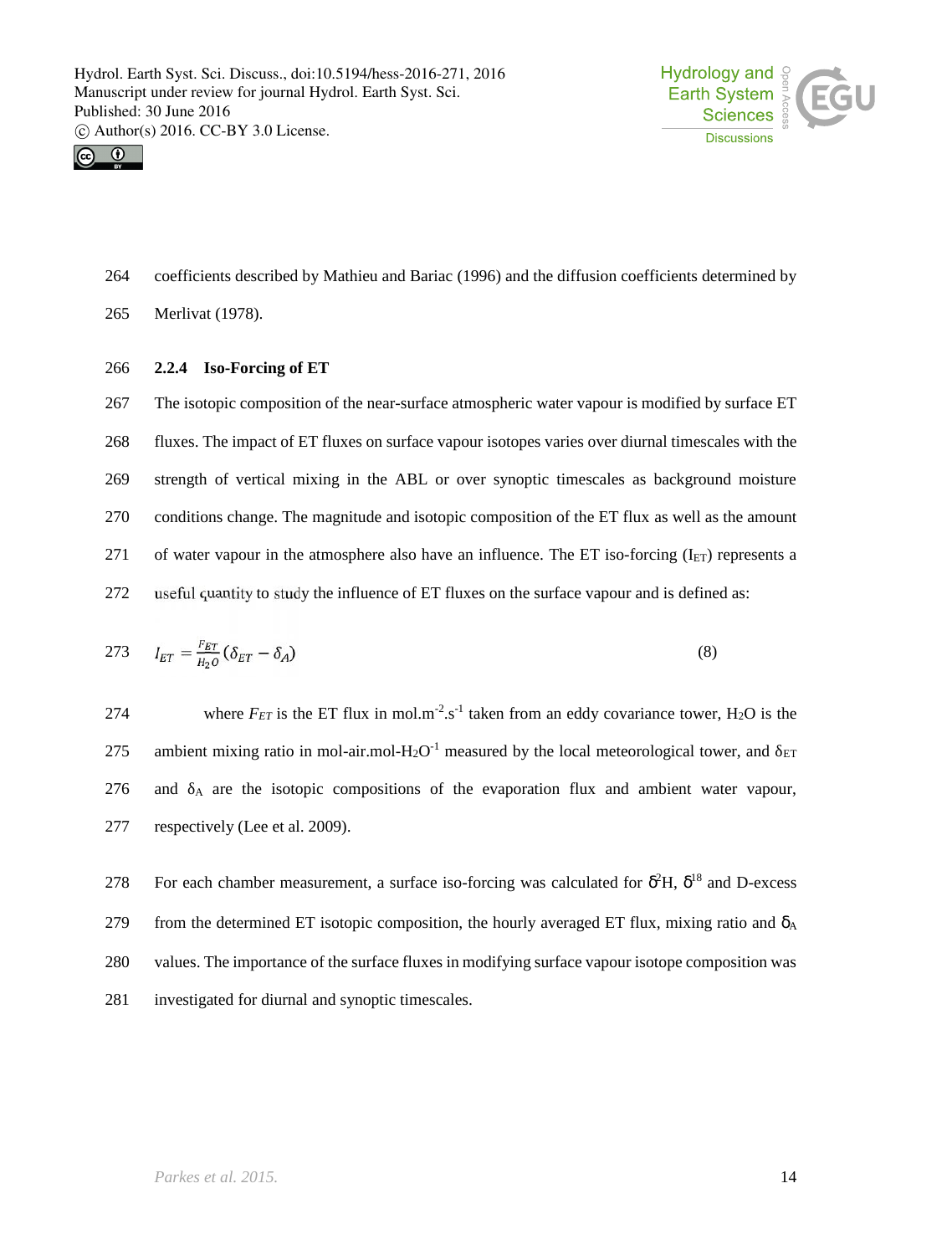



#### **2.2.5 Plant and soil sampling**

 Grass samples were collected three times a day for the duration of the campaign. They were sampled randomly within 100 m of the instrumentation. Each sample consisted of approximately 10 grass leaves, which were placed in 12ml Exetainer vials (Labco, Ceredigion, UK). The grass samples were assumed to represent bulk leaf water. Soil samples were collected every 2 days throughout the campaign by sampling from the top 5cm of the soil column. They were collected in 50ml glass bottles. Soil and plant samples were stored in a fridge (4ºC), before they were distilled using a method similar to West *et al*. [2006] and analysed on a Delta V Advantage Isotope Ratio Mass Spectrometer (Thermo Fisher Scientific Corporation, Massachusetts, United States). 291 For <sup>2</sup>H analysis, water samples were introduced into a H-Device containing a chromium reactor, 292 while for the <sup>18</sup>O analysis, water samples were equilibrated with  $CO<sub>2</sub>$  on a Gas Bench II chromatography column (Thermo Fisher Scientific Corporation, Massachusetts, USA) before being transferred to the IRMS for analysis.

## **2.3 ET Fluxes and Meteorological measurements**

 An eddy covariance system comprising a Campbell Scientific 3D sonic anemometer (CSAT-3, Campbell Scientific, Logan, UT, USA) along with a LiCOR 7500 (Li-7500, LiCor Biosciences, Lincoln, NB, USA) analyser was installed at an elevation of 2.5 m. The system was located approximately 10 m from the stable isotope observation tower and sampled at 10 Hz, with flux averages output at 30 minute intervals. The ET fluxes from the eddy covariance tower are used to quantify the Iso-Forcing of ET on the overlying atmosphere.

 A meteorological tower was co-located with the eddy covariance system, acting as an aid to the interpretation of measurements. The tower comprised a Kipp and Zonen CNR4 radiometer,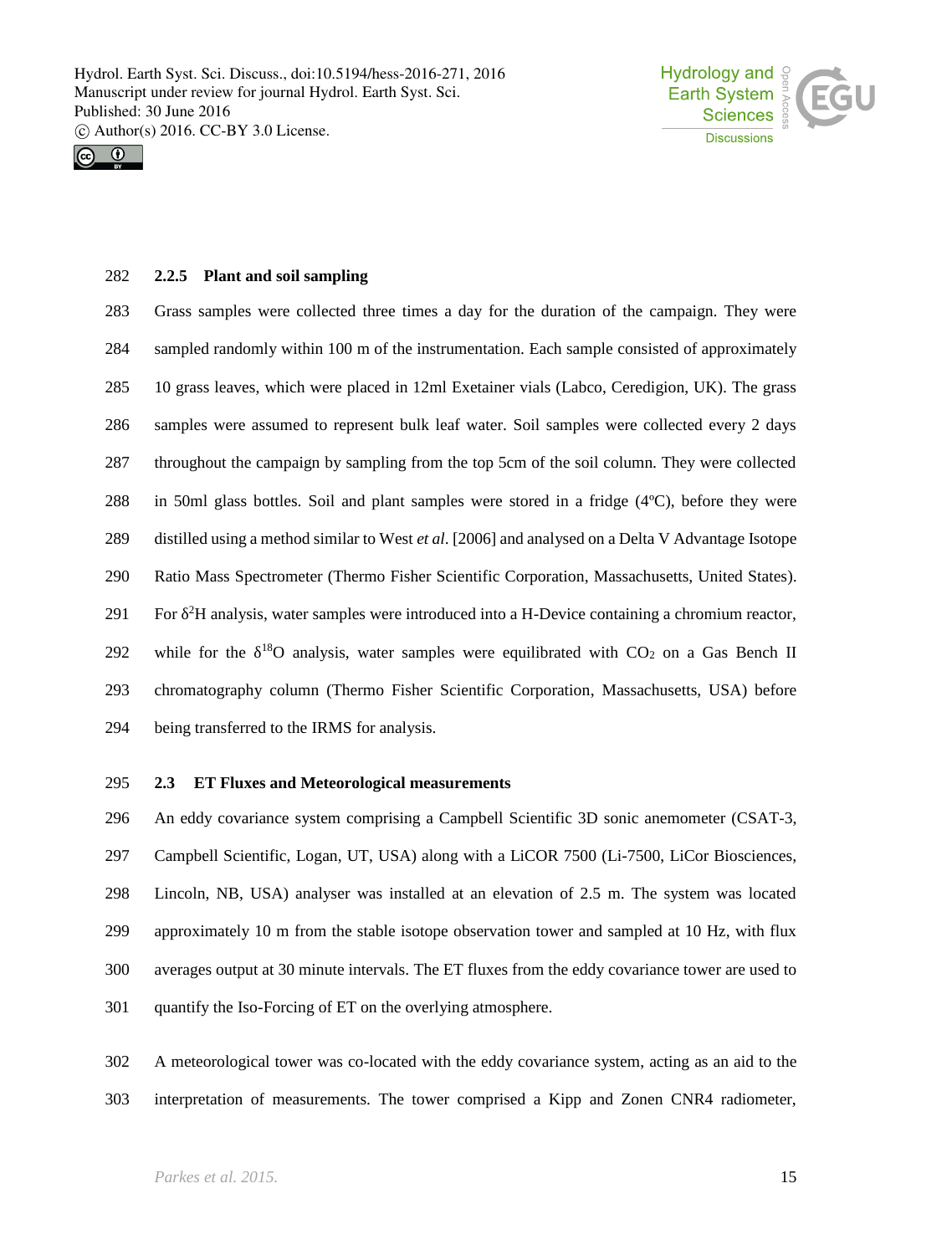



 Apogee infrared surface temperature, RIMCO rainguage, Vaisala HMP75C temperature and humidity probe, RM Young wind sentry (wind speed and direction), Huskeflux ground heat flux plate and Vaisala BaroCap barometric pressure sensor. Both meteorological tower data and eddy- covariance data were inspected visually to detect and remove spikes. The low-frequency eddy covariance data (30 minute resolution) were corrected for coordinate rotation (Finnigan et al. 2003) and density effects (Leuning, 2007) using the PyQC software tool (available from code.google.com/p/eddy).

**2.4 Radon-222 measurements**

The naturally occurring radioactive gas radon  $(^{222}Rn)$  is predominantly of terrestrial origin and its only atmospheric sink is through radioactive decay (Zahorowski et al. 2004). The surface flux density of radon is relatively constant in space and time, and since the half-life is much greater than ABL mixing timescales, it is an ideal tracer of the strength of vertical mixing within the ABL (Chambers et al. 2014; Griffiths et al. 2013; Williams et al. 2010). Hourly radon concentrations 317 were measured by an Alpha Guard (Saphymo GmbH, Frankfurt, Germany) placed in a  $\sim$ 20 L 318 enclosure. The enclosure was purged at  $\sim$  15 L.min<sup>-1</sup> with a vacuum pump (2107 Series, Thomas, Wisconsin, USA) that sampled from a height of 2 m through 10 mm O.D. PTFE tubing. Radon measurements were used to aid the interpretation of the diurnal variations in vertical mixing (see Griffiths et al. 2013).

**3 Results**

#### **3.1 Meteorological observations**

 The two-week campaign was conducted under predominantly calm meteorological conditions. The last rain event was 10 days prior to the campaign, after which clear skies saw the soil dry to a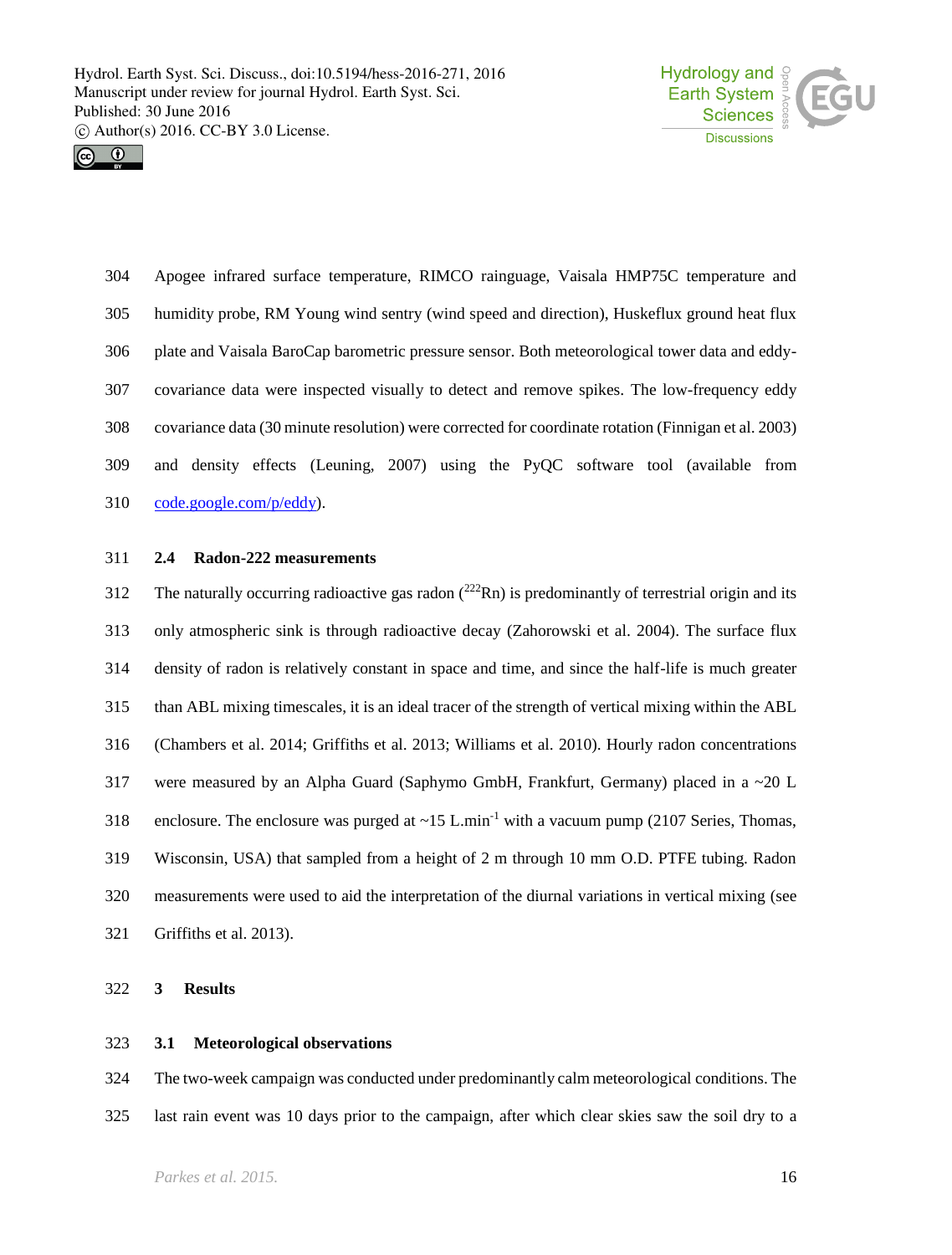



 moisture content close to minimum values observed for the site (Figure 4). In the middle of the campaign (May 2nd), a cold front moved across south eastern Australia, producing cloudy conditions and 1.4 mm of precipitation at the site. No change in soil moisture was observed following the rain event over the 0-10 cm soil layer.

 The wind direction was quite variable over the course of the campaign (see figure S2a and b). Figure S3 shows that from 27th to 30th April, the dominant daytime wind direction was mainly from the east. The predominant wind direction after May 3rd was from the south, except on the 7th and 8th when the wind was from the west and with a fetch from the adjacent forest. At other times the fetch did not include the forested site. Daily maximum temperatures on clear days ranged from 16 to 23ºC, whilst night time minimum temperatures fell to between 8 and -4°C. The coldest nights were observed from May 7th onwards, with temperatures falling below zero. On clear nights the surface temperature fell below the dew point temperature as the air reached saturation, indicating dew fall. Apart from the night of the 27-28th April and the cloudy nights between 1st and 3rd May, dew or frost was observed at the site each morning, although dewfall and frost formation was much heavier from the 7th May onwards.

 Radon concentrations were low during the day, when the convective boundary layer reached its maximum height, with high concentrations at night, when radon emissions from the surface were confined within the shallow nocturnal boundary layer. The accumulation at night was quite variable and indicated a varying degree of nocturnal stability, mixing depth and the occurrence of transient mixing events (Griffiths et al. 2013). There was general agreement between high nocturnal radon concentrations and low wind speeds, but no direct relationship. The lack of a direct relationship indicates that radon can provide additional information about nocturnal mixing and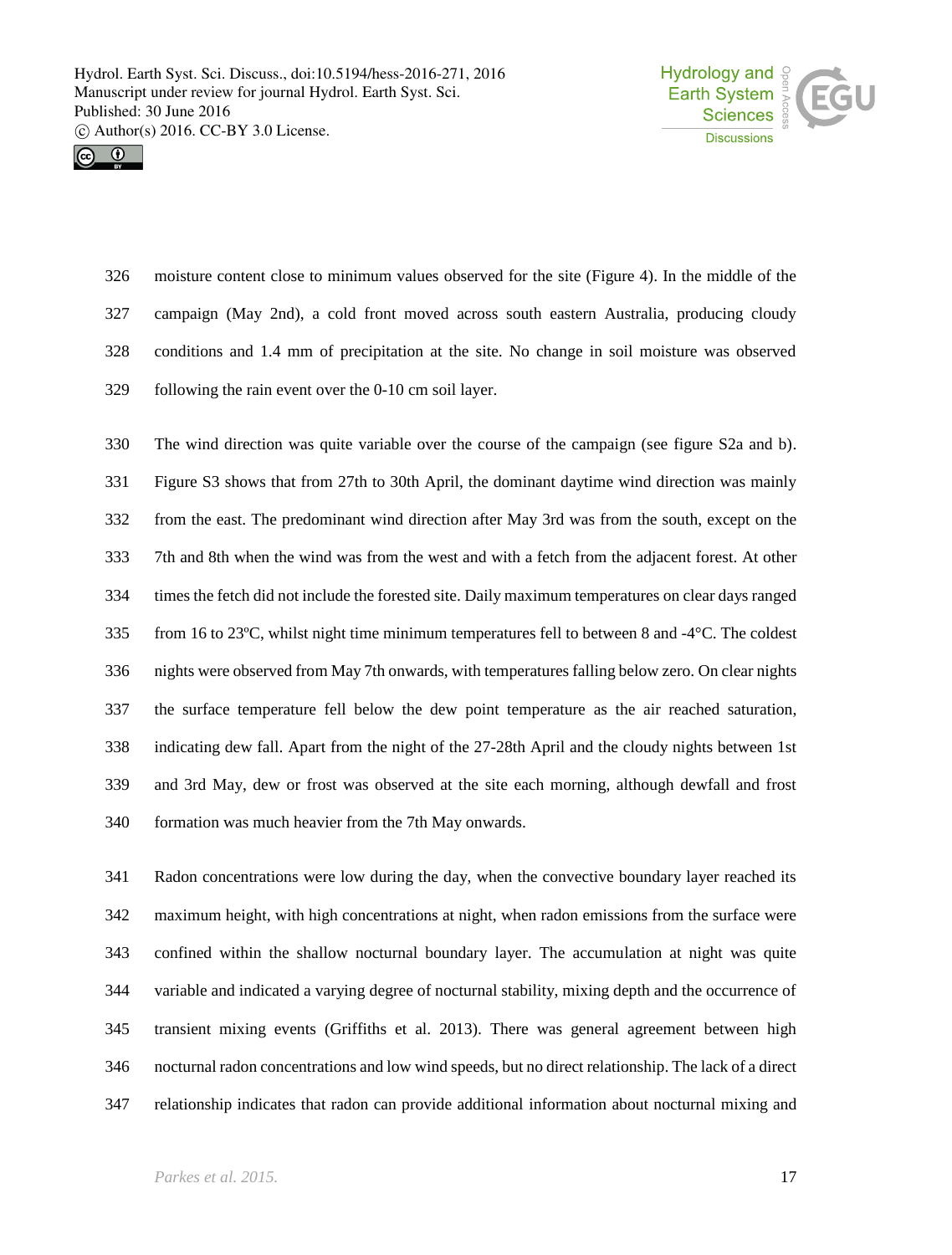



surface exchange that compliments standard meteorological measurements (Chambers et al.

2015a, 2015b; Williams et al. 2013).

 The eddy covariance derived ET fluxes were in general quite low, reflecting the low soil moisture content. The ET flux did show a marked increase the day after the small rain event on May 2nd

and noticeably smaller fluxes were observed after the first night that frost was observed. The health

of the grass visibly deteriorated over the last 4 days, coinciding with frost formation.

## **3.54 3.2 Relationship between** <sup>2</sup>**H** and <sup>18</sup>O of the different water pools

 A summary of the isotopic composition of all observed and modelled water pools are presented in Figure 6. The global meteoric water line (MWL) is shown (Craig, 1961), along with the local MWL from the nearby town of Lithgow (Hughes and Crawford, 2013). The local MWL is to the left of the global MWL, illustrating the characteristically high D-excess of precipitation in the region (Crawford et al. 2013; Hughes and Crawford, 2013). The ambient vapour observations align closely with the local MWL, but with a distribution that fell both to the left and right of the local MWL. Alignment between observations and the MWL show that equilibrium fractionation was 362 the dominant process modifying  $\delta^2$ H and  $\delta^{18}$ O in water vapour, while non-equilibrium kinetic 363 processes shift observations away from the MWL and are more easily observed for  $d_v$ measurements.

 Plant and soil water pools were enriched relative to the vapour and distributed to the right of the MWL, indicating evaporative enrichment. The low slope for vegetation samples is consistent with a number of previous studies across a range of ecosystems (Cernusak et al. 2002; Simonin et al. 2014; Zhao et al. 2014). ET flux isotopic compositions determined from the chambers was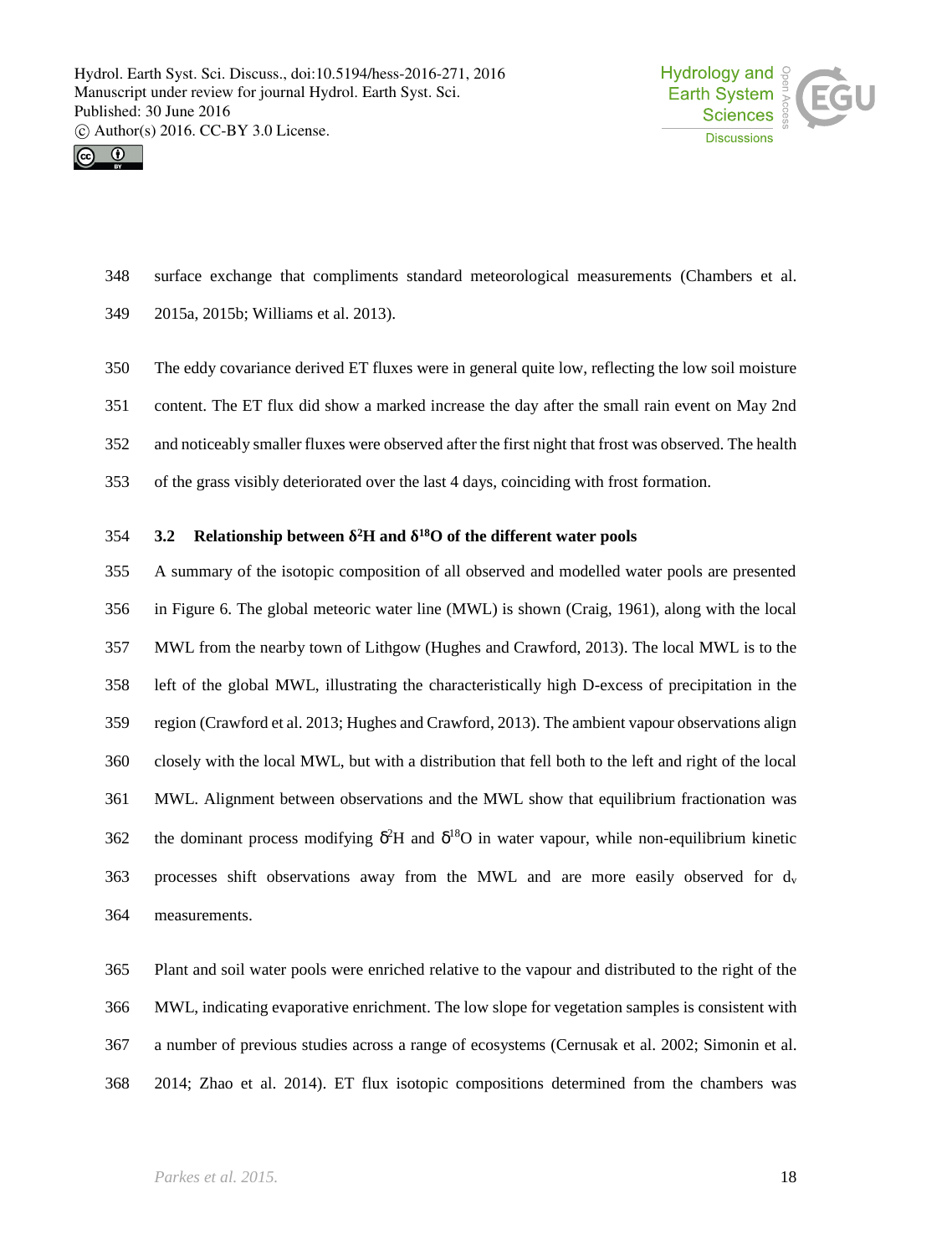



 enriched relative to the vapour and was distributed to the right of the MWL with a slope of 3.2. Similar isotopic compositions were measured from bare soil and vegetated chambers, with mean 371 values and standard deviations (1) of -47.1 ( $\pm$ 13) and -50.2 ( $\pm$ 11) for <sup>2</sup>H, -5.03 ( $\pm$ 3.8) and -6.3  $(\pm 2.7)$ % for <sup>18</sup>, and -6.3  $(\pm 23)$  and -0.12  $(\pm 15)$ % for D-excess, respectively. Only <sup>2</sup>H showed a 373 significant difference  $(p<0.01)$  between the two surface types. The ET isotopic compositions did not show a diurnal cycle, which may result from measurements being restricted mainly to the middle of the day after the large changes in relative humidity and temperature. In addition, no observable trend was seen for synoptic timescales, indicating isotopic compositions of the local moisture source did not vary. Soil water isotopes at the evaporation front (*L*) were much more 378 enriched and had a much lower D-excess  $(50\pm 12, 31\pm 3.8 \text{ and } -131\pm 22 \text{ % of of } \delta^2\text{H}, \delta^{18}\text{O and D}$ 379 excess) than the average soil moisture between 0 and 5 cm  $(-15\pm4.2, 2.6\pm2.5, 4.5\pm1.7)$  % for  $\delta^2$ H,  $\delta^{18}$ O and D-excess). These relatively enriched signatures indicate evaporative enrichment of this water pool.

382 The low slope for the  $2<sup>2</sup>H$  vs  $<sup>18</sup>O$  relationship of ET fluxes and liquid pools, illustrates the role of</sup> non-equilibrium processes in the evaporation processes. These non-equilibrium processes are likely to have occurred since the last rain event causing the observed enrichment and low D-excess of the soil water pool. The similar isotopic compositions of ET fluxes from bare soil and vegetation chambers indicate that soil evaporation was the dominant process contributing to total ET. The extremely low D-excess values of the moisture at the evaporation front produced fluxes with a D- excess which was low compared to the local ambient vapour. These results illustrate the importance of the soil moisture state for the effect local ET fluxes have on atmospheric vapour D- excess values.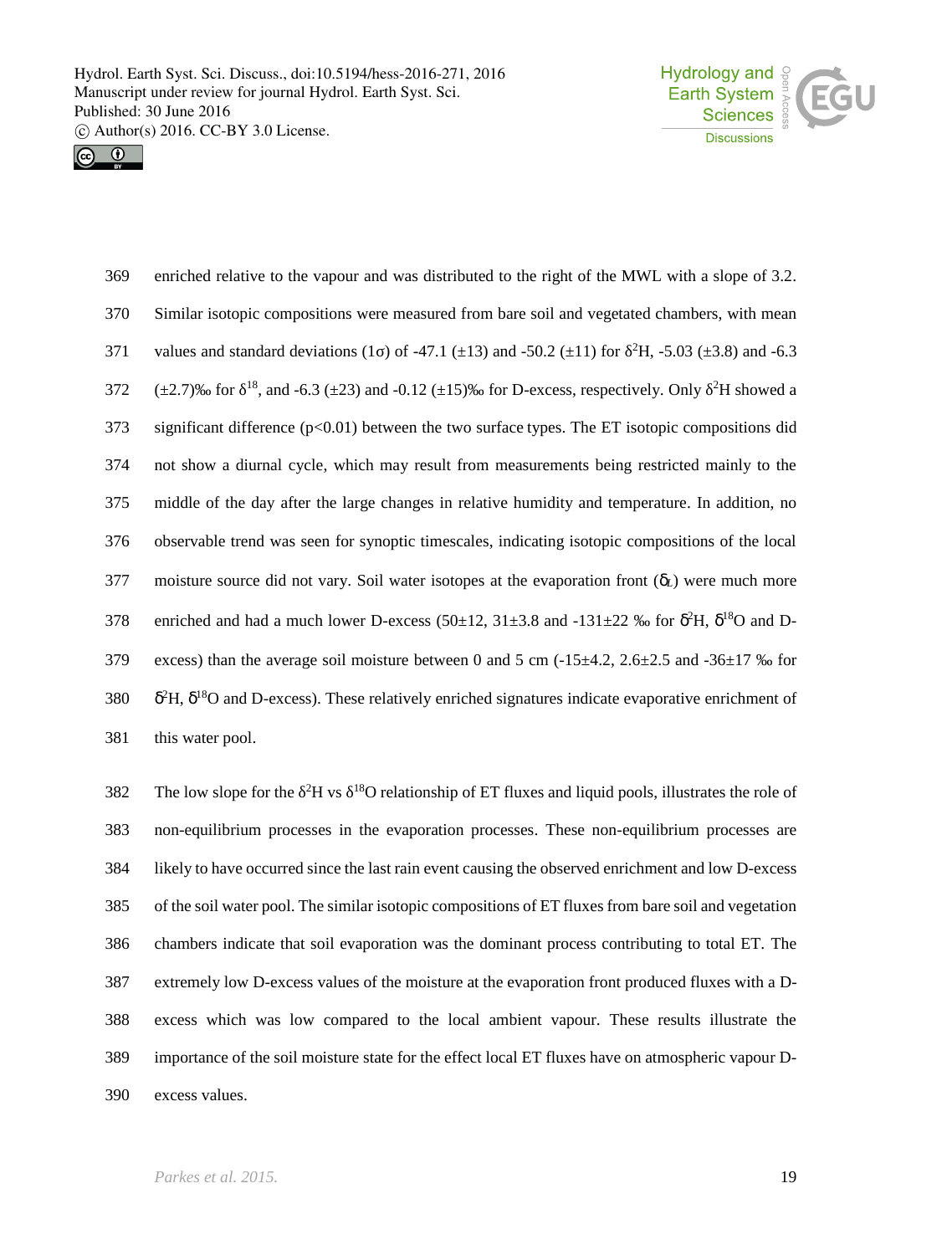



#### **3.3** *In-situ* **water vapour isotopes and ET iso-forcing**

 The observed water vapour mixing ratio and stable isotope composition are shown in Figure 7. The  ${}^{2}$ H and  ${}^{18}$ O variability was similar, reflecting changes in both the synoptic and local meteorology. Leading up to the rain event on May 2nd, relatively moist conditions were observed as air was transported from the warmer ocean off the east coast of Australia (see wind direction in figure S3). After May 5th, drier conditions were observed caused by the lower dew point of air being transported from the colder sea surface to the south of continental Australia. These moisture source regions were confirmed by backward air trajectories calculated using the Stochastic Time- Inverted Lagrangian Transport Model (STILT; Lin *et al.* (2003) not shown). These two time periods are hereinafter referred to as the "wet period" (before May 2nd) and "dry period" (after May 5th). The wet period had relatively moister conditions and coincided with more enriched water isotopes and less diurnal variability. In the later part of the campaign, a reproducible diurnal 403 cycle for  ${}^{2}$ H and  $\delta {}^{18}$ O was observed, characterised by a sharp increase at sunrise before decreasing from mid-morning, when vertical mixing increased until the next sunrise. These observations emphasise the complex relationship between stable isotope observations in water vapour and both local and synoptic scale meteorology.

 The dominant feature in the *d<sup>v</sup>* dataset was a robust diurnal cycle of high values in the day and low values at night, consistent with what has been observed across a growing number of locations (Bastrikov et al. 2014; Berkelhammer et al. 2013; Simonin et al. 2014; Welp et al. 2012; Zhao et al. 2014). For the wetter conditions at the start of the campaign, the daytime values were on average 411 lower than those observed for the dry period. Whilst the nocturnal  $d<sub>v</sub>$  was consistently lower during the night, nocturnal measurements were variable both from night to night and within individual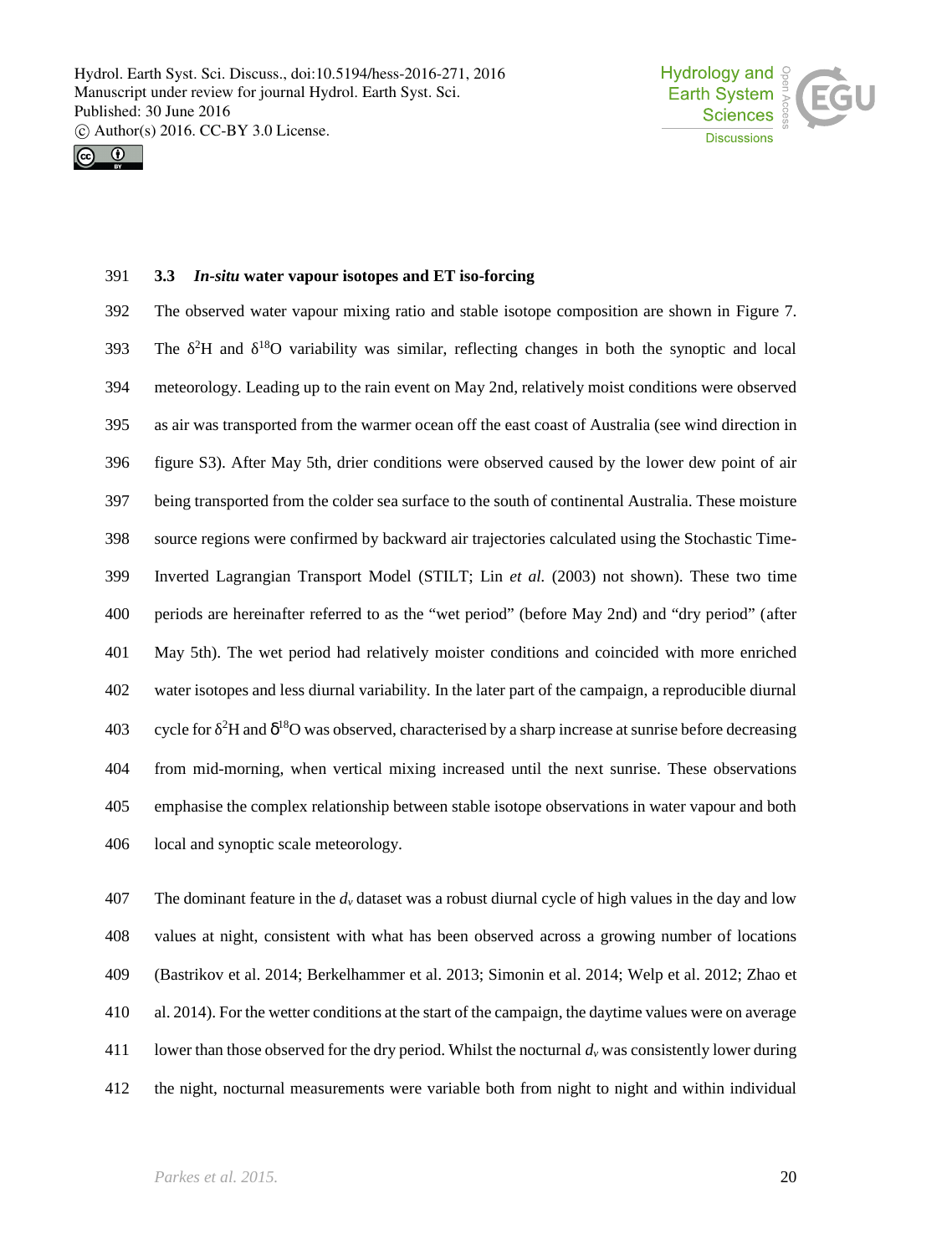



 nights. However, no clear difference was observed between nocturnal observations during the wet and dry periods. The differences between the contrasting daytime measurements of the wet and dry periods indicate a role of large scale processes, whilst the lack of contrast in the nocturnal observation show the importance of local processes.

417 The I<sub>ET</sub> shown in Figure 7 shows large variability on each day, but was always positive for <sup>2</sup>H 418 and O and mostly negative for D-excess. I<sub>ET</sub> is most sensitive to the magnitude of the ET fluxes, producing the greatest forcing on ambient vapour in the middle of the day. Examination of the 420 time series in Figure 7, shows that during the day,  $2H$  and  $\delta^{18}O$  often decreased, even though the I<sub>ET</sub> was positive. Likewise, high  $d<sub>v</sub>$  values observed during the day were associated with negative I<sub>ET</sub> and the highest daytime  $d<sub>v</sub>$  observed during the dry period did not correspond to the least 423 negative I<sub>ET</sub>. These observations illustrates that local ET fluxes were not very important for the 424 trends in  $d<sub>v</sub>$  over the diurnal cycle or even over synoptic timescales.

## **3.4 Relationship between water vapour isotopes and local meteorology**

 The relationships between local meteorological variables and water vapour isotopes were examined to interpret which local processes contributed to the isotope variability. The slope, intercept, coefficient of determination and p-value are shown for the correlations between selected meteorological variables and the isotopes in Table 1. These statistics are shown for both the hourly observations and for the average daytime values (between 11:00 and 16:00 LST). Selecting the daytime measurements removes the effect of the processes associated with the transition between the stable nocturnal and daytime convective boundary layer. It also allows removal of nocturnal periods, where local surface equilibrium exchange and dewfall are known to affect the isotopic composition of ambient vapour. The correlations determined using only measurements in the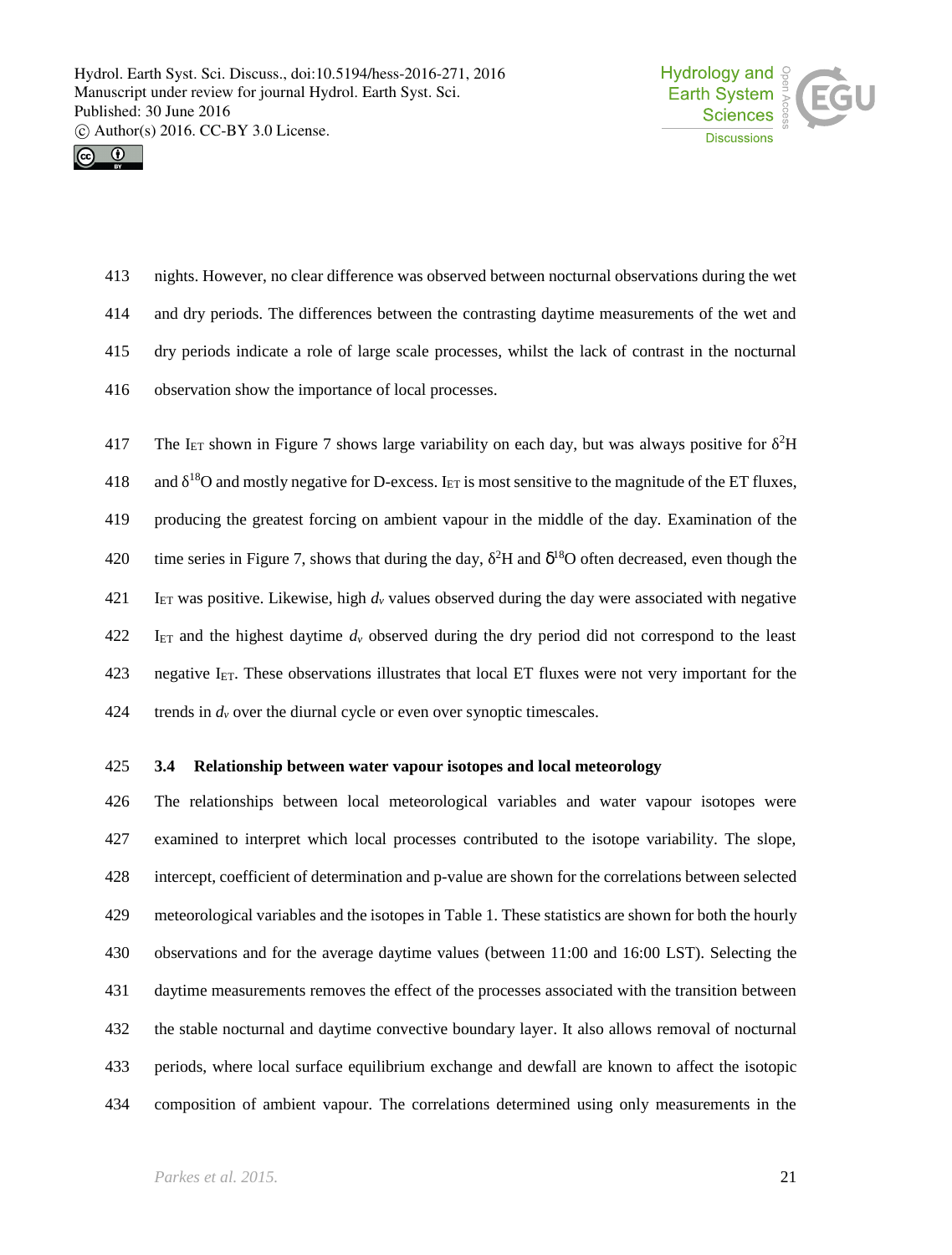



435 middle of the day therefore provide a better indicator of how local meteorology and its isotopic

- 436 composition modified ambient water vapour isotope ratios from day to day.
- 437 For <sup>2</sup>H, a weak but significant correlation with daytime I<sub>ET</sub> was observed ( $R^2$ =0.45, p<0.05). The 438 correlation with I<sub>ET</sub> potentially indicates that local ET fluxes were important for water vapour  ${}^{2}H$ , 439 but the slope for the relationship was negative. As I<sub>ET</sub> was positive for  ${}^{2}H$ , the case where local 440 ET fluxes drive daytime  ${}^{2}H$  in water vapour should yield a positive relationship when the ET flux  $241$   $\text{H}$  is constant. The  $^{18}$ O and  $^{2}$ H showed weak but significant correlations with air temperature 442 ( $R^2=0.24$  and 0.04, respectively) and the mixing ratio ( $R^2=0.2$  for both isotopes) for hourly 443 measurements, while <sup>2</sup>H also showed a weak significant correlation with RH ( $R^2$ =0.09). The weak 444 relationships with the local meteorology reinforces the role of larger scale precipitation processes 445 and atmospheric mixing that occurs as the moisture is transported to the site.
- 446 As already stated, the diurnal cycle was the main mode of variability for *dv*, which led to significant 447 correlations with air temperature and RH for the hourly observations. While the local air 448 temperature and RH could modify *dET* on diurnal timescales and in turn local *dv*, the chamber 449 measurements showed relatively constant *dET* over diurnal and synoptic timescales. These 450 correlations may therefore result from the coincident variation of the  $d<sub>v</sub>$ , RH and air temperature 451 with the daily growth and decay of the ABL.

452 The daytime average *d<sup>v</sup>* showed significant correlations with the air temperature, RH, ET flux and 453 mixing ratio. The relationship between daytime average ET fluxes and  $d<sub>v</sub>$  was weak ( $\mathbb{R}^2$ =0.3) and 454 positive, but as negative iso-forcing was determined for D-excess a negative relationship should 455 have been observed. Likewise, the slope of the linear regression between air temperature and  $d<sub>v</sub>$  is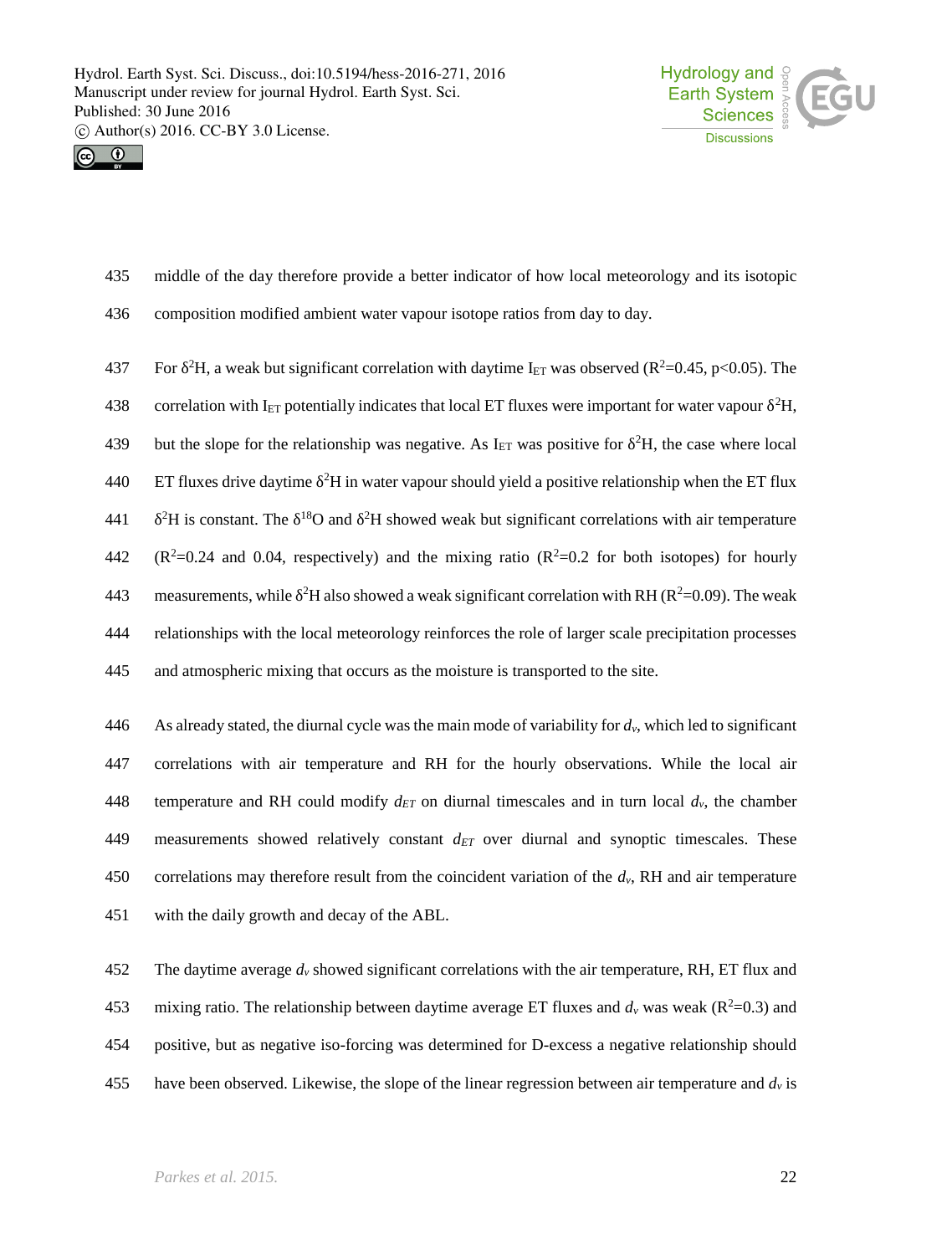



| 456 | negative, counter to what theory would predict for local or remote moisture sources. The strongest           |
|-----|--------------------------------------------------------------------------------------------------------------|
| 457 | relationship was observed with daytime RH ( $\mathbb{R}^2 = 0.74$ ), with the negative slope consistent with |
| 458 | an expected increase in $d_v$ with RH decreasing at the evaporation source. The strong relationship          |
| 459 | of $d_v$ with the daytime RH could indicate an important role for the evaporation conditions at remote       |
| 460 | moisture sources, as is discussed below in Section 4.1.                                                      |

## **3.5 Diurnal variability of vapour isotopes**

 Diurnal composites for the meteorology, radon concentrations and *in-situ* isotope observations are shown in Figure 8, divided into the dry and wet periods defined above. At sunrise (approximately 06:30 LST), surface heating leads to initiation of vertical mixing, shown by the topping out of Radon concentrations. The temperature and ET flux start to increase and RH decreases after sunrise. Radon concentrations were still relatively high compared to the middle of day, suggesting that strong convective mixing had not started and that a shallow mixing volume was still in place. ET was injecting water vapour into a relatively shallow mixing volume at this time, which caused 469 a corresponding increase in near-surface humidity. Similarly for  $2H$  and  $\delta^{18}O$ , the observed spike immediately after sunrise was likely caused by ET fluxes with an enriched heavy isotope composition, possibly from re-evaporation of dewfall. During the dry period, when more dewfall 472 occurred, the  ${}^{2}$ H and  $\delta {}^{18}$ O increased more steeply. Assuming the post sunrise inversion layer was of similar depth to the wet period, which radon concentrations indicate was the case, the steeper increase in the stable isotopes can be explained by a greater ET flux from the larger amount of surface condensation into a lower background water vapour volume. As indicated by the rapidly decreasing Radon concentrations, vigorous vertical mixing entraining air from the residual layer of the previous day begins to dilute the early morning fluxes around mid-morning, causing the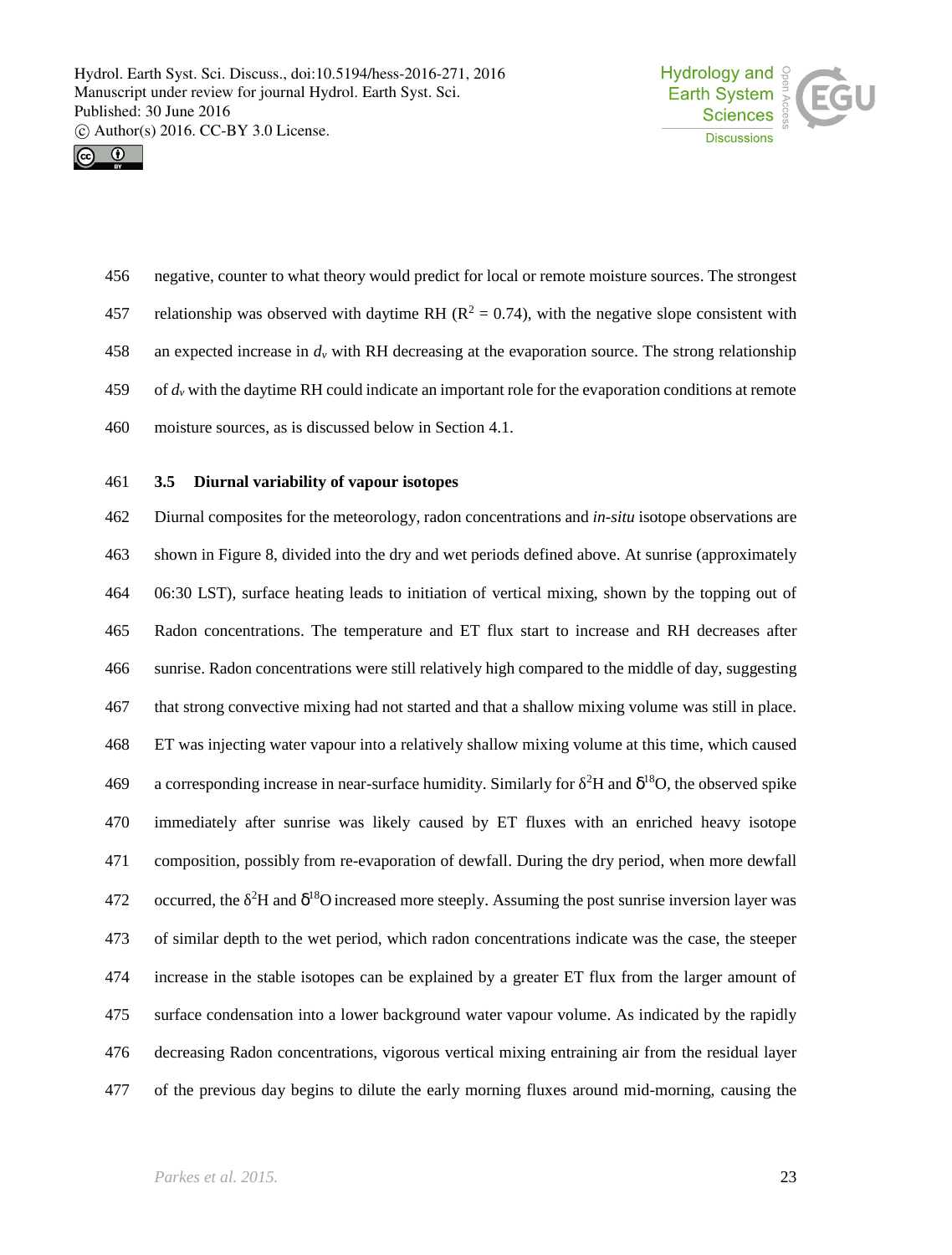



 $\mathrm{H}$ ,  $\delta^{18}$ O and the mixing ratio to first stabilise and then decrease. ET fluxes rapidly increased during this period, but were not large enough to offset the dilution from the dry air being mixed down from above, or was the iso-forcing of surface fluxes strong enough to stop the depletion of surface humidity isotopes.

Similarly to the mixing ratio,  ${}^{2}H$  and  ${}^{18}O$ , the  $d<sub>y</sub>$  increased after sunrise, but the greatest rate of 483 increase was observed slightly later when strong vertical mixing commenced, as shown by the 484 close agreement with the rapid Radon decrease. The iso-forcing for the D-excess was negative, 485 evidence that  $d<sub>y</sub>$  increased due to encroachment mixing as the new mixed layer grew in depth and 486 not ET fluxes. The dry period showed a greater increase in  $d<sub>v</sub>$  during the morning transition, which 487 was probably caused by a shift in the *d<sup>v</sup>* of the background water vapour and greater differences 488 between the  $d<sub>v</sub>$  of the residual and nocturnal layer moisture.

 In the afternoon, *d<sup>v</sup>* decreased back to values similar to those observed prior to sunrise. At this time, ET fluxes decreased with solar insolation and consequently convective mixing decayed. Radon shows the effect that a reduction in vertical mixing has on the concentration of tracers emitted from the surface. So while ET decreased, small fluxes were still observed well after 18:00 493 when large changes in  $18$ O and  $d<sub>v</sub>$  were observed. Hence, as the I<sub>ET</sub> was positive and negative for <sup>18</sup>O and D-excess, respectively, small ET fluxes into a poorly mixed surface layer may have led to these observed changes.

496 During the night, dew fall led to a  ${}^{2}H$  and  ${}^{18}O$  decrease as heavy isotopes were removed in 497 condensing water vapour, which was especially the case during the dry period when greater surface 498 cooling and dew fall was observed. As expected, dew fall did not have a large impact upon the *dv*,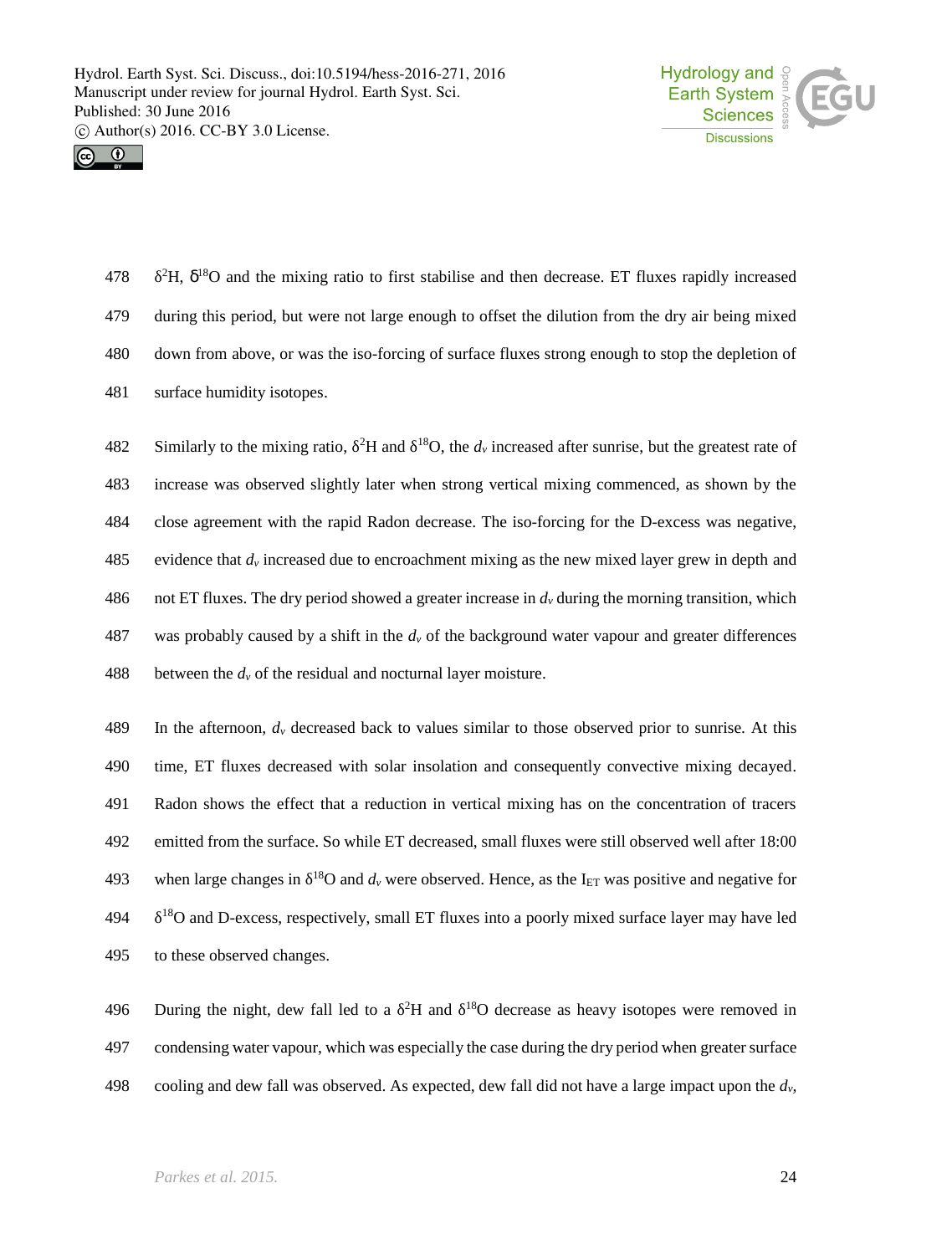



499 as dew formation is an equilibrium process. The composites of both the dry and wet period 500 nocturnal measurements do not show any clear nocturnal trends, remaining stable between the end 501 of the evening transition and the start of the morning transition. However, inspection of individual 502 nights in Figure 8, shows considerable variability, and a regression of the nocturnal *d<sup>v</sup>* 503 measurements with radon concentrations produces a significant negative relationship ( $p<0.001$ ,  $R^2$ )  $504 = 0.31$ ). High radon concentrations are associated with the most stable conditions, which would 505 enhance the effect of surface exchange in the early evening. Low radon concentrations on the other 506 hand, would be associated with periods of atmospheric turbulence in which high  $d<sub>v</sub>$  air from above 507 the nocturnal inversion is mixed down towards the surface. This process would therefore tend to 508 move  $d<sub>v</sub>$  back towards the higher values observed during the day.

509

## 510 **4 Discussion**

 As has been previously observed (Steen-Larsen et al. 2013; Welp et al. 2012) and predicted by 512 isotopic models (Gat, 1996), our water vapour  $\delta^2$ H and  $\delta^{18}$ O observations showed different 513 temporal trends than  $d<sub>v</sub>$ , indicating they are controlled by different atmospheric and hydrological processes. Results presented here illustrate that the diurnal cycle was the dominant mode of variability for *dv*, consistent with previous studies for a range of ecosystems (Simonin et al.2014; Welp et al.2012; Zhao et al. 2014). However, supported by our chamber based measurements of *dET*, interpretation of the data showed that D-excess variability was controlled by local meteorological conditions and surface exchange at night, and larger scale processes in the middle of the day.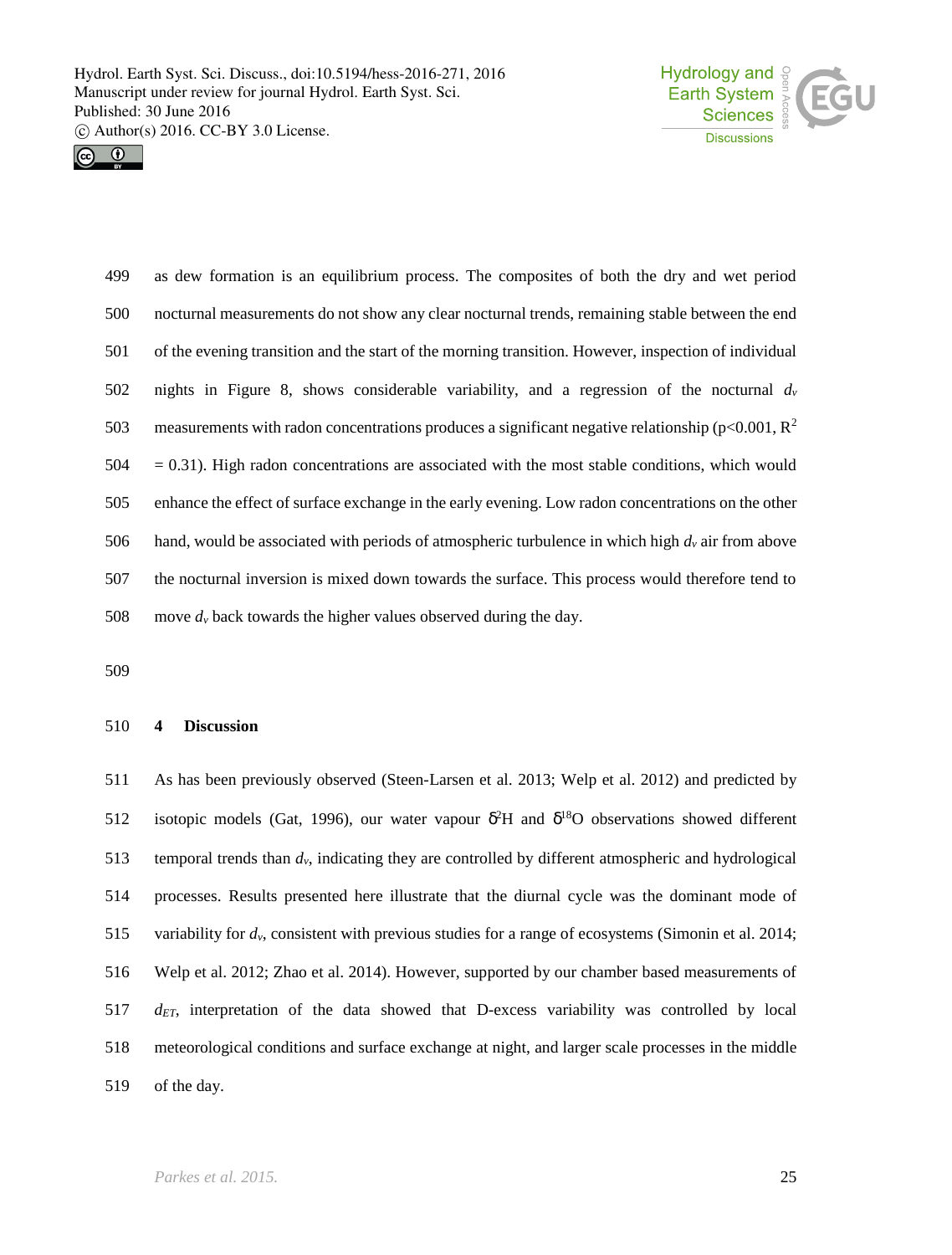



#### 520 **4.1 Daytime** *d<sup>v</sup>* **variability and remote hydrological processes**

521 As shown in Table 1, the results illustrate a strong correlation between daytime RH and  $d<sub>v</sub>$ . The 522 slope of the relationship was  $-0.52\% \cdot 0.52\%$ . which is within the range of slopes determined from coastal locations or shipborne platforms for the Mediterranean or different ocean basins (between  $-0.43$  and  $-0.53$  ‰.% $^{-1}$ ) (Kurita, 2011; Pfahl and Wernli, 2008; Steen-Larsen et al. 2014, 2015; 525 Uemura et al. 2008). These studies indicate a robust relationship between  $d<sub>v</sub>$  and RH for evaporation from large water bodies. This strong robust relationship appears not to be restricted to coastal locations or measurements over the ocean surface, as Aemisegger *et al.* (2014) used a trajectory model to investigate continental moisture recycling in Europe, and found a similar for relationship between  $d<sub>v</sub>$  and RH of remote moisture sources during the cold season (-0.57 ‰.%<sup>-1</sup>). However, their warm season observations produced a relationship with a lower slope (-0.19 ‰.%- 530 <sup>1</sup>). They proposed that because moisture recycling is weakest during winter,  $d<sub>v</sub>$  retained the signature of the evaporation conditions at the oceanic moisture source. However, moisture recycling increased in the summer and attenuated the relationship. The agreement between their 534 winter measurements and our data indicates that the daytime  $d<sub>v</sub>$  is at least partly determined by the RH of the oceanic moisture source, and *d<sup>v</sup>* may preserve the signature of evaporation from the ocean surface.

 Aemisegger *et al.* (2014) proposed that the relationship between the RH and the *d<sup>v</sup>* could be used to determine the D-excess of the moisture source. They argued that when air was saturated with water vapour (when RH is 100%), the *d<sup>v</sup>* is equal to the moisture source, as only equilibrium processes take place and no change in the D-excess between liquid and vapour occurs. By extrapolating the regression between *d<sup>v</sup>* and RH to 100% RH, the D-excess of the moisture source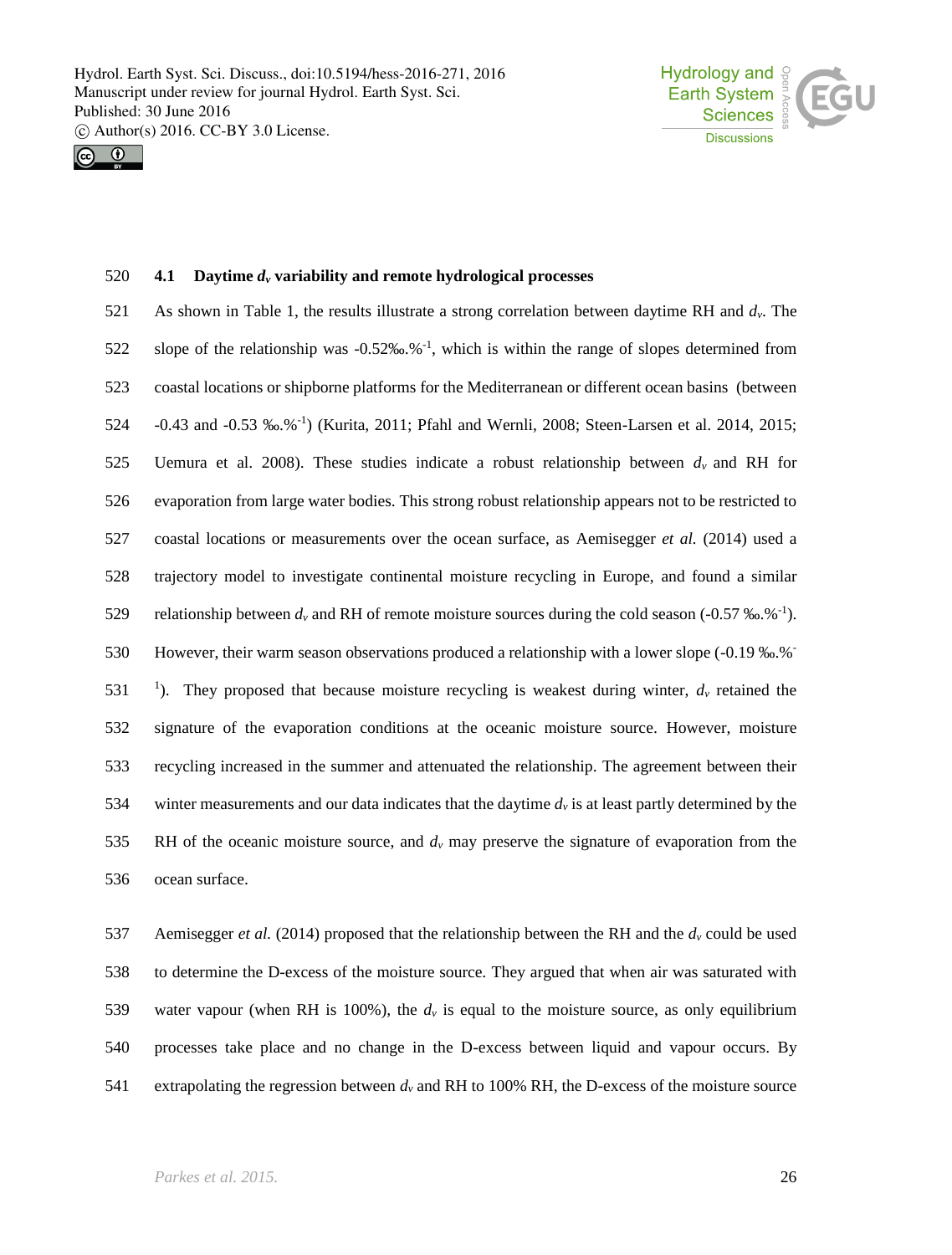



 can be estimated, and gives a value of -8‰. This is approximately the same as the D-excess determined for ocean water off the east coast of Australia by Xu *et al.* (2012) using a global ocean model. In contrast to recent literature (Simonin et al. 2014; Welp et al. 2012; Zhao et al. 2014), this suggests that although the common diurnal cycle was observed, daytime observations are potentially a tracer of oceanic evaporation conditions, in particular RH.

 Whilst we have shown a relationship between the RH and *d<sup>v</sup>* consistent with an oceanic vapour source, longer data collections should be examined to evaluate the consistency of the relationship. Datasets collected over longer time periods and over the land surface have not reproduced the strong relationship shown here. For a study of six mid-latitude sites in China and the USA, Welp *et al.* (2012) used much longer datasets and observed slopes between daytime *d<sup>v</sup>* and RH ranging from -0.01 and -0.36‰ %-1 . Following on from the warm season interpretation of Aemisegger *et al.* (2014), the lower slopes indicate the importance of moisture recycling from the land surface. Whilst local geographical features such as lakes or seas could alter this relationship, the longer length of their datasets include a greater range of atmospheric conditions and soil moisture states that modify the observed relationship. Here we present data from comparatively quiescent meteorological conditions, where the dominant moisture source is the ocean surrounding the Australian continent. Wetter periods may see an increase in the local and remote moisture 559 recycling that could influence the relationship between local RH and  $d<sub>v</sub>$  (Aemisegger et al. 2014). However, during dry soil moisture states and for locations such as semi-arid Australia with a relatively close ocean basin, the *d<sup>v</sup>* may indeed be a tracer of oceanic evaporative environments.

 The discussion of daytime *d<sup>v</sup>* variability above has not considered the isotopic signature of the entrainment flux from above the convective boundary layer introducing an additional moisture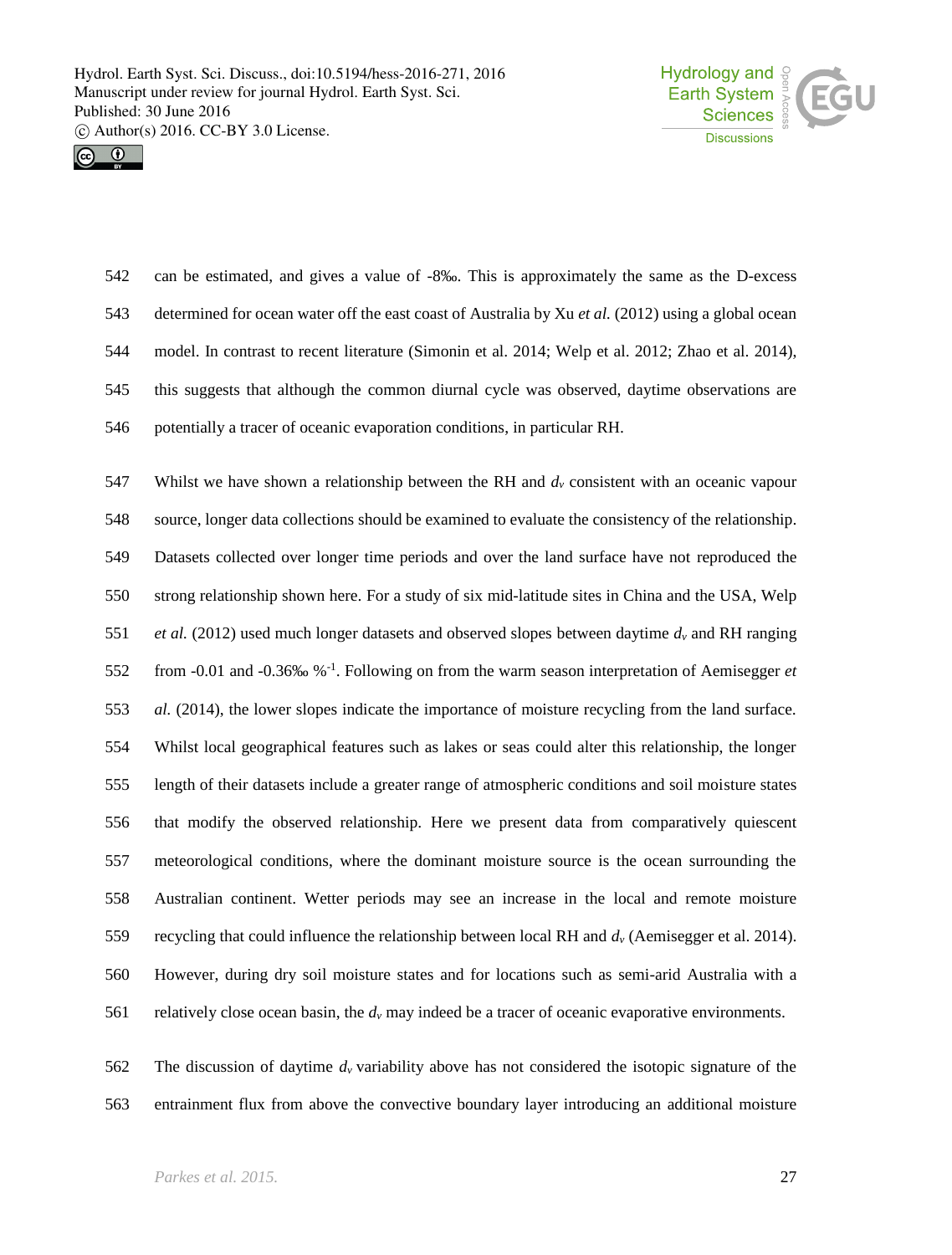



 source from the free troposphere. It would be expected to have a depleted isotopic composition 565 compared to the surface and explains the continuing decrease in  ${}^{2}H$  and  ${}^{18}O$  values after midday when convective mixing extends to the top of the capping inversion. The drying trend observed during the day indicates that the entrainment flux was larger than the surface ET fluxes, which has been previously shown using large-eddy simulations (Huang et al.2011) and observations (Davis et al. 1997). Likewise, the greater entrainment flux would be expected to cause the surface vapour to become depleted in heavy isotopes (Lee et al. 2012).

 The drying and depleting trend of surface vapour illustrates that entrainment fluxes may influence 572 moisture right down to the surface, but whether this moisture flux impacts on  $d<sub>v</sub>$  is unclear. In 573 contrast to <sup>2</sup>H and  $\delta^{18}$ O observations,  $d_\nu$  showed no clear trend throughout the middle of the day, but remained high. The expected sign of the iso-forcing of moisture entrained from the free 575 troposphere on  $d<sub>v</sub>$  is uncertain, as very few measurements exist in the free troposphere. Of the measurements that have been collected, Galewsky and Samuels-Crow (2014) collected *in-situ* observations of water vapour on the Chilean Altiplano and showed periods of extremely high *d<sup>v</sup>* for descending air and lower *d<sup>v</sup>* for ascending air from the ABL. He and Smith (1999) also showed 579 high  $d<sub>v</sub>$  in the free-troposphere in North America collected from an aircraft platform. These papers suggest moisture entrained from the free troposphere could cause an increase in *dv*, but discrimination between the background moisture and free tropospheric moisture is not possible here. Nevertheless, *d<sup>v</sup>* values stabilised during the day and did not show a clear trend until vertical mixing began decaying later in the afternoon, so *d<sup>v</sup>* values of moisture entrained from the free 584 troposphere are not likely to have had a large impact on surface  $d<sub>v</sub>$  as the two sources of moisture may have had a similar *dv*.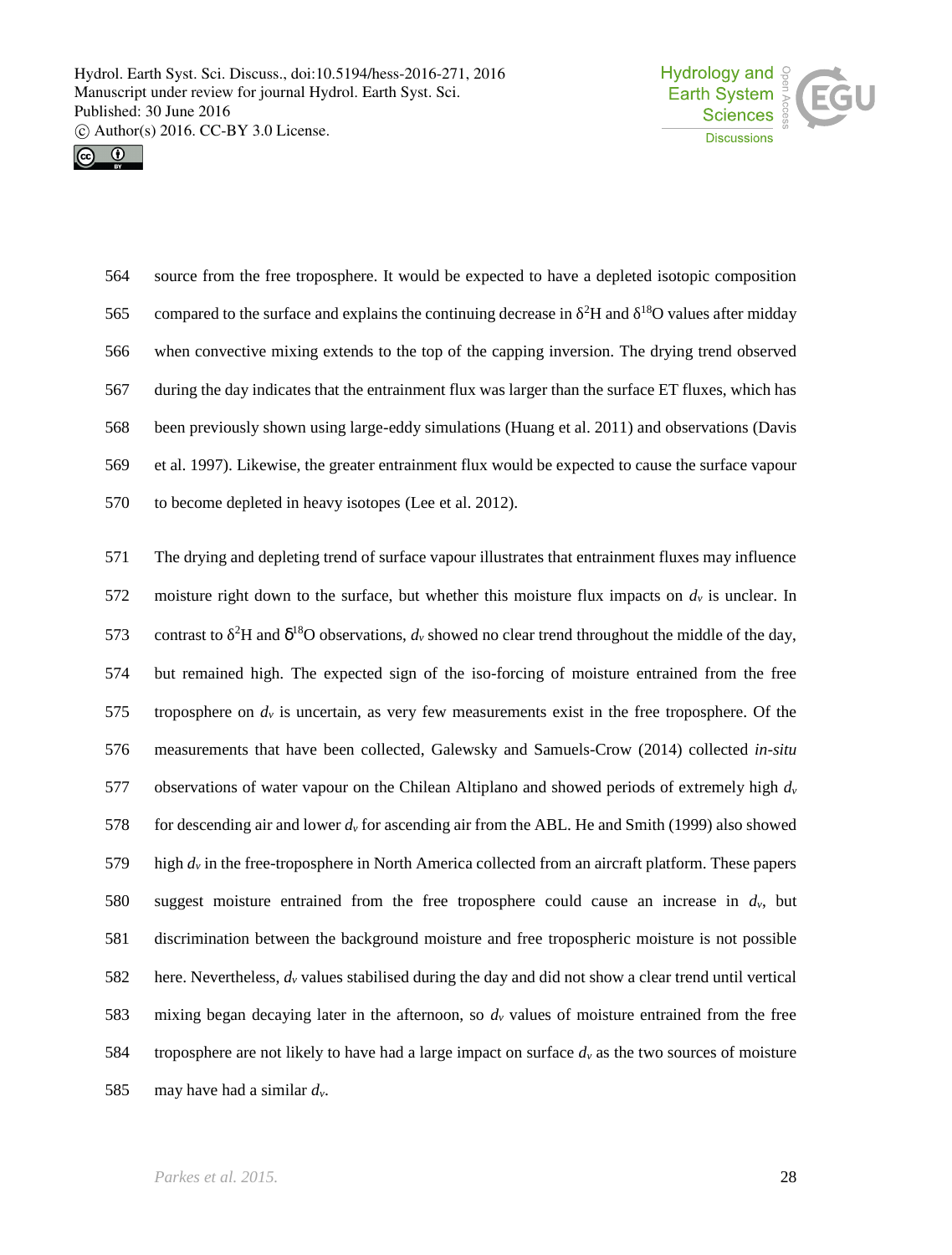



#### **4.2 Controls of** *dET*

 From the chamber measurements of *dET*, we have shown that the ET fluxes do not contribute to the high values observed during the day. The ET fluxes actually imposed a negative iso-forcing on  $d_v$ , which contrasts with interpretations made in previous studies investigating  $d_v$  variability on diurnal time scales (Simonin et al. 2014; Zhao et al. 2014). However, it is expected that the sign and magnitude of the D-excess iso-forcing would vary both spatially and temporally.

 The measurements presented were collected for a dry soil moisture state with low ET fluxes. The *dET* and the associated iso-forcing would be expected to vary with soil moisture state. After a rain event, the soil dries through evaporation of moisture with a D-excess greater than the soil moisture pool, causing the soil moisture D-excess to decrease following a pseudo-Rayleigh process (Barnes and Allison, 1988). The D-excess of moisture at the evaporation front modelled from the bare soil 597 chambers was extremely low  $(-130 \pm 22\%)$ . Assuming the most recent precipitation had a similar D-excess to the intercept of the local MWL (16.2‰), the soil moisture at the evaporation front must have undergone significant evaporative drying. Therefore, immediately after a rainfall event,  $d_{ET}$  would be much higher and likely to impose a positive forcing on  $d_v$ . As the soil dries, there is likely a tipping point when the ET fluxes switch from positive to negative D-excess iso-forcing. 602 This will have implications for studies attempting to use  $d<sub>v</sub>$  as a tracer of continental moisture recycling, as the large spatial variability of rainfall and the associated soil moisture state would 604 therefore lead to large spatial and temporal variability for  $d_{ET}$ . Although, the strongest moisture recycling is expected for the wettest soils, when *dET* is higher and ET fluxes are largest, variability in *dET* may still be important.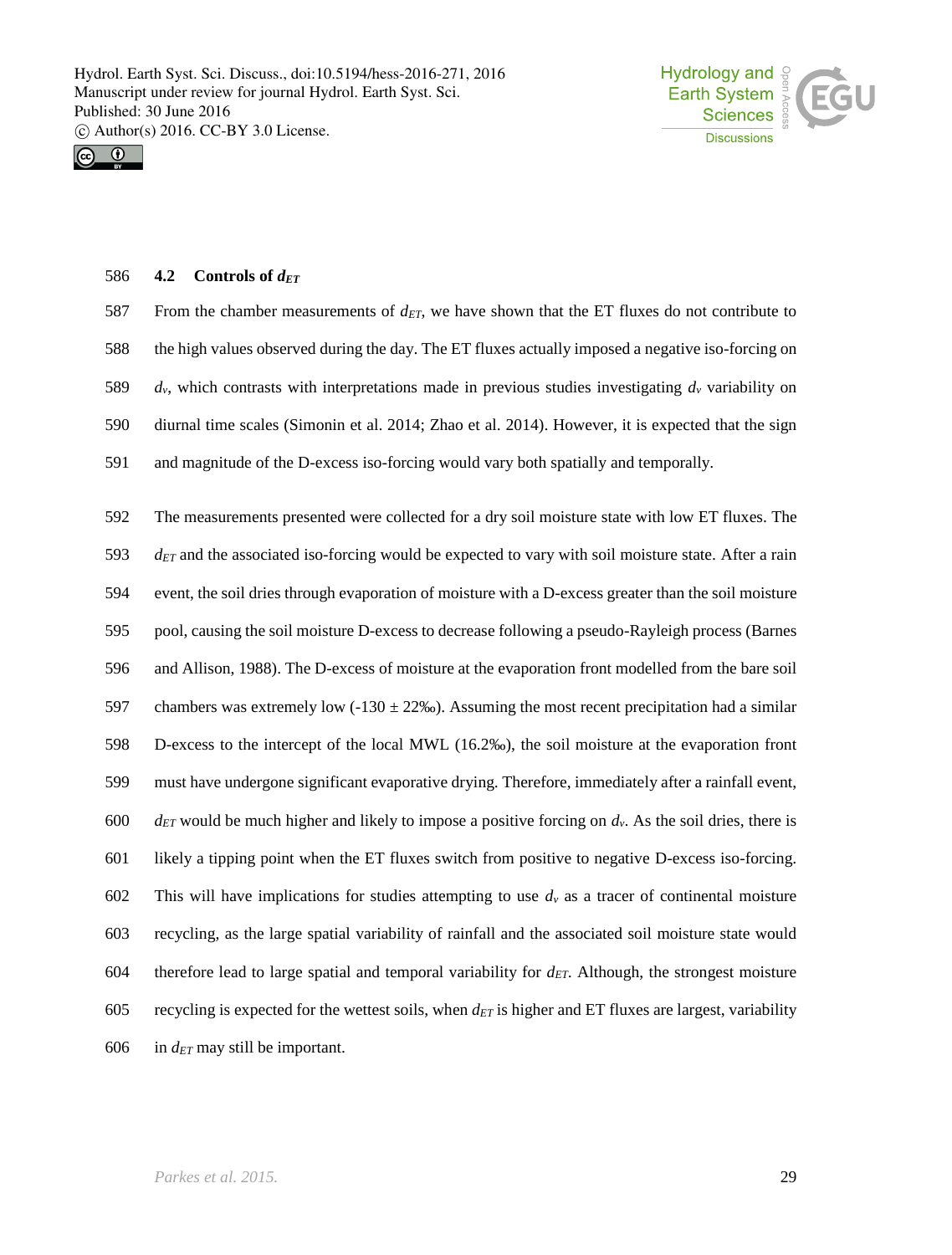



 Relative magnitudes of evaporation and transpiration fluxes are important for *dET*, as the two processes draw on moisture from different depths within the soil column and are fundamentally different, so fluxes are likely to have different D-excess values. Deeper in the soil column, evaporation has a smaller impact on the soil moisture, so transpiration would be expected to have a higher D-excess than soil evaporation. In agreement with this idea and consistent with the importance of identifying the isotopic composition of the evaporation front outlined by Dubbert et al. (2013), measurements of the D-excess of soil moisture in the 0-5 cm soil layer were much higher than the modelled D-excess for the evaporating front. Similarly we observed slightly higher *dET* from vegetated chambers, even when the vegetation was of poor health. It would therefore be expected that for periods of improved vegetation health, increased transpiration fluxes would lead 617 to a higher  $d_{ET}$ . The land surface and cover type would therefore constitute an important variable influencing the D-excess of moisture recycling. Further studies investigating how ET partitioning and drying of the soil moisture reservoir following irrigation or precipitation events would lead to 620 a better understanding of how moisture recycling influences the ambient  $d<sub>v</sub>$  on continental and local scales.

## **5 Conclusions**

 To determine how local ET fluxes modified water vapour stable isotopes and in particular the D- excess, in-situ observations were collected in a semi-arid region of south-eastern Australia. The observed diurnal cycle for the D-excess of water vapour, with high values during the day and low values at night, reflected findings from previous analyses. With the addition of chamber based measurements of isotopic compositions in evaporative fluxes, it was shown that the local ET fluxes exhibited a negative forcing on the ambient water vapour D-excess that could not explain the high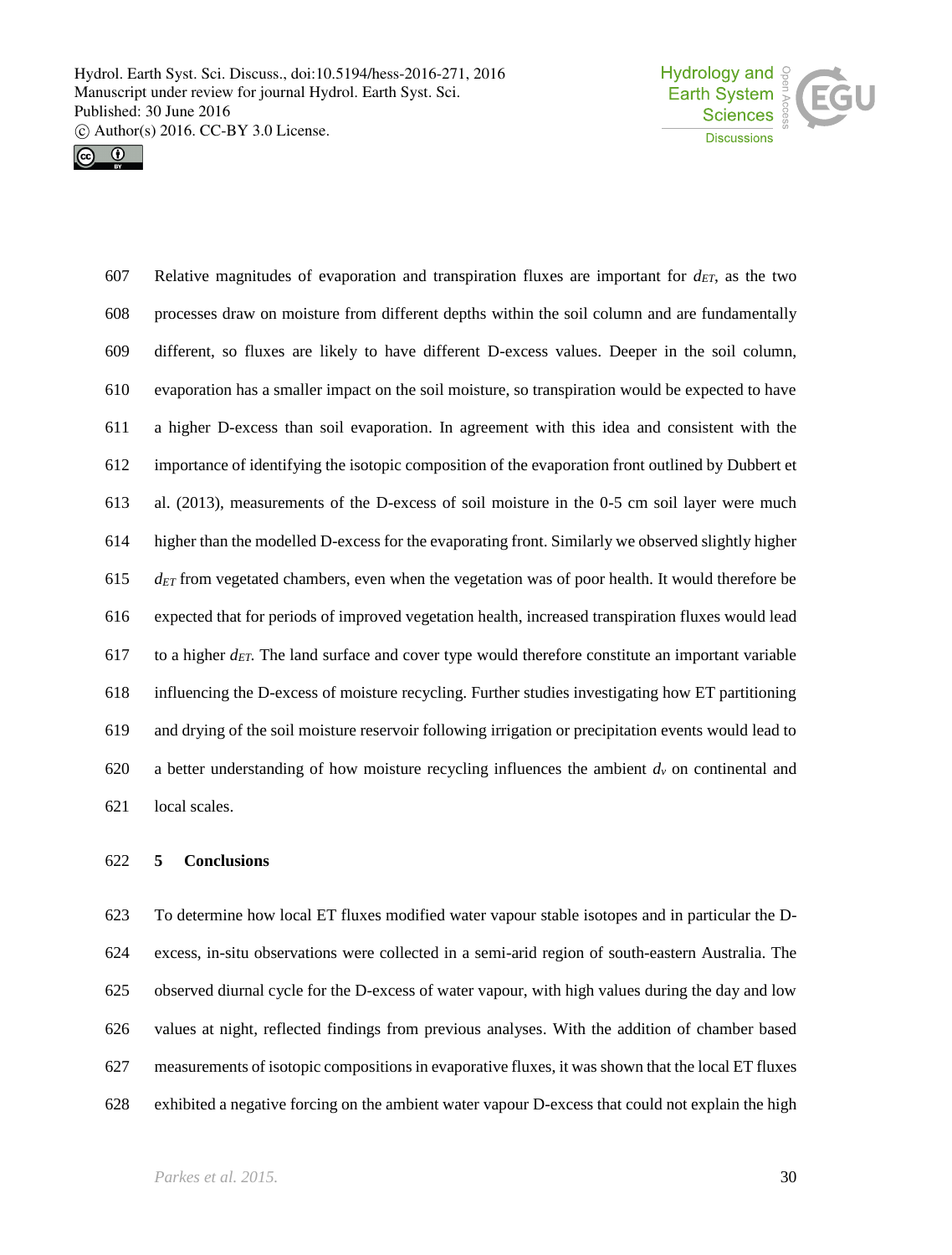



 daytime values. A strong negative relationship was observed between the locally measured relative humidity and vapour D-excess during the daytime, consistent with relationships observed for oceanic moisture sources. In the evening and night time however, ET fluxes into the shallow nocturnal inversion layer were responsible for lowering the D-excess of water vapour near the surface. In addition, a negative correlation between D-excess and radon concentrations at night indicated that transient nocturnal mixing events shifted the D-excess back towards the higher values observed during the day, with the most stable (least turbulent) nights producing the lowest D-excess values. In the morning, encroachment and entrainment of high D-excess air from above caused D-excess of the surface vapour to increase back to the synoptic values.

 Overall, it was found that the magnitude of the D-excess diurnal cycle was controlled predominantly by interplay between synoptic forcing and local ABL processes and was modified further by nocturnal surface exchange processes and turbulent mixing. The low D-excess of the ET fluxes determined from flux chambers in this study illustrated that the impact of large scale moisture recycling may be both spatially and temporally variable, depending on the soil moisture state. This has implications for studies using D-excess to investigate moisture recycling.

## **6 Acknowledgements**

 Stephen Parkes was supported by the Atmospheric Mixing and Pollution Transport (AMPT) project at the Australian Nuclear Science and Technology Organization (ANSTO). The Baldry Hydrological Observatory field campaign was supported by Australian Research Council Discovery grants DP0987478 and DP120104718. Matthew McCabe and Stephen Parkes acknowledge the support of the King Abdullah University of Science and Technology. We thank Peter Graham, Cecilia Azcurra, Dr. Jin Wang and Yingzhe Cai for their assistance during the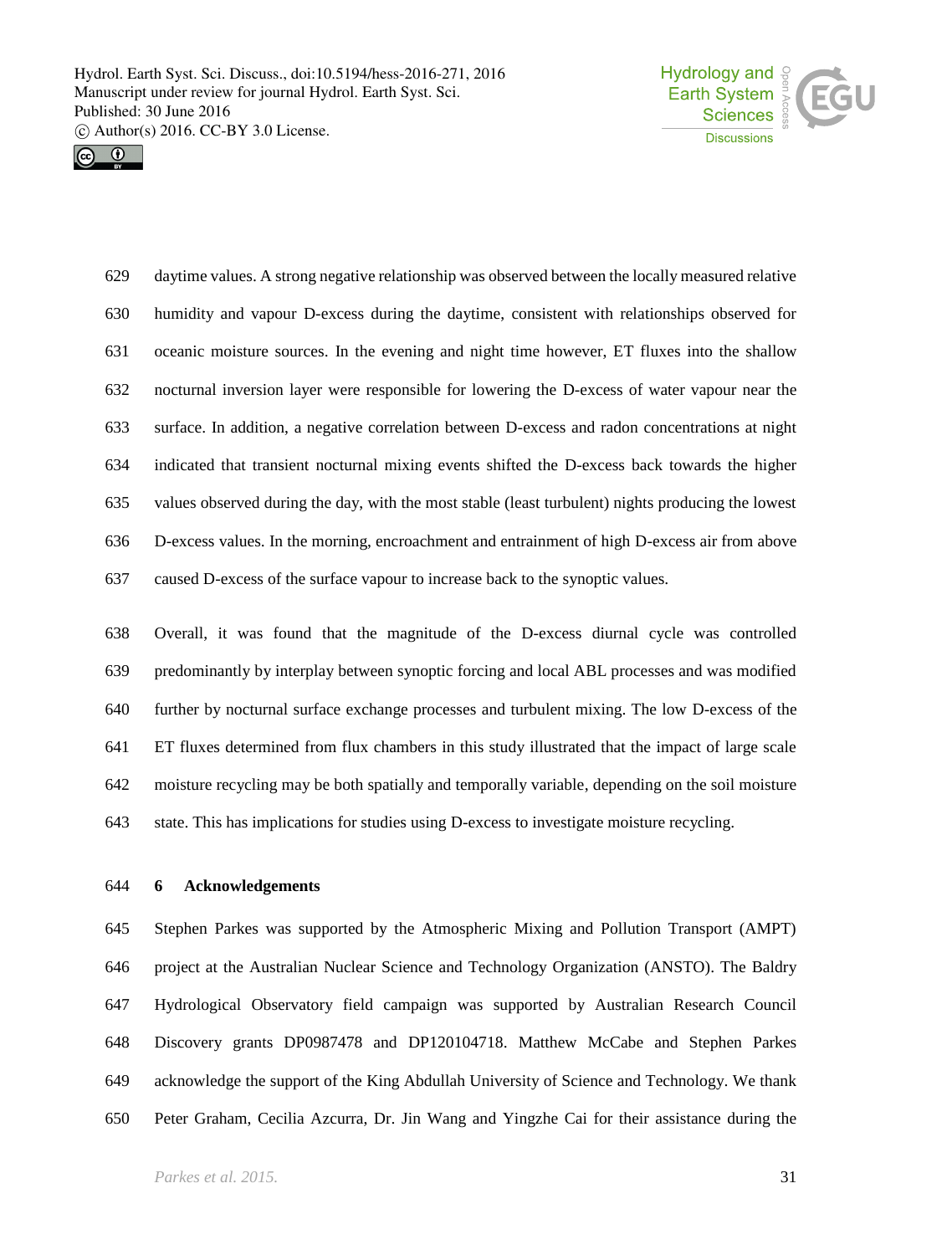



- campaign. We also appreciate the support of Diana and Jason Tremain for access to the Baldry
- Hydrological Observatory and surrounding farmland, Chris Dimovski for performing plant and
- soil water extractions, and Barbara Neklapilova analysis of plant and soil water samples.
- For access to the data used in this paper contact Dr Stephen Parkes by email
- (stephen.parkes@kaust.edu.sa).
- 
- 

## **7 References**

- Aemisegger, F., Pfahl, S., Sodemann, H., Lehner, I., Seneviratne, S. I. and Wernli, H.: Deuterium excess as a proxy for continental moisture recycling and plant transpiration, Atmos. Chem. Phys., 14(8), 4029–4054, doi:10.5194/acp-14-4029-2014, 2014.
- Barnes, C. J. and Allison, G. B.: Tracing of water movement in the unsaturated zone using stable isotopes of hydrogen and oxygen, J. Hydrol., 100(1-3), 143–176, doi:10.1016/0022- 1694(88)90184-9, 1988.
- Bastrikov, V., Steen-Larsen, H. C., Masson-Delmotte, V., Gribanov, K., Cattani, O., Jouzel, J. and
- Zakharov, V.: Continuous measurements of atmospheric water vapour isotopes in western Siberia
- (Kourovka), Atmos. Meas. Tech., 7(6), 1763–1776, doi:10.5194/amt-7-1763-2014, 2014.
- Berkelhammer, M., Hu, J., Bailey, A., Noone, D. C., Still, C. J., Barnard, H., Gochis, D., Hsiao, G. S., Rahn, T. and Turnipseed, A.: The nocturnal water cycle in an open-canopy forest, J. Geophys. Res. Atmos., 118(17), 10,210–225,242, doi:10.1002/jgrd.50701, 2013.
- Cernusak, L. A., Pate, J. S. and Farquhar, G. D.: Diurnal variation in the stable isotope composition
- of water and dry matter in fruiting Lupinus angustifolius under field conditions, Plant. Cell
- Environ., 25(7), 893–907, doi:10.1046/j.1365-3040.2002.00875.x, 2002.
- Chambers, S. D., Wang, F., Williams, A. G., Xiaodong, D., Zhang, H., Lonati, G., Crawford, J.,
- Griffiths, A. D., Ianniello, A. and Allegrini, I.: Quantifying the influences of atmospheric stability
- on air pollution in Lanzhou, China, using a radon-based stability monitor, Atmos. Environ., 107, 233–243, doi:10.1016/j.atmosenv.2015.02.016, 2015a.
- Chambers, S. D., Williams, A. G., Crawford, J. and Griffiths, A. D.: On the use of radon for
- quantifying the effects of atmospheric stability on urban emissions, Atmos. Chem. Phys. Discuss.,
- 14(18), 25411–25452, doi:10.5194/acpd-14-25411-2014, 2014.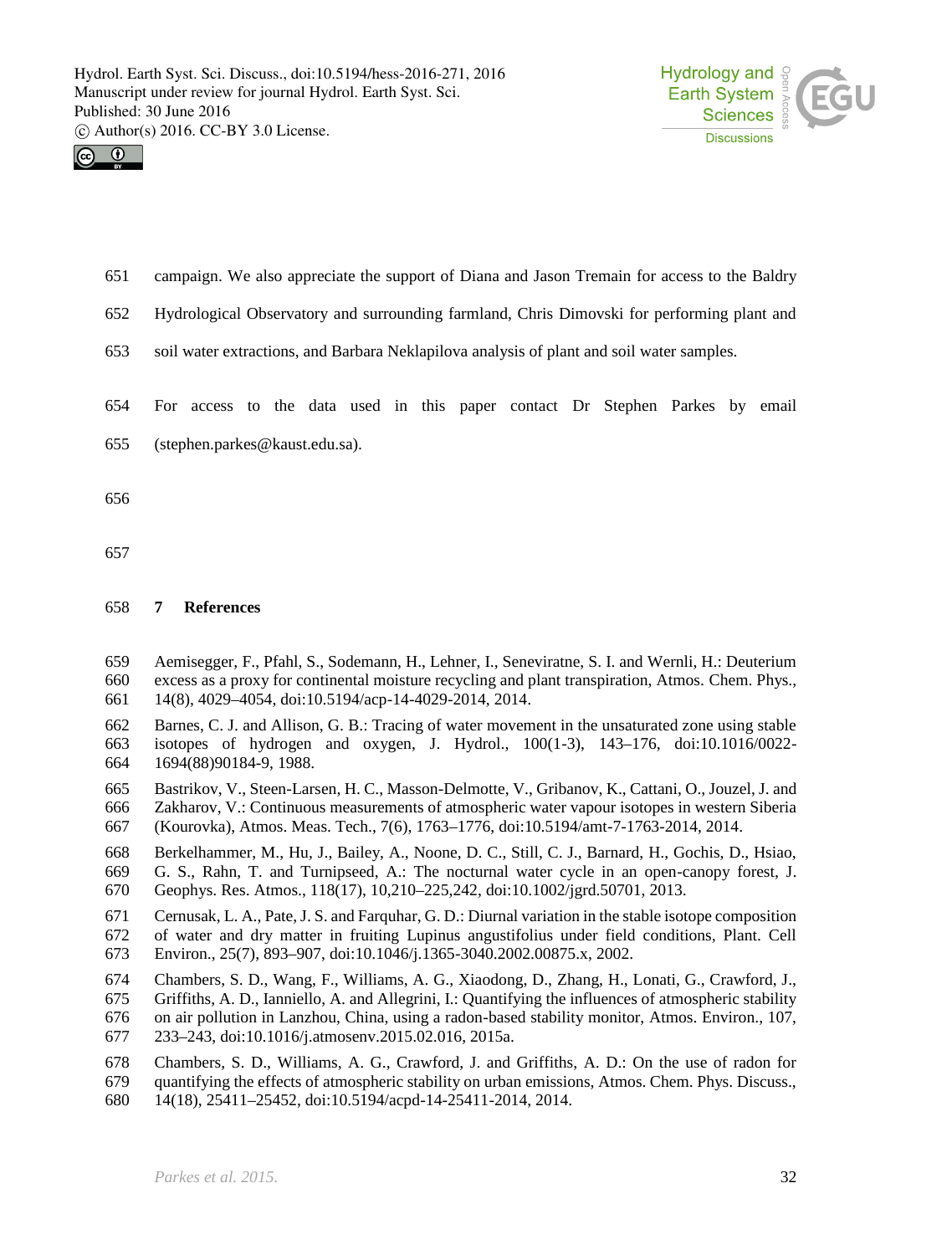



- Chambers, S. D., Williams, A. G., Crawford, J. and Griffiths, A. D.: On the use of radon for quantifying the effects of atmospheric stability on urban emissions, Atmos. Chem. Phys., 15(3), 1175–1190, doi:10.5194/acp-15-1175-2015, 2015b.
- Craig, H.: Isotopic Variations in Meteoric Waters, Sci. , 133 (3465 ), 1702–1703, doi:10.1126/science.133.3465.1702, 1961.
- Craig, H. and Gordon, L. I.: Deuterium and oxygen-18 variations in the ocean and marine atmosphere, in Stable isotopes in oceanographic studies and paleotemperatures, Proceedings, Spoleto, Italy., edited by E. Tongiogi, pp. 9–130, Pisa, Italy., 1965.
- Crawford, J., Hughes, C. E. and Parkes, S. D.: Is the isotopic composition of event based precipitation driven by moisture source or synoptic scale weather in the Sydney Basin, Australia?, J. Hydrol., 507(0), 213–226, doi:http://dx.doi.org/10.1016/j.jhydrol.2013.10.031, 2013.
- Dansgaard, W.: Stable isotopes in precipitation, Tellus, 16(4), 436–468, doi:10.1111/j.2153- 3490.1964.tb00181.x, 1964.
- Davis, K. J., Lenschow, D. H., Oncley, S. P., Kiemle, C., Ehret, G., Giez, A. and Mann, J.: Role of entrainment in surface-atmosphere interactions over the boreal forest, J. Geophys. Res. Atmos., 102(D24), 29219–29230, doi:10.1029/97JD02236, 1997.
- Decker, M., Pitman, A. and Evans, J.: Diagnosing the seasonal land–atmosphere correspondence over northern Australia: dependence on soil moisture state and correspondence strength definition, Hydrol. Earth Syst. Sci., 19(8), 3433–3447, doi:10.5194/hess-19-3433-2015, 2015.
- Dubbert, M., Cuntz, M., Piayda, A., Maguás, C. and Werner, C.: Partitioning evapotranspiration – Testing the Craig and Gordon model with field measurements of oxygen isotope ratios of evaporative fluxes, J. Hydrol., 496, 142–153, doi:10.1016/j.jhydrol.2013.05.033, 2013.
- Evans, J. P. and McCabe, M. F.: Regional climate simulation over Australia's Murray-Darling basin: A multitemporal assessment, J. Geophys. Res. Atmos., 115(D14), n/a–n/a, doi:10.1029/2010JD013816, 2010.
- Finnigan, J. J., Clement, R., Malhi, Y., Leuning, R. and Cleugh, H. A.: A Re-Evaluation of Long-
- Term Flux Measurement Techniques Part I: Averaging and Coordinate Rotation, Boundary-Layer Meteorol., 107(1), 1–48, doi:10.1023/A:1021554900225, 2003.
- Froehlich, K., Kralik, M., Papesch, W., Rank, D., Scheifinger, H. and Stichler, W.: Deuterium excess in precipitation of Alpine regions – moisture recycling, Isotopes Environ. Health Stud., 44(1), 61–70, doi:10.1080/10256010801887208, 2008.
- Galewsky, J. and Samuels-Crow, K.: Summertime Moisture Transport to the Southern South American Altiplano: Constraints from In Situ Measurements of Water Vapor Isotopic Composition, J. Clim., 28(7), 2635–2649, doi:10.1175/JCLI-D-14-00511.1, 2014.
- 
- Gat, J. R.: OXYGEN AND HYDROGEN ISOTOPES IN THE HYDROLOGIC CYCLE, Annu. Rev. Earth Planet. Sci., 24(1), 225–262, doi:10.1146/annurev.earth.24.1.225, 1996.
- Gat, J. R., Bowser, C. J. and Kendall, C.: The contribution of evaporation from the Great Lakes to
- the continental atmosphere: estimate based on stable isotope data, Geophys. Res. Lett., 21(7), 557–
- 560, doi:10.1029/94GL00069, 1994.
- Gat, J. R., Klein, B., Kushnir, Y., Roether, W., Wernli, H., Yam, R. and Shemesh, A.: Isotope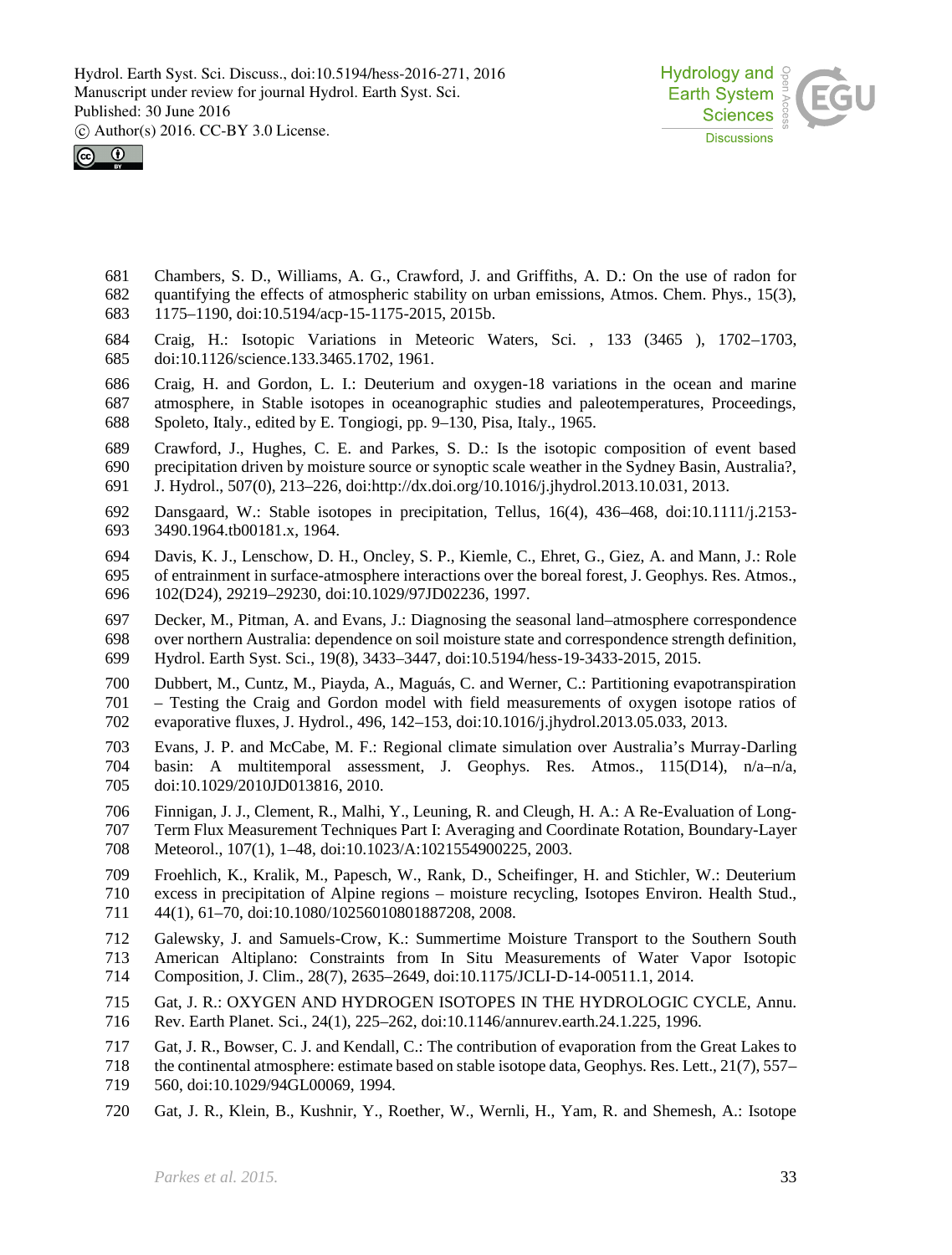



- 721 composition of air moisture over the Mediterranean Sea: an index of the air–sea interaction pattern,<br>722 Tellus B, 55(5), 953–965, doi:10.1034/j.1600-0889.2003.00081.x, 2003. Tellus B, 55(5), 953–965, doi:10.1034/j.1600-0889.2003.00081.x, 2003.
- Griffiths, A. D., Parkes, S. D., Chambers, S. D., McCabe, M. F. and Williams, A. G.: Improved
- mixing height monitoring through a combination of lidar and radon measurements, Atmos. Meas.
- Tech., 6(2), 207–218, doi:10.5194/amt-6-207-2013, 2013.
- Harding, K. J. and Snyder, P. K.: Modeling the Atmospheric Response to Irrigation in the Great
- Plains. Part I: General Impacts on Precipitation and the Energy Budget, J. Hydrometeorol., 13(6), 1667–1686, doi:10.1175/JHM-D-11-098.1, 2012.
- 729 He, H. and Smith, R. B.: Stable isotope composition of water vapor in the atmospheric boundary<br>730 layer above the forests of New England, J. Geophys. Res. Atmos., 104(D9), 11657–11673, layer above the forests of New England, J. Geophys. Res. Atmos., 104(D9), 11657–11673,
- doi:10.1029/1999JD900080, 1999.
- Horita, J. and Wesolowski, D. J.: Liquid-vapor fractionation of oxygen and hydrogen isotopes of 733 water from the freezing to the critical temperature, Geochim. Cosmochim. Acta, 58(16), 3425–734 3437, doi:http://dx.doi.org/10.1016/0016-7037(94)90096-5, 1994. 3437, doi:http://dx.doi.org/10.1016/0016-7037(94)90096-5, 1994.
- Huang, J., Lee, X. and Patton, E. G.: Entrainment and budgets of heat, water vapor, and carbon dioxide in a convective boundary layer driven by time-varying forcing, J. Geophys. Res. Atmos., 116(D6), D06308, doi:10.1029/2010JD014938, 2011.
- 738 Huang, L. and Wen, X.: Temporal variations of atmospheric water vapor D and 18O above an arid artificial oasis cropland in the Heihe River Basin, J. Geophys. Res. Atmos., 119(19), 2014JD021891, doi:10.1002/2014JD021891, 2014.
- Hughes, C. E. and Crawford, J.: Spatial and temporal variation in precipitation isotopes in the Sydney Basin, Australia, J. Hydrol., 489(0), 42–55, doi:http://dx.doi.org/10.1016/j.jhydrol.2013.02.036, 2013.
- Keeling, C. D.: The concentration and isotopic abundances of atmospheric carbon dioxide in rural areas, Geochim. Cosmochim. Acta, 13(4), 322–334, doi:10.1016/0016-7037(58)90033-4, 1958.
- Kurita, N.: Origin of Arctic water vapor during the ice-growth season, Geophys. Res. Lett., 38(2), n/a–n/a, doi:10.1029/2010GL046064, 2011.
- Lai, C.-T. and Ehleringer, J.: Deuterium excess reveals diurnal sources of water vapor in forest air, Oecologia, 165(1), 213–223, doi:10.1007/s00442-010-1721-2, 2011.
- Lee, X., Griffis, T. J., Baker, J. M., Billmark, K. A., Kim, K. and Welp, L. R.: Canopy-scale kinetic fractionation of atmospheric carbon dioxide and water vapor isotopes, Global Biogeochem. Cycles, 23(1), GB1002, doi:10.1029/2008GB003331, 2009.
- Lee, X., Huang, J. and Patton, E.: A Large-Eddy Simulation Study of Water Vapour and Carbon
- Dioxide Isotopes in the Atmospheric Boundary Layer, Boundary-Layer Meteorol., 145(1), 229– 248, doi:10.1007/s10546-011-9631-3, 2012.
- Leuning, R.: The correct form of the Webb, Pearman and Leuning equation for eddy fluxes of
- trace gases in steady and non-steady state, horizontally homogeneous flows, Boundary-Layer
- Meteorol., 123(2), 263–267, doi:10.1007/s10546-006-9138-5, 2007.
- Lin, J. C., Gerbig, C., Wofsy, S. C., Andrews, A. E., Daube, B. C., Davis, K. J. and Grainger, C.
- A.: A near-field tool for simulating the upstream influence of atmospheric observations: The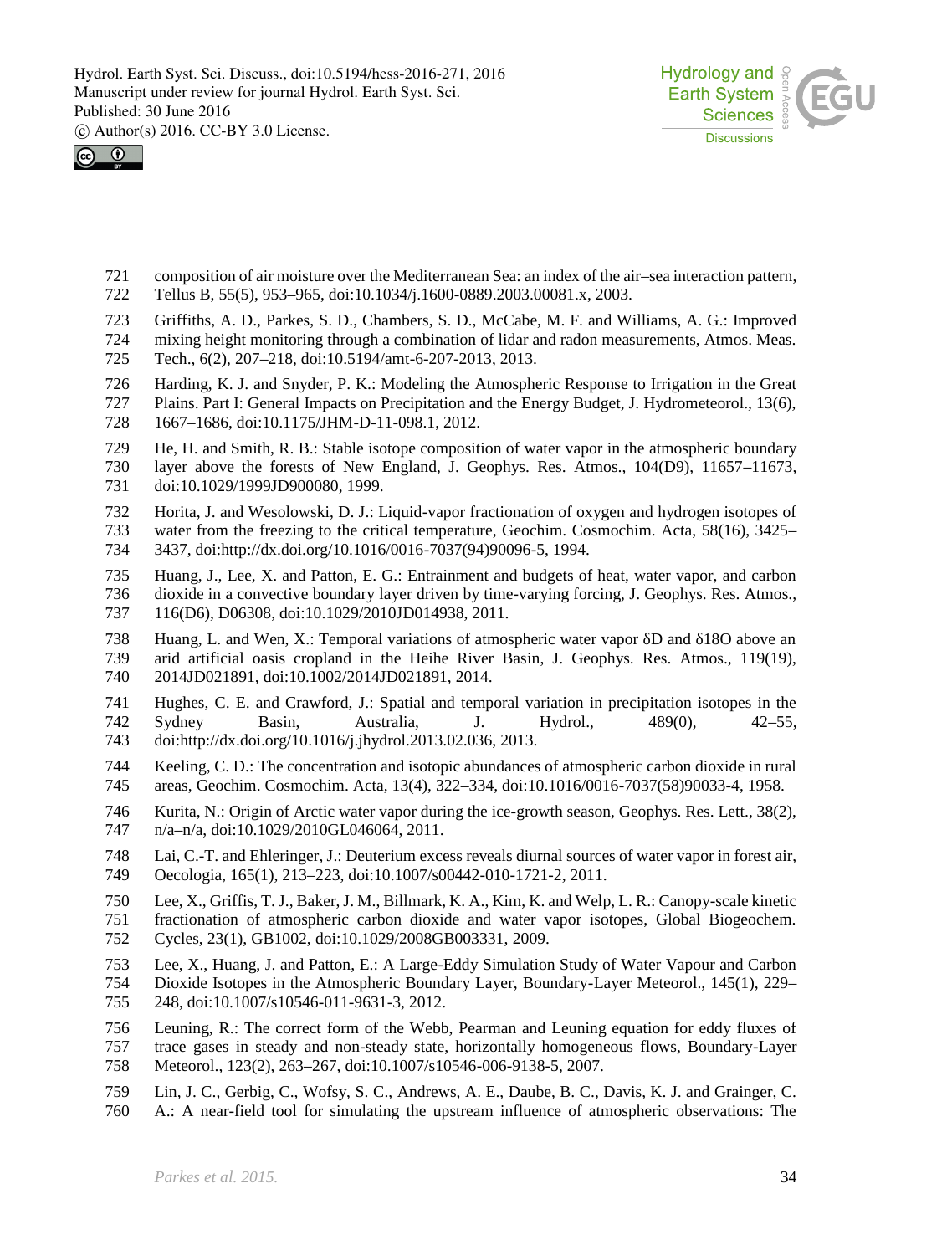



 Stochastic Time-Inverted Lagrangian Transport (STILT) model, J. Geophys. Res., 108, 4493, doi:10.1029/2002JD003161, 2003.

Masson-Delmotte, V., Jouzel, J., Landais, A., Stievenard, M., Johnsen, S. J., White, J. W. C.,

- Werner, M., Sveinbjornsdottir, A. and Fuhrer, K.: GRIP Deuterium Excess Reveals Rapid and
- Orbital-Scale Changes in Greenland Moisture Origin, Sci. , 309 (5731 ), 118–121, doi:10.1126/science.1108575, 2005.
- Mathieu, R. and Bariac, T.: A numerical model for the simulation of stable isotope profiles in drying soils, J. Geophys. Res. Atmos., 101(D7), 12685–12696, doi:10.1029/96JD00223, 1996.
- 769 McCabe, M. F., Ershadi, A., Jimenez, C., Miralles, D. G., Michel, D. and Wood, E. F.: The GEWEX LandFlux project: evaluation of model evaporation using tower-based and globally
- GEWEX LandFlux project: evaluation of model evaporation using tower-based and globally
- gridded forcing data, Geosci. Model Dev., 9(1), 283–305, doi:10.5194/gmd-9-283-2016, 2016.
- Merlivat, L.: Molecular diffusivities of H[sub 2] [sup 16]O, HD[sup 16]O, and H[sub 2] [sup 18]O in gases, J. Chem. Phys., 69(6), 2864, doi:10.1063/1.436884, 1978.
- 774 Merlivat, L. and Jouzel, J.: Global climatic interpretation of the deuterium-oxygen 18 relationship<br>775 for precipitation, J. Geophys. Res. Ocean., 84(C8), 5029–5033, doi:10.1029/JC084iC08p05029, for precipitation, J. Geophys. Res. Ocean., 84(C8), 5029–5033, doi:10.1029/JC084iC08p05029, 1979.
- Noone, D., Risi, C., Bailey, A., Berkelhammer, M., Brown, D. P., Buenning, N., Gregory, S., Nusbaumer, J., Schneider, D., Sykes, J., Vanderwende, B., Wong, J., Meillier, Y. and Wolfe, D.: Determining water sources in the boundary layer from tall tower profiles of water vapor and 780 surface water isotope ratios after a snowstorm in Colorado, Atmos. Chem. Phys., 13(3), 1607–781 1623, doi:10.5194/acp-13-1607-2013, 2013.
- 1623, doi:10.5194/acp-13-1607-2013, 2013.
- Pfahl, S. and Wernli, H.: Air parcel trajectory analysis of stable isotopes in water vapor in the eastern Mediterranean, J. Geophys. Res. Atmos., 113(D20), n/a–n/a, doi:10.1029/2008JD009839, 2008.
- Pfahl, S. and Wernli, H.: Lagrangian simulations of stable isotopes in water vapor: An evaluation
- of nonequilibrium fractionation in the Craig-Gordon model, J. Geophys. Res. Atmos., 114(D20), D20108, doi:10.1029/2009JD012054, 2009.
- Risi, C., Noone, D., Frankenberg, C. and Worden, J.: Role of continental recycling in intraseasonal
- variations of continental moisture as deduced from model simulations and water vapor isotopic measurements, Water Resour. Res., 49(7), 4136–4156, doi:10.1002/wrcr.20312, 2013.
- Simonin, K. A., Link, P., Rempe, D., Miller, S., Oshun, J., Bode, C., Dietrich, W. E., Fung, I. and
- Dawson, T. E.: Vegetation induced changes in the stable isotope composition of near surface
- humidity, Ecohydrology, 7(3), 936–949, doi:10.1002/eco.1420, 2014.
- Steen-Larsen, H. C., Johnsen, S. J., Masson-Delmotte, V., Stenni, B., Risi, C., Sodemann, H.,
- Balslev-Clausen, D., Blunier, T., Dahl-Jensen, D., Ellehøj, M. D., Falourd, S., Grindsted, A.,
- Gkinis, V., Jouzel, J., Popp, T., Sheldon, S., Simonsen, S. B., Sjolte, J., Steffensen, J. P., Sperlich,
- P., Sveinbjörnsdóttir, A. E., Vinther, B. M. and White, J. W. C.: Continuous monitoring of summer
- surface water vapor isotopic composition above the Greenland Ice Sheet, Atmos. Chem. Phys.,
- 13(9), 4815–4828, doi:10.5194/acp-13-4815-2013, 2013.
- Steen-Larsen, H. C., Sveinbjörnsdottir, A. E., Jonsson, T., Ritter, F., Bonne, J.-L., Masson- Delmotte, V., Sodemann, H., Blunier, T., Dahl-Jensen, D. and Vinther, B. M.: Moisture sources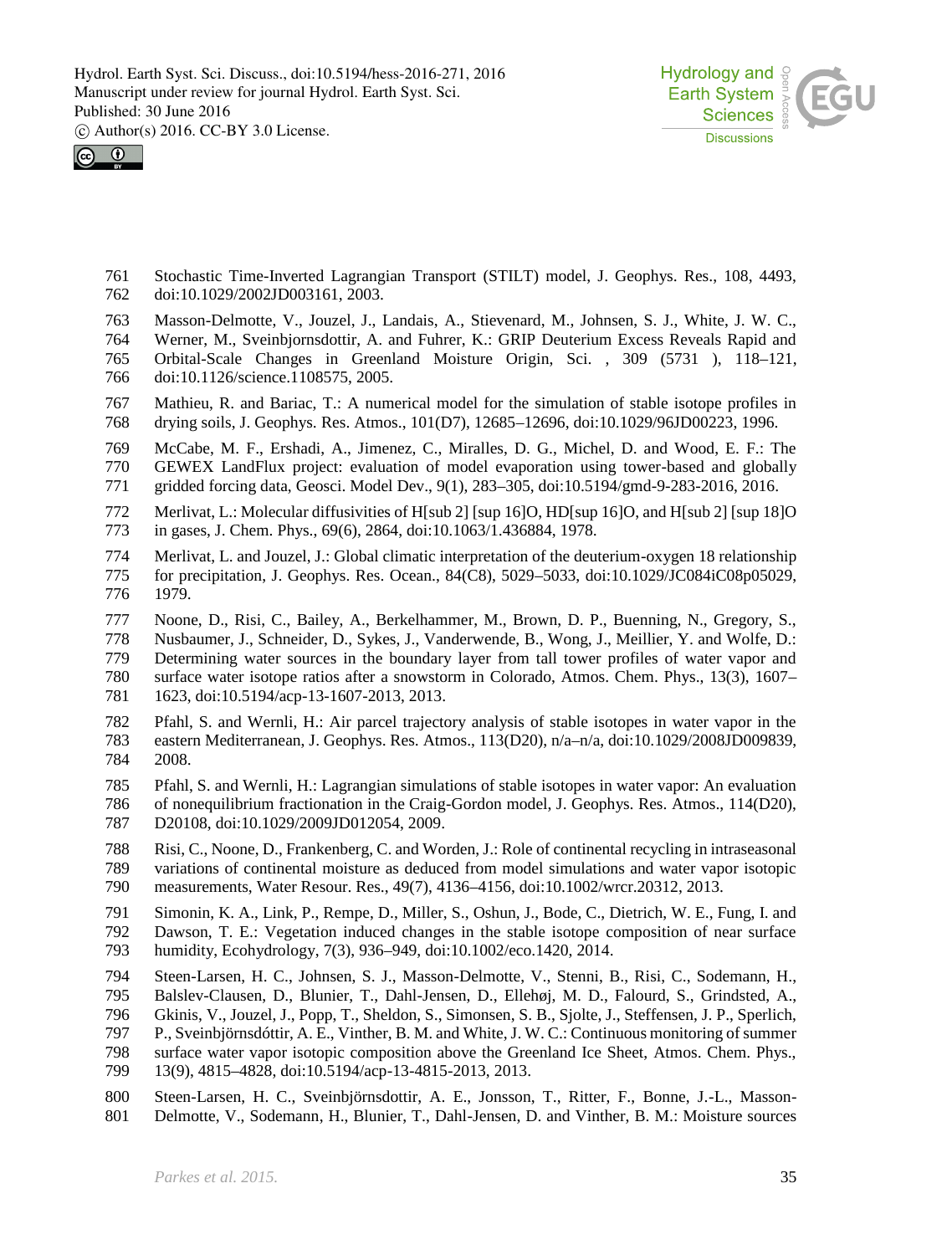



- 802 and synoptic to seasonal variability of North Atlantic water vapor isotopic composition, J. 803 Geophys. Res. Atmos., 120(12), 2015JD023234, doi:10.1002/2015JD023234, 2015. Geophys. Res. Atmos., 120(12), 2015JD023234, doi:10.1002/2015JD023234, 2015.
- Steen-Larsen, H. C., Sveinbjörnsdottir, A. E., Peters, A. J., Masson-Delmotte, V., Guishard, M.
- P., Hsiao, G., Jouzel, J., Noone, D., Warren, J. K. and White, J. W. C.: Climatic controls on water
- 806 vapor deuterium excess in the marine boundary layer of the North Atlantic based on 500 days of 807 in situ, continuous measurements, Atmos. Chem. Phys., 14(15), 7741–7756, doi:10.5194/acp-14-807 in situ, continuous measurements, Atmos. Chem. Phys., 14(15), 7741–7756, doi:10.5194/acp-14-<br>808 7741-2014, 2014. 7741-2014, 2014.
- Tian, L., Masson-Delmotte, V., Stievenard, M., Yao, T. and Jouzel, J.: Tibetan Plateau summer
- monsoon northward extent revealed by measurements of water stable isotopes, J. Geophys. Res. Atmos., 106(D22), 28081–28088, doi:10.1029/2001JD900186, 2001.
- Uemura, R., Matsui, Y., Yoshimura, K., Motoyama, H. and Yoshida, N.: Evidence of deuterium excess in water vapor as an indicator of ocean surface conditions, J. Geophys. Res. Atmos., 113(D19), n/a–n/a, doi:10.1029/2008JD010209, 2008.
- Vallet-Coulomb, C., Gasse, F. and Sonzogni, C.: Seasonal evolution of the isotopic composition
- of atmospheric water vapour above a tropical lake: Deuterium excess and implication for water
- recycling, Geochim. Cosmochim. Acta, 72(19), 4661–4674, doi:10.1016/j.gca.2008.06.025, 2008.
- Wang, L., Niu, S., Good, S. P., Soderberg, K., McCabe, M. F., Sherry, R. A., Luo, Y., Zhou, X.,
- Xia, J. and Caylor, K. K.: The effect of warming on grassland evapotranspiration partitioning using
- laser-based isotope monitoring techniques, Geochim. Cosmochim. Acta, 111, 28–38, doi:10.1016/j.gca.2012.12.047, 2013.
- Wei, J., Dirmeyer, P. A., Wisser, D., Bosilovich, M. G. and Mocko, D. M.: Where Does the Irrigation Water Go? An Estimate of the Contribution of Irrigation to Precipitation Using MERRA, J. Hydrometeorol., 14(1), 275–289, doi:10.1175/JHM-D-12-079.1, 2012.
- Welp, L. R., Lee, X., Griffis, T. J., Wen, X.-F., Xiao, W., Li, S., Sun, X., Hu, Z., Val Martin, M.
- and Huang, J.: A meta-analysis of water vapor deuterium-excess in the midlatitude atmospheric surface layer, Global Biogeochem. Cycles, 26(3), GB3021, doi:10.1029/2011GB004246, 2012.
- Williams, A. G., Chambers, S. and Griffiths, A.: Bulk Mixing and Decoupling of the Nocturnal Stable Boundary Layer Characterized Using a Ubiquitous Natural Tracer, Boundary-Layer
- Meteorol., 149(3), 381–402, doi:10.1007/s10546-013-9849-3, 2013.
- Williams, A. G., Zahorowski, W., Chambers, S., Griffiths, A., Hacker, J. M., Element, A. and
- Werczynski, S.: The Vertical Distribution of Radon in Clear and Cloudy Daytime Terrestrial
- Boundary Layers, J. Atmos. Sci., 68(1), 155–174, doi:10.1175/2010JAS3576.1, 2010.
- Xu, X., Werner, M., Butzin, M. and Lohmann, G.: Water isotope variations in the global ocean model MPI-OM, Geosci. Model Dev., 5(3), 809–818, doi:10.5194/gmd-5-809-2012, 2012.
- Zahorowski, W., Chambers, S. D. and Henderson-Sellers, A.: Ground based radon-222 837 observations and their application to atmospheric studies, J. Environ. Radioact., 76(1–2), 3–33, doi:http://dx.doi.org/10.1016/j.jenvrad.2004.03.033, 2004.
- Zhao, L., Wang, L., Liu, X., Xiao, H., Ruan, Y. and Zhou, M.: The patterns and implications of
- diurnal variations in the d-excess of plant water, shallow soil water and air moisture, Hydrol. Earth
- Syst. Sci., 18(10), 4129–4151, doi:10.5194/hess-18-4129-2014, 2014.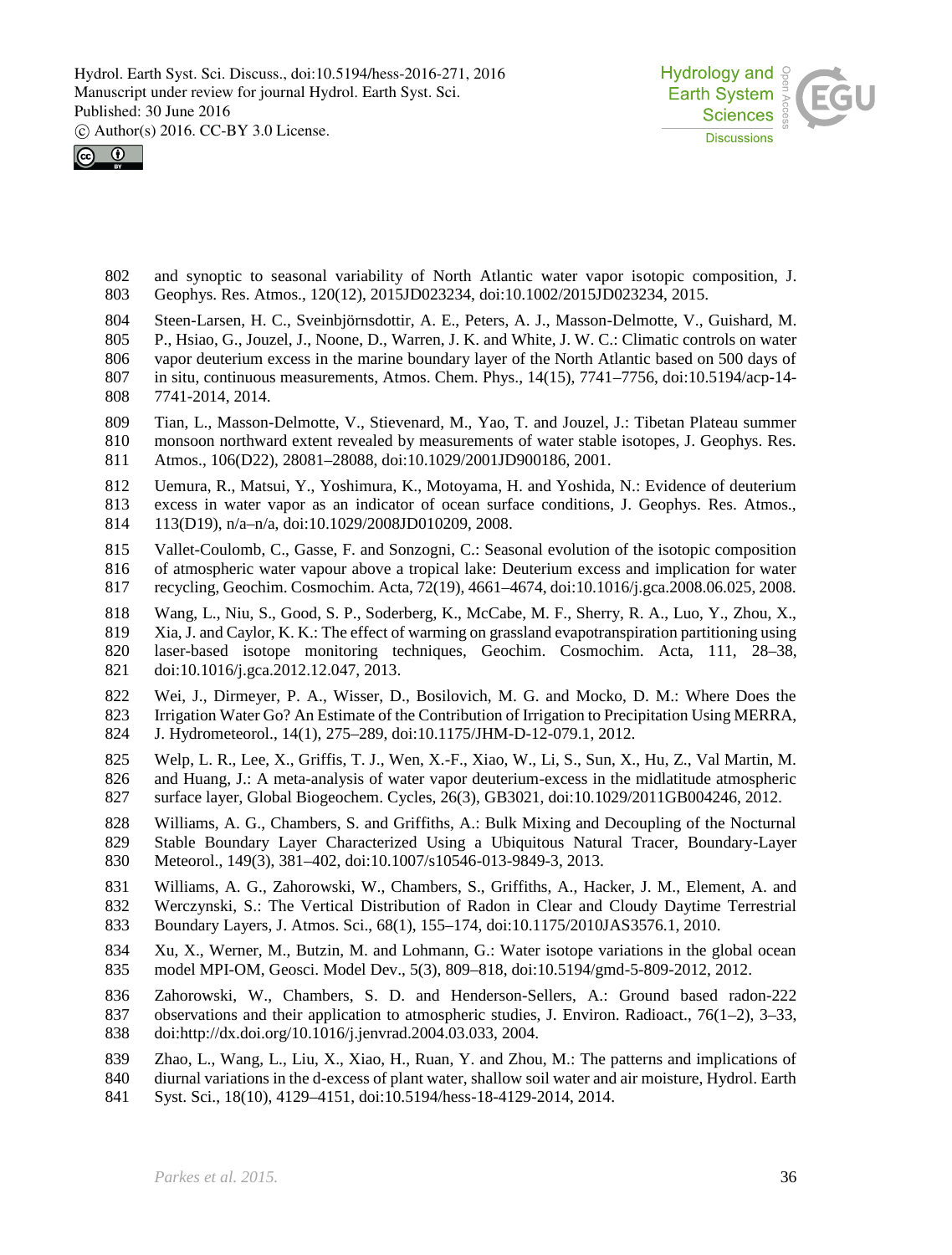



842

# 843 **8 Figure Captions**



Figure 1: a) Location of the Baldry Hydrological Observatory, the heavy black border shows the limits of the Murray-Darling Basin, (b) location of the field site used for the campaign.

845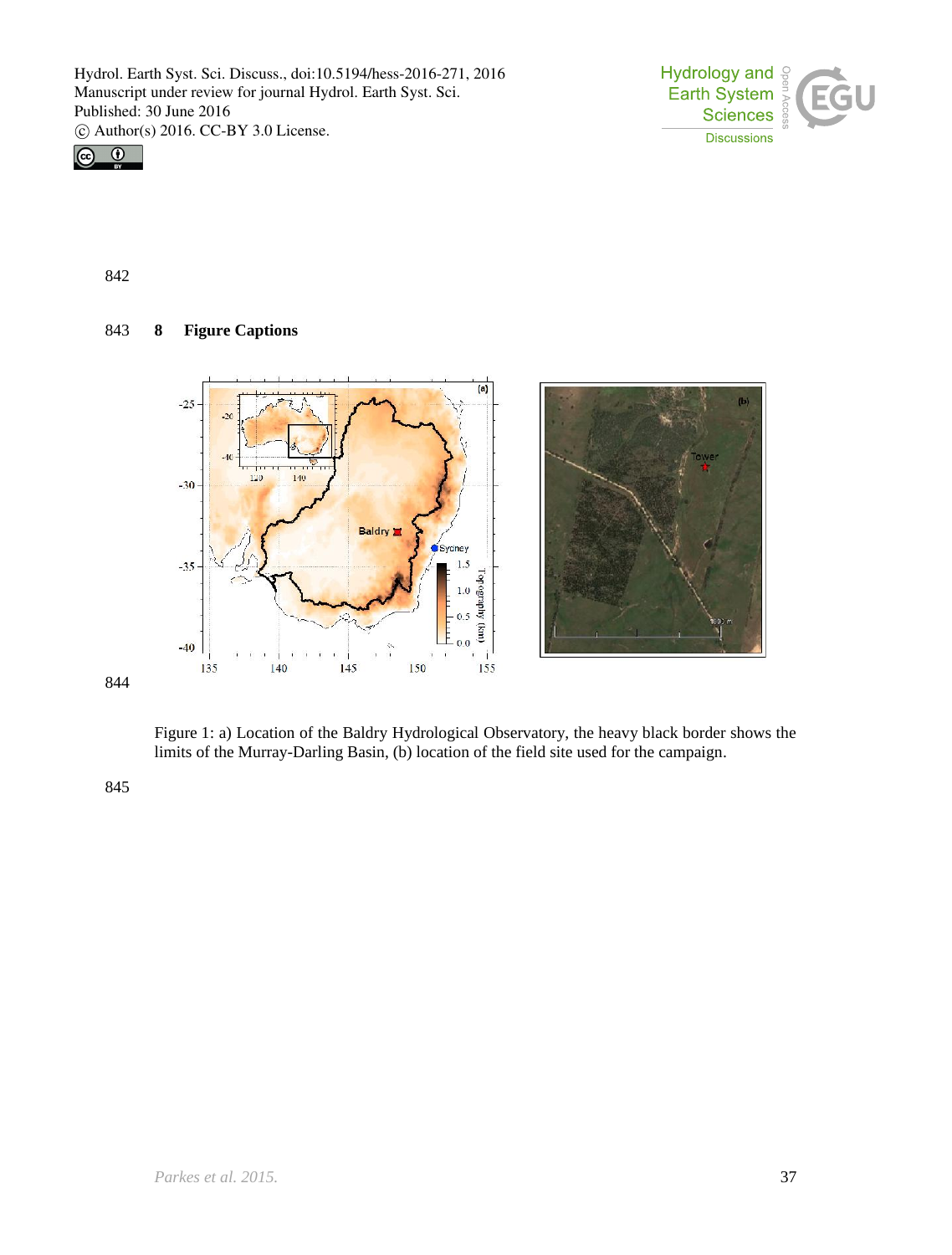





846

847 Figure 2: Sampling system for the automated in-situ sampling of water vapour isotopes from the

848 tower.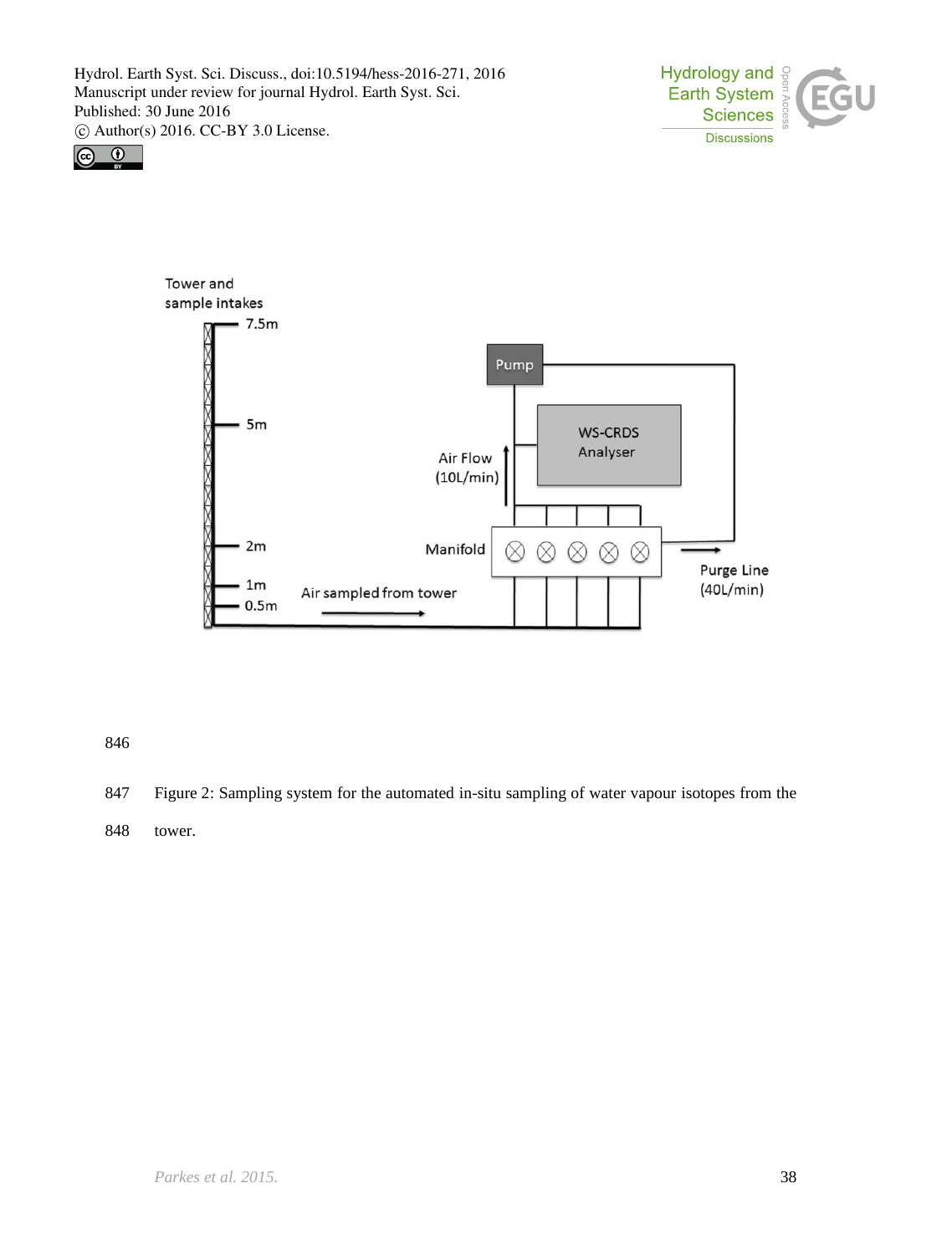



849



851 Figure 3: Chamber design used for determining isotopic compositions of ET fluxes.

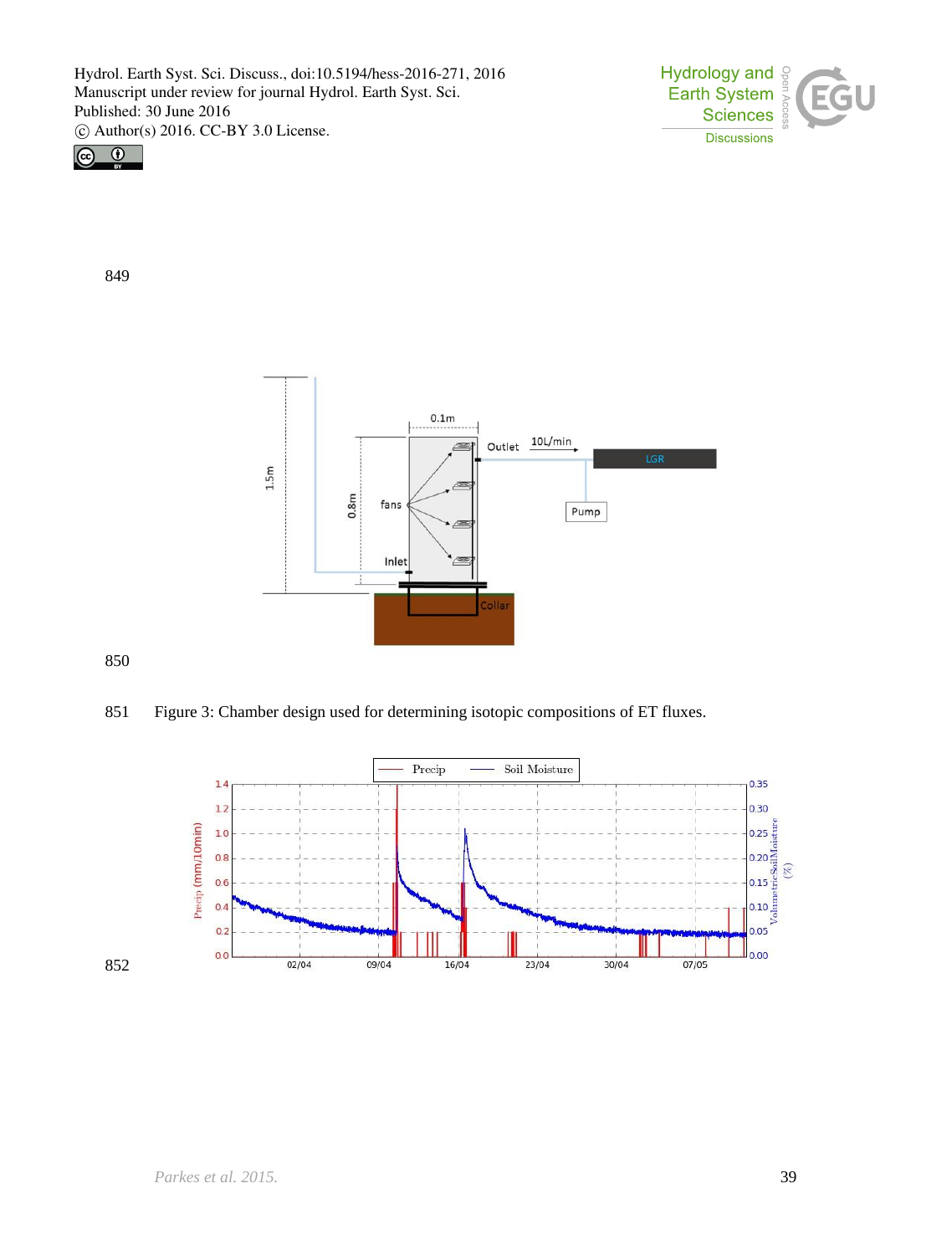



Figure 4: Precipitation and 0-10 cm soil moisture for the month leading up to and including the field campaign.



853

Figure 5: Meteorological and radon measurements collected throughout the field campaign. Meteorological measurements are block hourly averages calculated from 15-minute observations. Small rain events on the 4th, 8th and 10th May were most likely dew fall rather than precipitation.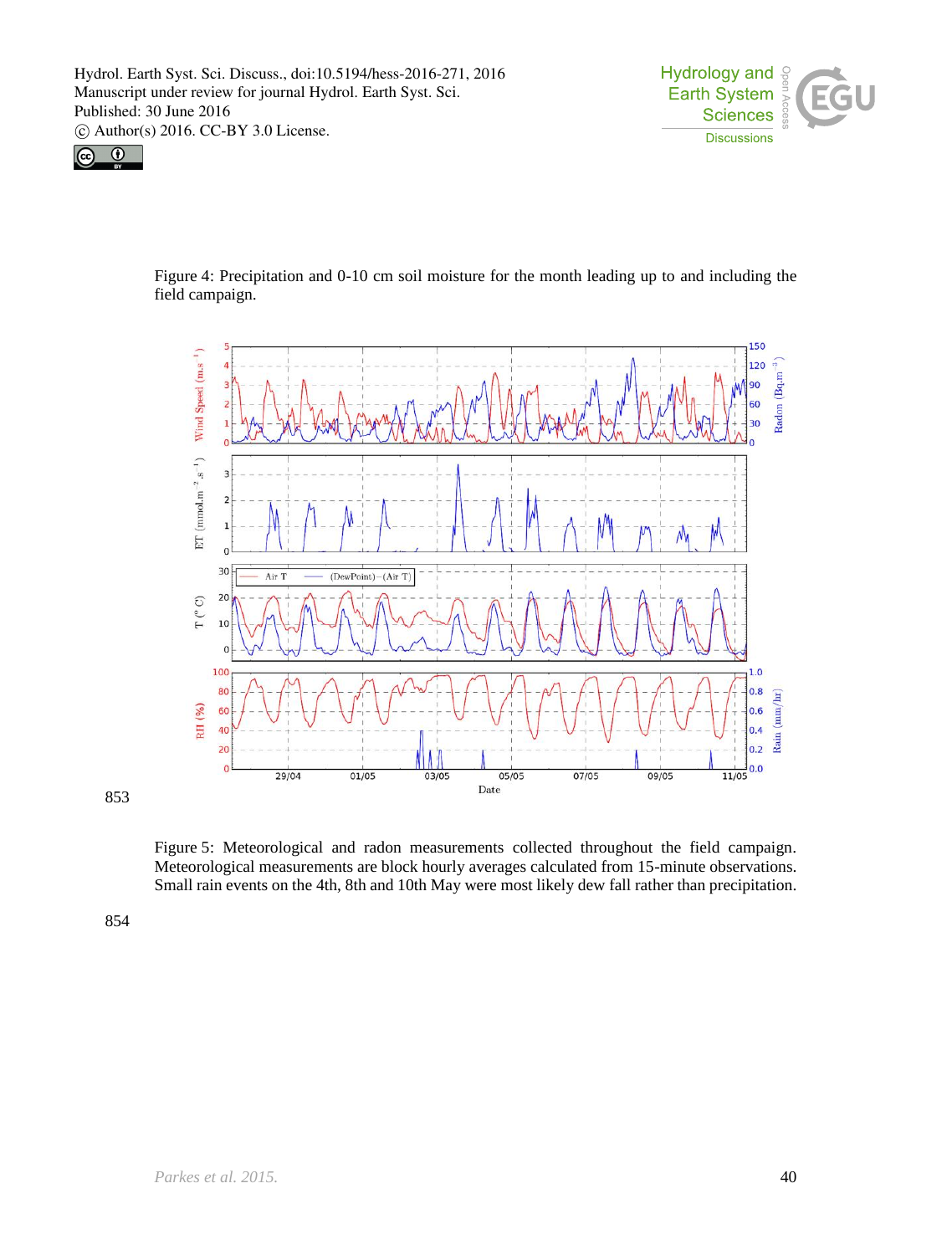





855

Figure 6: Relationship between  ${}^{2}H$  and  ${}^{18}O$  for observed and modelled water pools. Linear regressions are shown for local and global meteoric water lines (MWL). Data from Hughes and Crawford (2013) are for monthly cumulative rainfall samples between 2005 and 2008.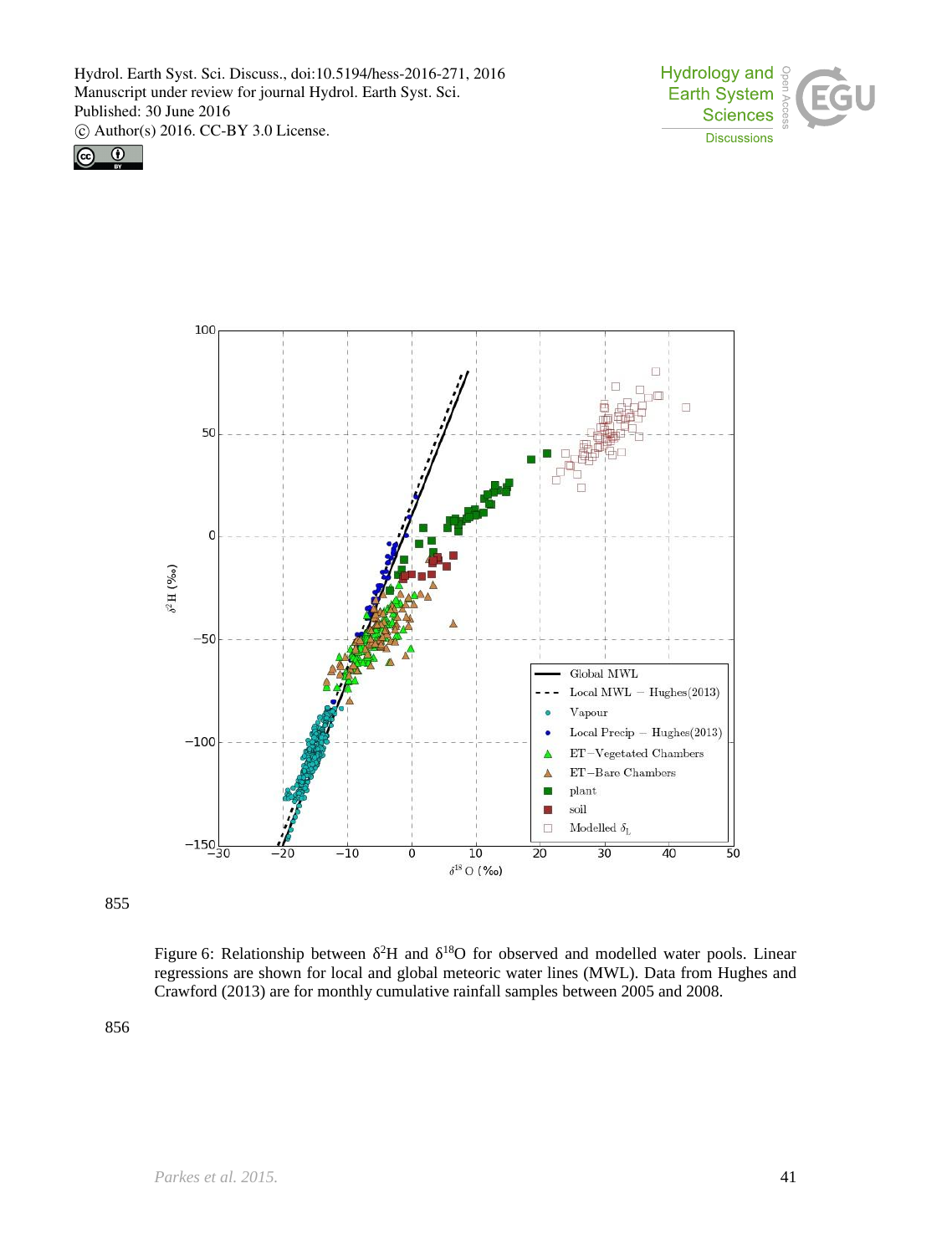





Figure 7: Time series of hourly water vapour mixing ratio, isotopic composition and ET iso-forcing  $(IET).$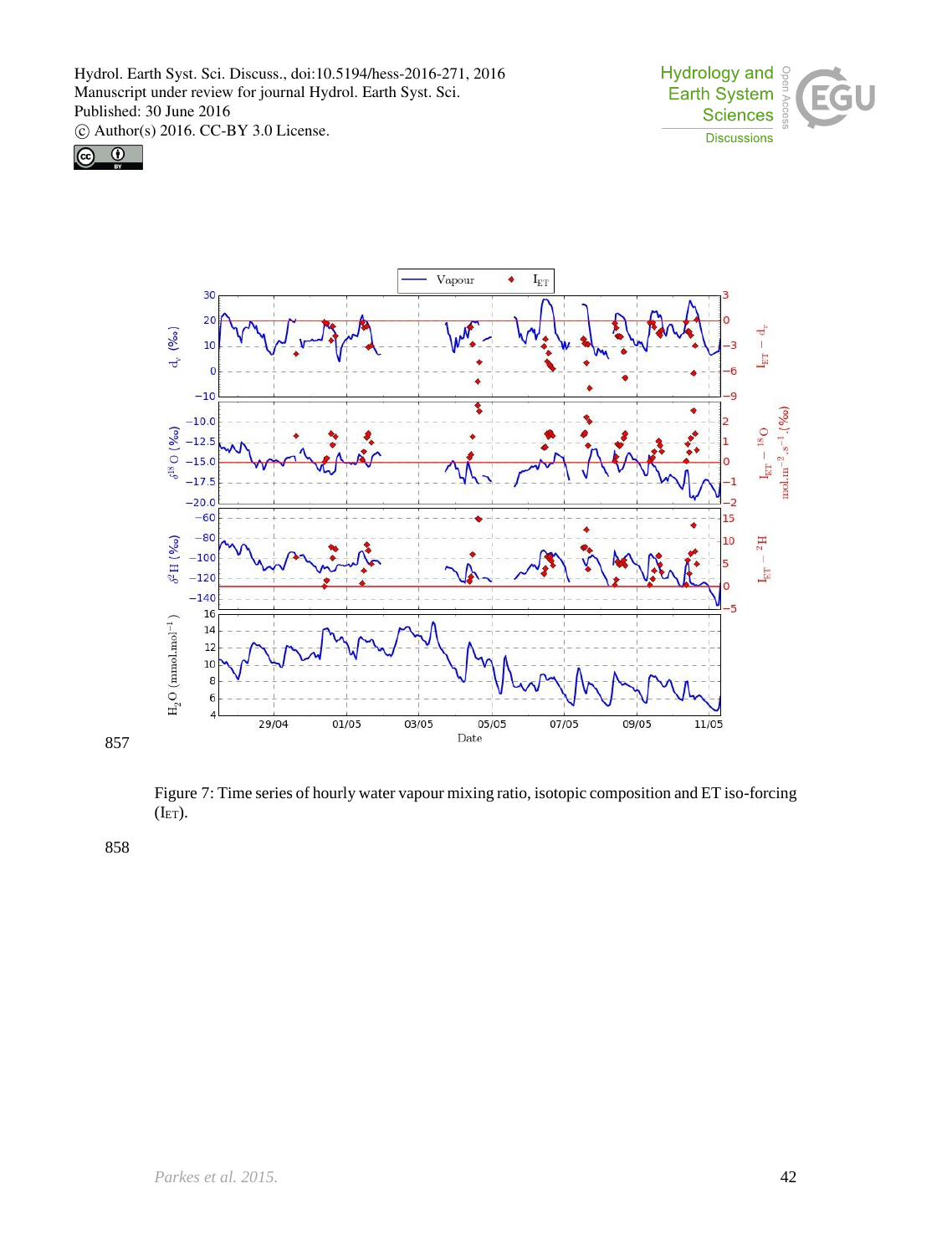





859

Figure 8: Data plotted by time of day and divided into dry and wet periods (see text in section 3.5). Diurnal composites are shown for dry (red) and wet (blue) periods.